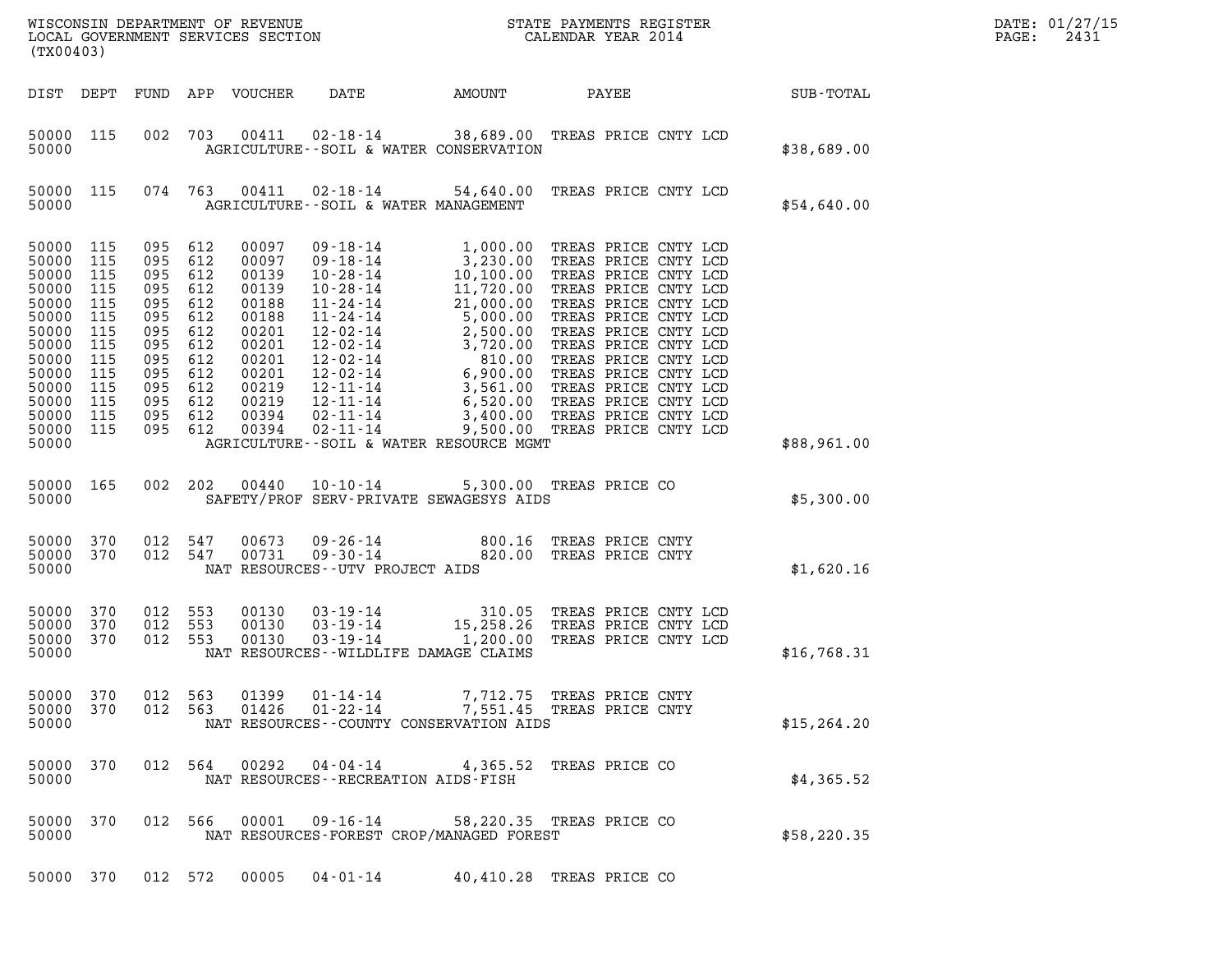| DATE: | 01/27/15 |
|-------|----------|
| PAGE: | 2432     |

| (TX00403)                                     |                          |         |                                     |                         |                                         |                                                |                                                                                                                                                              | DATE: 01/27/15<br>$\mathtt{PAGE:}$<br>2432 |  |
|-----------------------------------------------|--------------------------|---------|-------------------------------------|-------------------------|-----------------------------------------|------------------------------------------------|--------------------------------------------------------------------------------------------------------------------------------------------------------------|--------------------------------------------|--|
|                                               |                          |         |                                     |                         | DIST DEPT FUND APP VOUCHER DATE         |                                                |                                                                                                                                                              |                                            |  |
|                                               |                          |         |                                     |                         |                                         | 50000 MAT RESOURCES--URBAN FORESTRY/CO FORESTS |                                                                                                                                                              | \$40,410.28                                |  |
| 50000                                         |                          |         |                                     |                         | NAT RESOURCES - - SNOWMOBILE TRAIL AIDS |                                                | 50000 370 012 574 01419 12-26-14 18,750.00 TREAS PRICE CNTY                                                                                                  | \$18,750.00                                |  |
| 50000<br>50000<br>50000<br>50000<br>50000     | 370<br>370<br>370<br>370 | 012 575 | 012 575<br>012 575<br>012 575 01308 | 00240<br>00385<br>00531 | NAT RESOURCES--SNOWMOBILE TRAIL AIDS    |                                                | 08-18-14 51,375.00 TREAS PRICE CNTY<br>08-28-14 51,375.00 TREAS PRICE CNTY LCD<br>09-16-14 99,657.15 TREAS PRICE CNTY<br>01-07-14 42,428.34 TREAS PRICE CNTY | \$244,835.49                               |  |
| 50000 370<br>50000<br>50000<br>50000<br>50000 | 370<br>370<br>370        | 012 576 | 012 576 00241<br>012 576<br>012 576 | 00675<br>00729<br>00730 |                                         | NAT RESOURCES--ALL-TERRAIN VEHICLE TRAIL       | 08-18-14 6,730.00 TREAS PRICE CNTY<br>09-26-14 6,091.36 TREAS PRICE CNTY<br>09-30-14 6,730.00 TREAS PRICE CNTY<br>09-30-14 6,122.50 TREAS PRICE CNTY         | \$25,673.86                                |  |
| 50000 370<br>50000                            |                          |         |                                     |                         |                                         | NAT RESOURCES--ALL-TERRAIN VEHICLE TRAIL       | 012 577 01271 12-11-14 401.40 TREAS PRICE CNTY                                                                                                               | \$401.40                                   |  |
| 50000                                         |                          |         |                                     |                         | NAT RESOURCES -- PMT IN LIEU OF TAXES   |                                                | 50000 370 012 584 00076 09-30-14 23.32 TREAS PRICE CO                                                                                                        | \$23.32                                    |  |
| 50000<br>50000<br>50000                       | 370<br>370               | 095 532 |                                     |                         | NAT RESOURCES--DAM SAFETY PROJECTS      |                                                | 095 532 00472 09-10-14 42,284.73 TREAS PRICE CNTY<br>095 532 02057 03-27-14 70,710.00 TREAS PRICE CNTY                                                       | \$112,994.73                               |  |
| 50000                                         |                          |         |                                     |                         | TRANSPORTATION--ELDERLY & DISABLED      |                                                | 50000 395 011 168 14050 05-05-14 68,117.00 COUNTY OF PRICE                                                                                                   | \$68,117.00                                |  |
| 50000                                         |                          |         |                                     |                         |                                         | TRANSPORTATION--COUNTY FOREST ROAD AIDS        | 50000 395 011 170 05298 03-03-14 4,745.52 TREAS PRICE CO                                                                                                     | \$4,745.52                                 |  |
| 50000 395<br>50000                            |                          |         |                                     |                         |                                         | TRANSPORTATION - - HIGHWAY SAFETY - FEDERAL    | 011 185 08601 04-07-14 4,000.00 TREAS PRICE CO                                                                                                               | \$4,000.00                                 |  |
| 50000 395<br>50000<br>50000<br>50000          | -395<br>395              |         | 011 190<br>011 190<br>011 190       | 02050<br>18050<br>28050 | 01-06-14<br>07-07-14<br>$10 - 06 - 14$  | TRANSPORTATION - - GENERAL TRANSP AIDS - GTA   | 161,252.32 COUNTY OF PRICE<br>322,504.64 COUNTY OF PRICE<br>161,252.32 COUNTY OF PRICE                                                                       | \$645,009.28                               |  |

50000 395 011 278 00001 01-07-14 4,187.87 TREAS PRICE CO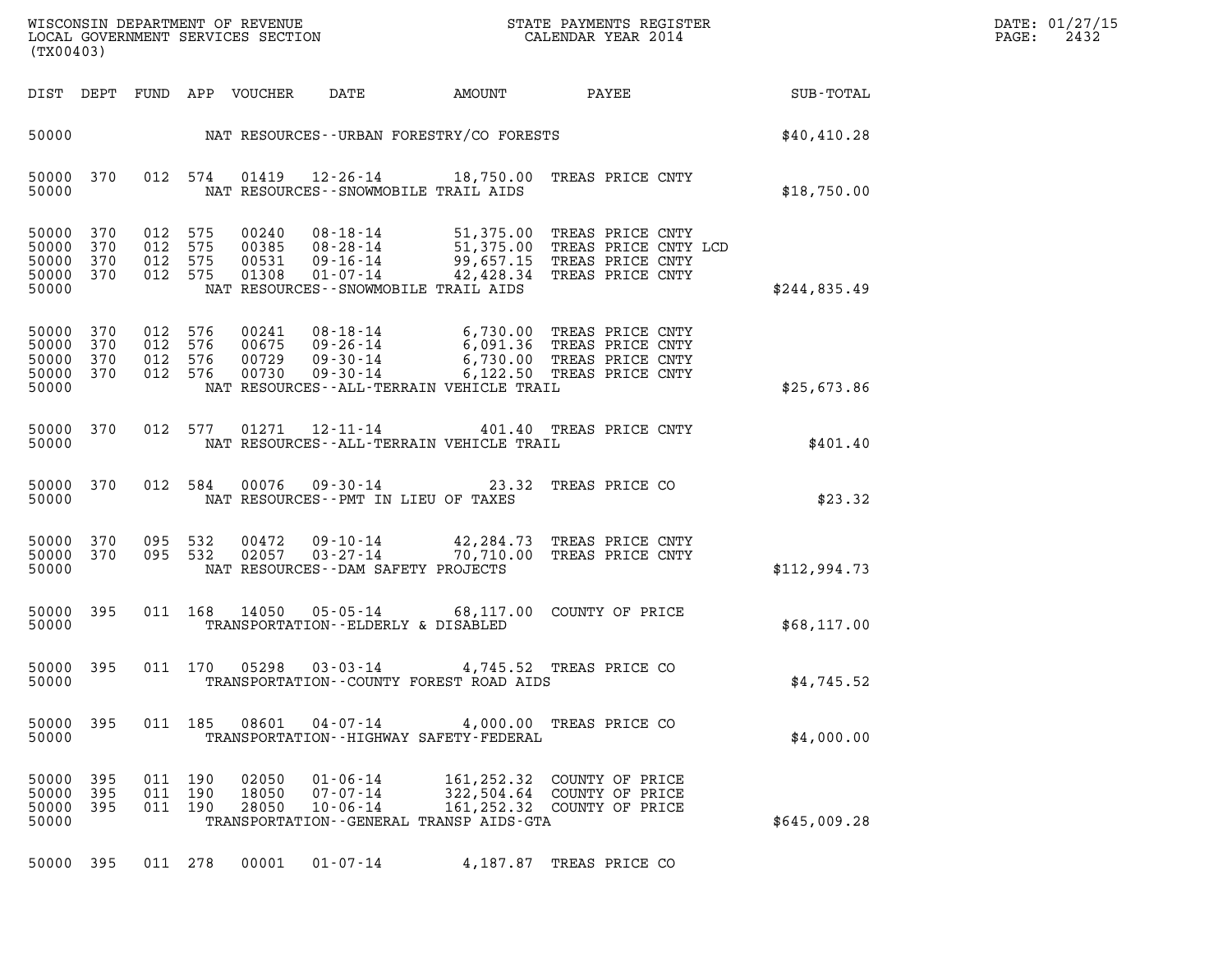| WISCONSIN DEPARTMENT OF REVENUE   | STATE PAYMENTS REGISTER | DATE: 01/27/15 |
|-----------------------------------|-------------------------|----------------|
| LOCAL GOVERNMENT SERVICES SECTION | CALENDAR YEAR 2014      | 2433<br>PAGE:  |

| DIST<br>DEPT<br>FUND<br>APP<br><b>VOUCHER</b><br>DATE<br>AMOUNT<br>PAYEE<br>395<br>278<br>19280<br>50000<br>011<br>$07 - 23 - 14$<br>4,278.33<br>TREAS PRICE CO<br>TRANSPORTATION - - LRIP/TRIP/MSIP GRANTS<br>50000<br>50000<br>395<br>011<br>568<br>01331<br>$01 - 21 - 14$<br>1,600.00 PRICE CO<br>TREASURER<br>395<br>568<br>03347<br>02-10-14<br>3,776.00 PRICE CO<br>50000<br>011<br>TREASURER<br>3,340.91 PRICE CO<br>50000<br>395<br>568<br>11881<br>$05 - 12 - 14$<br>011<br>TREASURER<br>3,716.00 PRICE CO<br>395<br>568<br>22757<br>$08 - 28 - 14$<br>50000<br>011<br>TREASURER<br>50000<br>TRANSPORTATION-PRETRIAL INTOX DRIVER INT<br>11261<br>6,896.40<br>50000<br>410<br>002<br>116<br>$11 - 05 - 14$<br>TREAS PRICE CO<br>50000<br>CORRECTIONS - - LOCAL AID<br>435<br>50000<br>005<br>000<br>90412<br>$01 - 01 - 14$<br>79,259.00 PRICE CO<br>435<br>14,805.00 PRICE CO<br>50000<br>005<br>000<br>90415<br>$02 - 01 - 14$<br>$64,272.00$ PRICE CO<br>50000<br>90416<br>$03 - 01 - 14$<br>$04 - 01 - 14$<br>435<br>005<br>000<br>50000<br>435<br>90417<br>005<br>000<br>50000<br>435<br>90419<br>005<br>000<br>$3-0$<br>$4-0$<br>$5-0$<br>$0-1$<br>$06-0$<br>$0-1$<br>$07-0$<br>$08-0$<br>$01-14$<br>$135,352.00$<br>PRICE<br>$09-0$<br>$1-14$<br>$161,076.00$<br>PRICE CO<br>$10-0$<br>$1-14$<br>$4,22$<br>$15,352.00$<br>PRICE CO<br>PRICE CO<br>$72,538.00$<br>PRICE CO<br>PRICE CO<br>$3$<br>50000<br>435<br>90420<br>005<br>000<br>50000<br>90421<br>435<br>005<br>000<br>50000<br>435<br>90500<br>005<br>000<br>50000<br>435<br>90502<br>005<br>000<br>50000<br>435<br>90506<br>005<br>000<br>90508<br>50000<br>435<br>005<br>000<br>435<br>50000<br>005<br>000<br>90509<br>000<br>90510<br>50000<br>435<br>005<br>50000<br>HEALTH SERVICES - - STATE/FED AIDS<br>\$1,251,357.00<br>437<br>005<br>50000<br>000<br>00000<br>$01 - 06 - 14$<br>4,386.90 PRICE<br>50,705.05<br>50000<br>437<br>000<br>00000<br>005<br>PRICE CHILD SUPPORT<br>5,548.17<br>50000<br>437<br>005<br>000<br>00000<br>PRICE<br>50000<br>437<br>005<br>000<br>00000<br>41,598.05<br>PRICE<br>50000<br>437<br>33,600.75<br>005<br>000<br>00000<br>PRICE<br>50000<br>437<br>5,646.13<br>005<br>000<br>00000<br>PRICE CHILD SUPPORT<br>50000<br>52,822.95 PRICE CHILD SUPPORT<br>437<br>005<br>000<br>00000<br>50000<br>437<br>5,148.35<br>005<br>000<br>00000<br>PRICE<br>437<br>50000<br>005<br>000<br>00000<br>PRICE | WISCONSIN DEPARTMENT OF REVENUE<br>LOCAL GOVERNMENT SERVICES SECTION<br>(TX00403) | STATE PAYMENTS REGISTER<br>CALENDAR YEAR 2014                                                                                                                              |                  |
|------------------------------------------------------------------------------------------------------------------------------------------------------------------------------------------------------------------------------------------------------------------------------------------------------------------------------------------------------------------------------------------------------------------------------------------------------------------------------------------------------------------------------------------------------------------------------------------------------------------------------------------------------------------------------------------------------------------------------------------------------------------------------------------------------------------------------------------------------------------------------------------------------------------------------------------------------------------------------------------------------------------------------------------------------------------------------------------------------------------------------------------------------------------------------------------------------------------------------------------------------------------------------------------------------------------------------------------------------------------------------------------------------------------------------------------------------------------------------------------------------------------------------------------------------------------------------------------------------------------------------------------------------------------------------------------------------------------------------------------------------------------------------------------------------------------------------------------------------------------------------------------------------------------------------------------------------------------------------------------------------------------------------------------------------------------------------------------------------------------------------------------------------------------------------------------------------------------------------------------------------------------------------------------------------------------------------------------------------------------------------------------------------------------|-----------------------------------------------------------------------------------|----------------------------------------------------------------------------------------------------------------------------------------------------------------------------|------------------|
|                                                                                                                                                                                                                                                                                                                                                                                                                                                                                                                                                                                                                                                                                                                                                                                                                                                                                                                                                                                                                                                                                                                                                                                                                                                                                                                                                                                                                                                                                                                                                                                                                                                                                                                                                                                                                                                                                                                                                                                                                                                                                                                                                                                                                                                                                                                                                                                                                  |                                                                                   |                                                                                                                                                                            | <b>SUB-TOTAL</b> |
|                                                                                                                                                                                                                                                                                                                                                                                                                                                                                                                                                                                                                                                                                                                                                                                                                                                                                                                                                                                                                                                                                                                                                                                                                                                                                                                                                                                                                                                                                                                                                                                                                                                                                                                                                                                                                                                                                                                                                                                                                                                                                                                                                                                                                                                                                                                                                                                                                  |                                                                                   |                                                                                                                                                                            | \$8,466.20       |
|                                                                                                                                                                                                                                                                                                                                                                                                                                                                                                                                                                                                                                                                                                                                                                                                                                                                                                                                                                                                                                                                                                                                                                                                                                                                                                                                                                                                                                                                                                                                                                                                                                                                                                                                                                                                                                                                                                                                                                                                                                                                                                                                                                                                                                                                                                                                                                                                                  |                                                                                   |                                                                                                                                                                            | \$12,432.91      |
|                                                                                                                                                                                                                                                                                                                                                                                                                                                                                                                                                                                                                                                                                                                                                                                                                                                                                                                                                                                                                                                                                                                                                                                                                                                                                                                                                                                                                                                                                                                                                                                                                                                                                                                                                                                                                                                                                                                                                                                                                                                                                                                                                                                                                                                                                                                                                                                                                  |                                                                                   |                                                                                                                                                                            | \$6,896.40       |
|                                                                                                                                                                                                                                                                                                                                                                                                                                                                                                                                                                                                                                                                                                                                                                                                                                                                                                                                                                                                                                                                                                                                                                                                                                                                                                                                                                                                                                                                                                                                                                                                                                                                                                                                                                                                                                                                                                                                                                                                                                                                                                                                                                                                                                                                                                                                                                                                                  |                                                                                   |                                                                                                                                                                            |                  |
| 437<br>000<br>5,399.75<br>50000<br>005<br>00000<br>PRICE<br>50000 437<br>005<br>$07 - 30 - 14$<br>51,307.35 PRICE CHILD SUPPORT<br>000<br>00000<br>5,044.20<br>50000<br>437<br>005<br>00000<br>$08 - 05 - 14$<br>PRICE<br>000<br>$08 - 29 - 14$<br>190,893.17<br>50000<br>437<br>005<br>000<br>00000<br>PRICE<br>50000<br>437<br>$09 - 05 - 14$<br>6,884.05<br>005<br>000<br>00000<br>PRICE<br>5,889.95<br>50000<br>437<br>005<br>000<br>00000<br>$10 - 06 - 14$<br>PRICE<br>437<br>50000<br>005<br>000<br>00000<br>$10 - 30 - 14$<br>43,463.52<br>PRICE CHILD SUPPORT<br>$11 - 03 - 14$<br>576.00<br>50000<br>437<br>005<br>000<br>00000<br>PRICE CHILD SUPPORT<br>8,530.26<br>50000<br>437<br>005<br>000<br>00000<br>$11 - 04 - 14$<br>PRICE CHILD SUPPORT<br>50000<br>437<br>005<br>000<br>00000<br>$11 - 05 - 14$<br>5,554.70<br>PRICE<br>$12 - 05 - 14$<br>50000<br>437<br>005<br>000<br>00000<br>7,162.25<br>PRICE<br>50000<br>CHILDREN & FAMILIES--STATE/FEDERAL AIDS                                                                                                                                                                                                                                                                                                                                                                                                                                                                                                                                                                                                                                                                                                                                                                                                                                                                                                                                                                                                                                                                                                                                                                                                                                                                                                                                                                                                                                     |                                                                                   | $01 - 30 - 14$<br>$02 - 05 - 14$<br>$03 - 05 - 14$<br>$04 - 07 - 14$<br>$04 - 10 - 14$<br>$04 - 30 - 14$<br>$05 - 05 - 14$<br>$06 - 05 - 14$<br>$07 - 07 - 14$<br>5,165.80 | \$535,327.35     |

50000 455 002 221 13 07-30-14 380.00 TREAS PRICE CNTY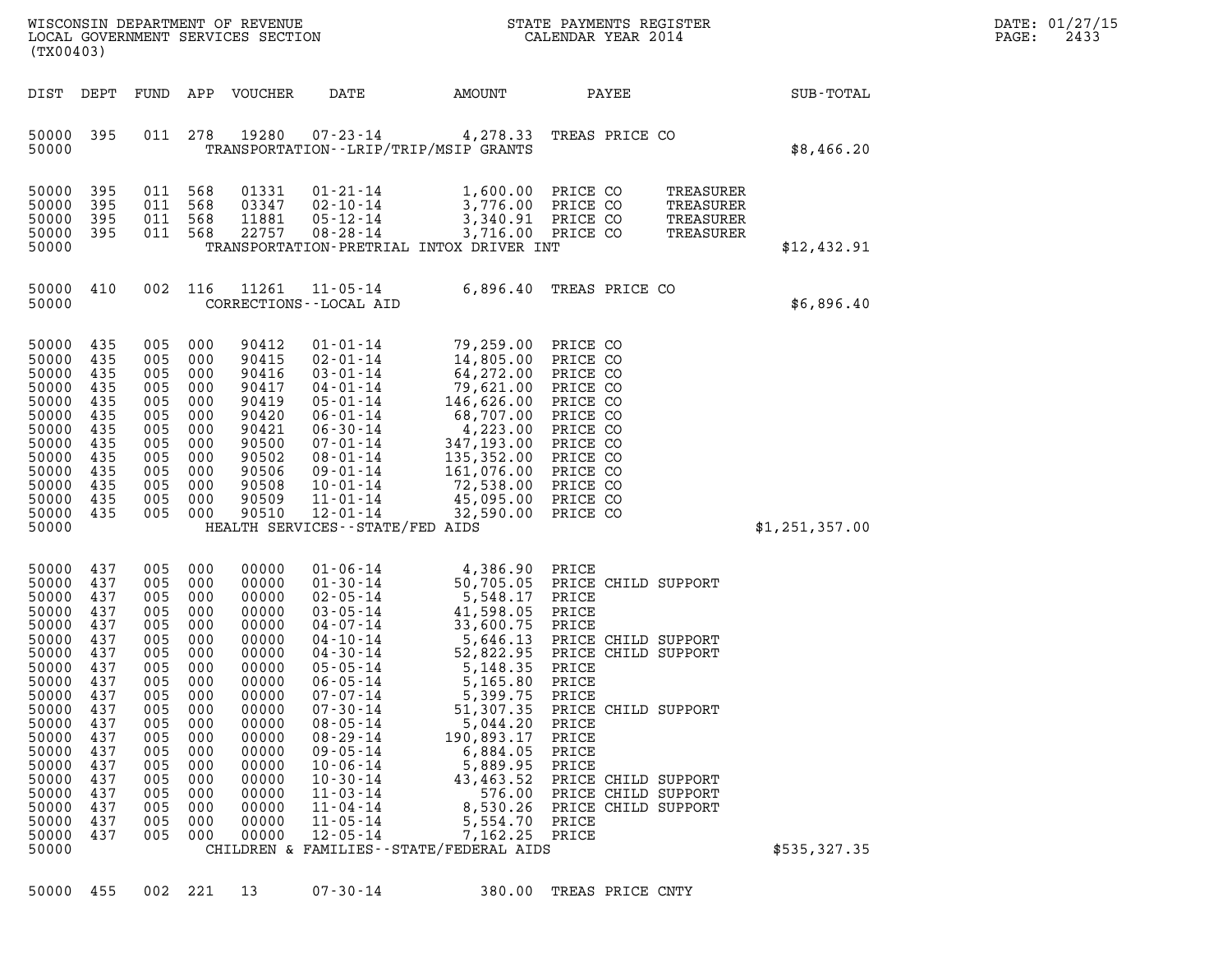| (TX00403)                                                                                       |                                                                           |                                                             |                                                                                   |                                                                                                 |                                                                                                                                                                                                    |                                                                                                                                                                                                |                                                                                                                                                                                                    |             | DATE: 01/27/15<br>$\mathtt{PAGE:}$<br>2434 |
|-------------------------------------------------------------------------------------------------|---------------------------------------------------------------------------|-------------------------------------------------------------|-----------------------------------------------------------------------------------|-------------------------------------------------------------------------------------------------|----------------------------------------------------------------------------------------------------------------------------------------------------------------------------------------------------|------------------------------------------------------------------------------------------------------------------------------------------------------------------------------------------------|----------------------------------------------------------------------------------------------------------------------------------------------------------------------------------------------------|-------------|--------------------------------------------|
|                                                                                                 |                                                                           |                                                             |                                                                                   | DIST DEPT FUND APP VOUCHER DATE                                                                 |                                                                                                                                                                                                    |                                                                                                                                                                                                |                                                                                                                                                                                                    |             |                                            |
|                                                                                                 |                                                                           |                                                             |                                                                                   |                                                                                                 |                                                                                                                                                                                                    | JUSTICE--LAW ENFORCEMENT SERVICES AID                                                                                                                                                          |                                                                                                                                                                                                    | \$380.00    |                                            |
| 50000                                                                                           |                                                                           |                                                             |                                                                                   |                                                                                                 | JUSTICE - - LAW ENFORCEMENT TRAINING                                                                                                                                                               | 50000 455 002 231 01679 02-24-14 4,640.00 TREAS PRICE CNTY                                                                                                                                     |                                                                                                                                                                                                    | \$4,640.00  |                                            |
| 50000 455<br>50000 455<br>50000                                                                 |                                                                           |                                                             |                                                                                   |                                                                                                 |                                                                                                                                                                                                    | JUSTICE--VICTIM/WITNESS ASSISTANCE SERV                                                                                                                                                        |                                                                                                                                                                                                    | \$16,344.42 |                                            |
| 50000                                                                                           |                                                                           |                                                             |                                                                                   |                                                                                                 |                                                                                                                                                                                                    | 50000 465 002 308 00054 08-11-14 5,557.00 TREAS PRICE CO<br>MILITARY AFFAIRS-EMER MGMT-RESPONSE EQMT                                                                                           |                                                                                                                                                                                                    | \$5,557.00  |                                            |
| 50000                                                                                           |                                                                           |                                                             |                                                                                   |                                                                                                 |                                                                                                                                                                                                    | 50000 465 002 337 01573 07-09-14 3,780.00 TREAS PRICE CO<br>MILITARY AFFAIRS-EMERGENCY MGMT PLANNING                                                                                           |                                                                                                                                                                                                    | \$3,780.00  |                                            |
| 50000 465<br>50000<br>50000<br>50000                                                            | 465<br>465                                                                |                                                             |                                                                                   |                                                                                                 |                                                                                                                                                                                                    | 002 342 00769 02-25-14 871.36 TREAS PRICE CO<br>002 342 01006 01-15-14 17,696.10 TREAS PRICE CO<br>002 342 01639 07-11-14 18,400.76 TREAS PRICE CO<br>MILITARY AFFAIRS-EMERGENCY MGMT-FED FUND |                                                                                                                                                                                                    | \$36,968.22 |                                            |
| 50000                                                                                           |                                                                           |                                                             |                                                                                   |                                                                                                 |                                                                                                                                                                                                    | 50000 465 072 364 00951 01-10-14 3,386.00 TREAS PRICE CO<br>MILITARY AFFAIRS-EMER MGMT-PLANNING AID                                                                                            |                                                                                                                                                                                                    | \$3,386.00  |                                            |
| 50000 485<br>50000                                                                              |                                                                           |                                                             |                                                                                   |                                                                                                 | VETERANS AFFAIRS GRANTS                                                                                                                                                                            | 002 127 06277 06-19-14 850.00 TREAS PRICE CNTY                                                                                                                                                 |                                                                                                                                                                                                    | \$850.00    |                                            |
| 50000                                                                                           |                                                                           |                                                             |                                                                                   |                                                                                                 |                                                                                                                                                                                                    | 50000 485 082 267 06277 06-19-14 3,825.00 TREAS PRICE CNTY<br>VETERANS AFFAIRS--GRANTS TO COUNTIES                                                                                             |                                                                                                                                                                                                    | \$3,825.00  |                                            |
| 50000                                                                                           |                                                                           |                                                             |                                                                                   |                                                                                                 |                                                                                                                                                                                                    | 50000 485 083 370 06277 06-19-14 3,825.00 TREAS PRICE CNTY<br>VETERANS AFFAIRS -- GRANTS TO COUNTIES                                                                                           |                                                                                                                                                                                                    | \$3,825.00  |                                            |
| 50000<br>50000<br>50000<br>50000<br>50000<br>50000<br>50000<br>50000<br>50000<br>50000<br>50000 | 505<br>505<br>505<br>505<br>505<br>505<br>505<br>505<br>505<br>505<br>505 | 002<br>002<br>002<br>002<br>002<br>002<br>002<br>002<br>002 | 155<br>155<br>155<br>155<br>155<br>155<br>155<br>155<br>155<br>002 155<br>002 155 | 60020<br>60020<br>60099<br>60099<br>60178<br>60178<br>60233<br>60233<br>60330<br>60330<br>60388 | $07 - 24 - 14$<br>$07 - 24 - 14$<br>$08 - 26 - 14$<br>$08 - 26 - 14$<br>$09 - 24 - 14$<br>$09 - 24 - 14$<br>$11 - 26 - 14$<br>$11 - 26 - 14$<br>$12 - 12 - 14$<br>$12 - 12 - 14$<br>$01 - 08 - 14$ | 40.00<br>1,777.00<br>32.00<br>769.00<br>1,869.00<br>39.00<br>3,053.00<br>343.00<br>9,379.00<br>253.00<br>553.00                                                                                | TREAS PRICE CO<br>TREAS PRICE CO<br>TREAS PRICE CO<br>TREAS PRICE CO<br>TREAS PRICE CO<br>TREAS PRICE CO<br>TREAS PRICE CO<br>TREAS PRICE CO<br>TREAS PRICE CO<br>TREAS PRICE CO<br>TREAS PRICE CO |             |                                            |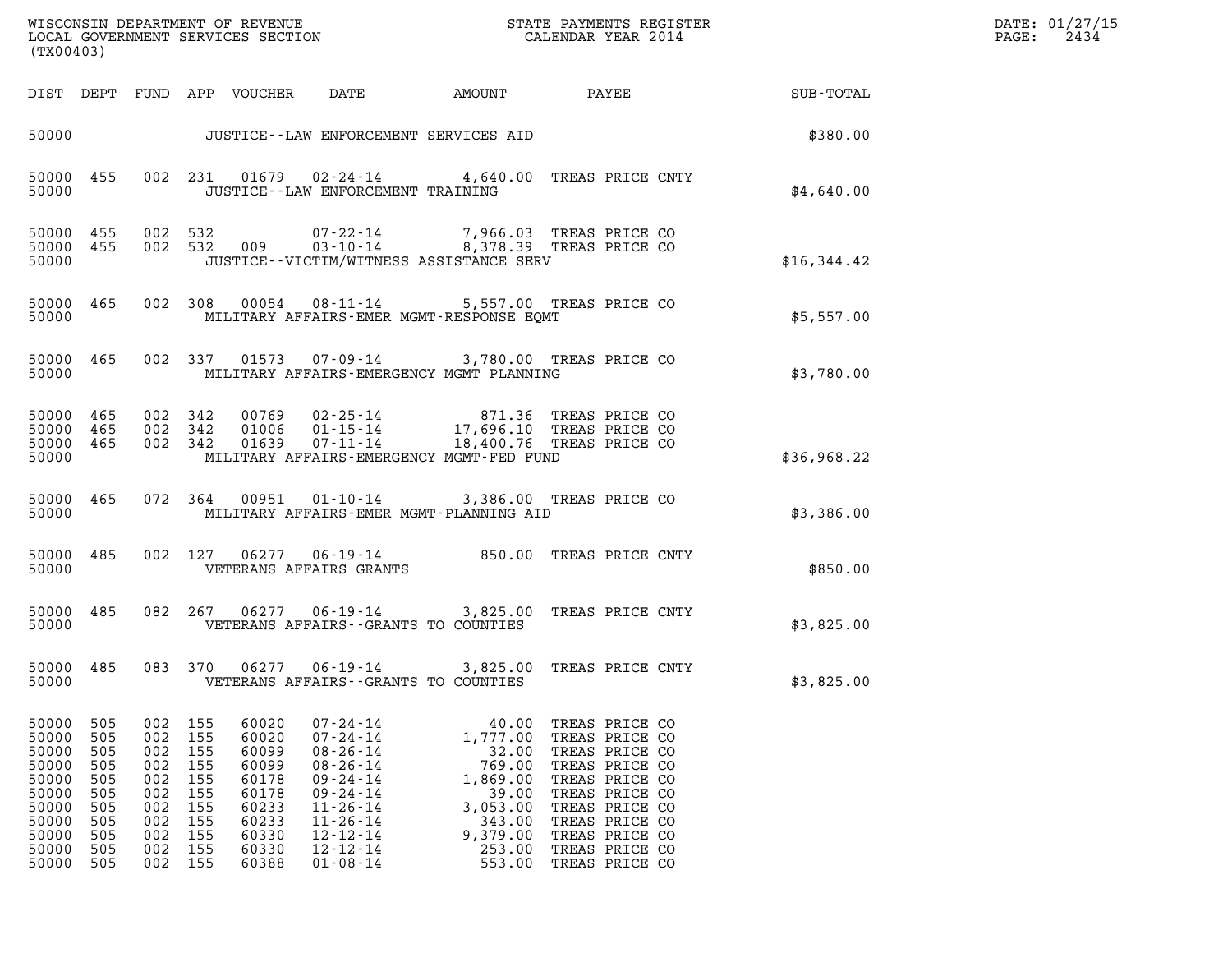| (TX00403)                                                                                                                                                                                        |                                                                                                                                                                                                  |                                                                                                                                                                                                  |                                                                                                                                                                                                                                                          |                                  |                                                         |                                                                                                                                                                                                                                                                                                                                                                                                                                                                                                                      |                                                                                                                                                                                                                                                                                                                                                                                                                                                                                                                                                                                                                                                             |
|--------------------------------------------------------------------------------------------------------------------------------------------------------------------------------------------------|--------------------------------------------------------------------------------------------------------------------------------------------------------------------------------------------------|--------------------------------------------------------------------------------------------------------------------------------------------------------------------------------------------------|----------------------------------------------------------------------------------------------------------------------------------------------------------------------------------------------------------------------------------------------------------|----------------------------------|---------------------------------------------------------|----------------------------------------------------------------------------------------------------------------------------------------------------------------------------------------------------------------------------------------------------------------------------------------------------------------------------------------------------------------------------------------------------------------------------------------------------------------------------------------------------------------------|-------------------------------------------------------------------------------------------------------------------------------------------------------------------------------------------------------------------------------------------------------------------------------------------------------------------------------------------------------------------------------------------------------------------------------------------------------------------------------------------------------------------------------------------------------------------------------------------------------------------------------------------------------------|
| DEPT                                                                                                                                                                                             | FUND                                                                                                                                                                                             | APP                                                                                                                                                                                              | VOUCHER                                                                                                                                                                                                                                                  | DATE                             | AMOUNT                                                  | PAYEE                                                                                                                                                                                                                                                                                                                                                                                                                                                                                                                | SUB-TOTAL                                                                                                                                                                                                                                                                                                                                                                                                                                                                                                                                                                                                                                                   |
| 505<br>505<br>505<br>505<br>505<br>505<br>505<br>505<br>505<br>505<br>505<br>505<br>505                                                                                                          | 002<br>002<br>002<br>002<br>002<br>002<br>002<br>002<br>002<br>002<br>002<br>002<br>002                                                                                                          | 155<br>155<br>155<br>155<br>155<br>155<br>155<br>155<br>155<br>155<br>155<br>155<br>155                                                                                                          | 60388<br>60483<br>60483<br>60552<br>60552<br>60630<br>60630<br>60630<br>60671<br>60671<br>60671<br>60772<br>60772                                                                                                                                        |                                  |                                                         | TREAS PRICE CO<br>TREAS PRICE CO<br>TREAS PRICE CO<br>TREAS PRICE CO<br>TREAS PRICE CO<br>TREAS PRICE CO<br>TREAS PRICE CO<br>TREAS PRICE CO<br>TREAS PRICE CO<br>TREAS PRICE CO<br>TREAS PRICE CO<br>TREAS PRICE CO<br>TREAS PRICE CO                                                                                                                                                                                                                                                                               | \$31,241.00                                                                                                                                                                                                                                                                                                                                                                                                                                                                                                                                                                                                                                                 |
| 505<br>505<br>505<br>505<br>505<br>505<br>505<br>505<br>505<br>505<br>505<br>505<br>505<br>505<br>505<br>505<br>505<br>505<br>505<br>505<br>505<br>505<br>505<br>505<br>505<br>505<br>505<br>505 | 035<br>035<br>035<br>035<br>035<br>035<br>035<br>035<br>035<br>035<br>035<br>035<br>035<br>035<br>035<br>035<br>035<br>035<br>035<br>035<br>035<br>035<br>035<br>035<br>035<br>035<br>035<br>035 | 371<br>371<br>371<br>371<br>371<br>371<br>371<br>371<br>371<br>371<br>371<br>371<br>371<br>371<br>371<br>371<br>371<br>371<br>371<br>371<br>371<br>371<br>371<br>371<br>371<br>371<br>371<br>371 | 60020<br>60020<br>60020<br>60099<br>60099<br>60178<br>60178<br>60233<br>60233<br>60330<br>60330<br>60330<br>60388<br>60388<br>60388<br>60483<br>60483<br>60483<br>60552<br>60552<br>60552<br>60630<br>60630<br>60671<br>60671<br>60772<br>60772<br>60772 |                                  |                                                         | TREAS PRICE CO<br>TREAS PRICE CO<br>TREAS PRICE CO<br>TREAS PRICE CO<br>TREAS PRICE CO<br>TREAS PRICE CO<br>TREAS PRICE CO<br>TREAS PRICE CO<br>TREAS PRICE CO<br>TREAS PRICE CO<br>TREAS PRICE CO<br>TREAS PRICE CO<br>TREAS PRICE CO<br>TREAS PRICE CO<br>TREAS PRICE CO<br>TREAS PRICE CO<br>TREAS PRICE CO<br>TREAS PRICE CO<br>TREAS PRICE CO<br>TREAS PRICE CO<br>TREAS PRICE CO<br>TREAS PRICE CO<br>TREAS PRICE CO<br>TREAS PRICE CO<br>TREAS PRICE CO<br>TREAS PRICE CO<br>TREAS PRICE CO<br>TREAS PRICE CO | \$16,496.00                                                                                                                                                                                                                                                                                                                                                                                                                                                                                                                                                                                                                                                 |
| 505<br>505                                                                                                                                                                                       | 089<br>089                                                                                                                                                                                       | 166<br>166                                                                                                                                                                                       | 00175<br>05136                                                                                                                                                                                                                                           | $08 - 11 - 14$<br>$01 - 28 - 14$ |                                                         | TREAS PRICE CO                                                                                                                                                                                                                                                                                                                                                                                                                                                                                                       | \$38,646.00                                                                                                                                                                                                                                                                                                                                                                                                                                                                                                                                                                                                                                                 |
| 835                                                                                                                                                                                              | 002                                                                                                                                                                                              | 105                                                                                                                                                                                              | 44214                                                                                                                                                                                                                                                    | $07 - 28 - 14$                   |                                                         | TREAS PRICE CO                                                                                                                                                                                                                                                                                                                                                                                                                                                                                                       |                                                                                                                                                                                                                                                                                                                                                                                                                                                                                                                                                                                                                                                             |
|                                                                                                                                                                                                  |                                                                                                                                                                                                  |                                                                                                                                                                                                  |                                                                                                                                                                                                                                                          |                                  | DOA--PUBLIC BENEFITS FUND<br>DOA--LAND INFORMATION FUND | DOA-HOUSING ASSISTANCE-FEDERAL FUNDS                                                                                                                                                                                                                                                                                                                                                                                                                                                                                 | 01-08-14<br>02-26-14<br>02-26-14<br>03-26-14<br>03-26-14<br>03-26-14<br>03-26-14<br>04-24-14<br>04-24-14<br>05-08-14<br>05-08-14<br>05-08-14<br>05-08-14<br>06-25-14<br>06-25-14<br>06-25-14<br>06-25-14<br>06-25-14<br>06-25-14<br>06-25-14<br>06-25-14<br>06-25-14<br>06<br>$\begin{array}{cccc} 07\hbox{-}24\hbox{-}14 & 39.00 \\ 07\hbox{-}24\hbox{-}14 & 4.00 \\ 07\hbox{-}24\hbox{-}14 & 4.00 \\ 08\hbox{-}26\hbox{-}14 & 32.00 \\ 09\hbox{-}24\hbox{-}14 & 32.00 \\ 09\hbox{-}24\hbox{-}14 & 39.00 \\ 09\hbox{-}24\hbox{-}14 & 39.00 \\ 09\hbox{-}24\hbox{-}14 & 39.00 \\ 11\hbox{-}26\hbox{-}$<br>37,646.00 TREAS PRICE CO<br>1,000.00<br>80,067.52 |

|  |  |  |  |  | 50000 835 002 105 44214 07–28–14 | 80,067.52 TREAS PRICE CO |  |  |  |
|--|--|--|--|--|----------------------------------|--------------------------|--|--|--|
|--|--|--|--|--|----------------------------------|--------------------------|--|--|--|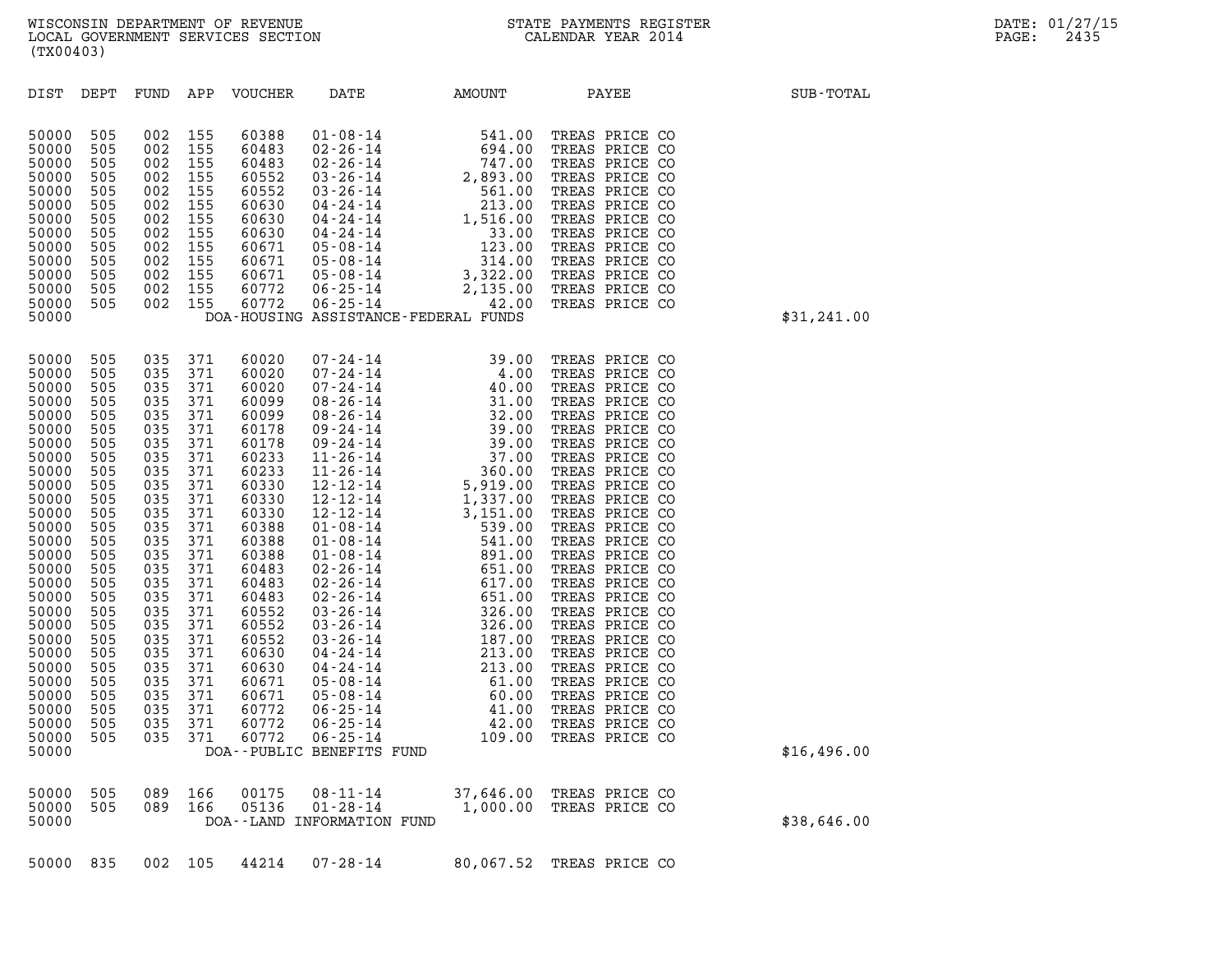| WISCONSIN DEPARTMENT OF REVENUE<br>STATE PAYMENTS REGISTER<br>LOCAL GOVERNMENT SERVICES SECTION<br>CALENDAR YEAR 2014<br>(TX00403) |            |            |            |                |                                       |                                                                         |                           | $\mathtt{PAGE:}$ | DATE: 01/27/15<br>2436 |  |  |
|------------------------------------------------------------------------------------------------------------------------------------|------------|------------|------------|----------------|---------------------------------------|-------------------------------------------------------------------------|---------------------------|------------------|------------------------|--|--|
| DIST                                                                                                                               | DEPT       | FUND       | APP        | VOUCHER        | DATE                                  | AMOUNT                                                                  | PAYEE                     |                  | SUB-TOTAL              |  |  |
| 50000<br>50000                                                                                                                     | 835        | 002        | 105        | 81321          | REVENUE--STATE SHARED REVENUES        | $11 - 17 - 14$ $448, 282, 75$                                           | TREAS PRICE CO            |                  | \$528, 350.27          |  |  |
| 50000<br>50000                                                                                                                     | 835        | 002        | 109        | 01050          | REVENUE--EXEMPT COMPUTER AID          | 07-28-14 11,097.00                                                      | TREAS PRICE CO            |                  | \$11,097.00            |  |  |
| 50000<br>50000<br>50000                                                                                                            | 835<br>835 | 002<br>002 | 302<br>302 | 10102<br>11102 | 07-28-14<br>07-28-14                  | 1,528,742.18 TREAS PRICE CO<br>REVENUE-FIRST DOLLAR/SCHOOL LEVY CREDITS | 451,649.48 TREAS PRICE CO | \$1,980,391.66   |                        |  |  |
| 50000<br>50000                                                                                                                     | 835        | 021        | 363        | 37383          | 03-24-14<br>REVENUE--LOTTERY CREDIT - | 356,942.88                                                              | TREAS PRICE CO            |                  | \$356, 942.88          |  |  |
| 50000                                                                                                                              |            |            |            |                | DISTRICT TOTAL APPROPRIATIONS         |                                                                         |                           | \$6,305,989.73   |                        |  |  |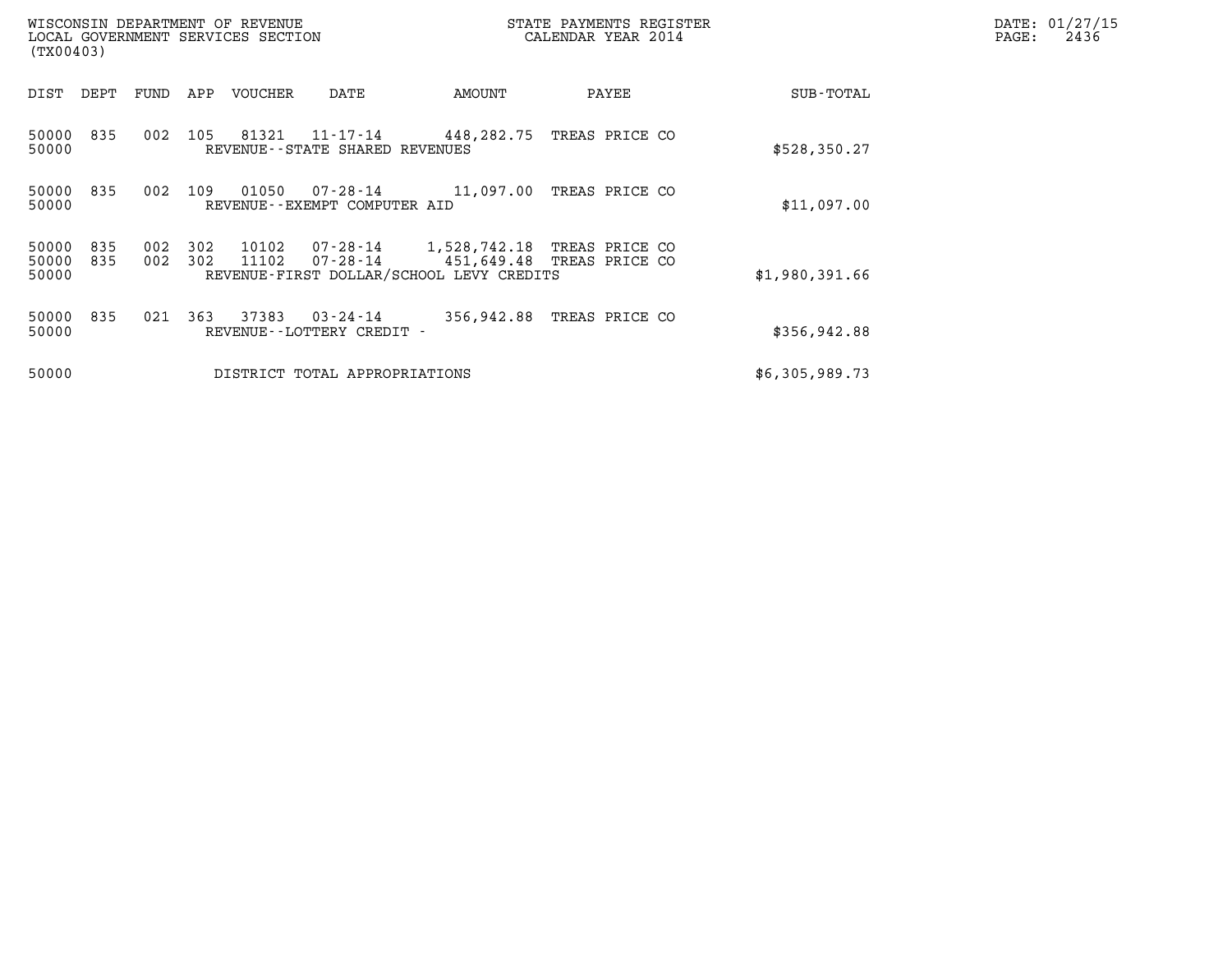| WISCONSIN DEPARTMENT OF REVENUE   | STATE PAYMENTS REGISTER | DATE: 01/27/15 |
|-----------------------------------|-------------------------|----------------|
| LOCAL GOVERNMENT SERVICES SECTION | CALENDAR YEAR 2014      | 2437<br>PAGE:  |

| (TX00403)                                                                                         | LOCAL GOVERNMENT SERVICES SECTION                                                                                                                                                        | CALENDAR YEAR 2014                                                                                                 |                  |
|---------------------------------------------------------------------------------------------------|------------------------------------------------------------------------------------------------------------------------------------------------------------------------------------------|--------------------------------------------------------------------------------------------------------------------|------------------|
| DIST<br>DEPT<br>FUND                                                                              | DATE<br>APP VOUCHER<br>AMOUNT                                                                                                                                                            | PAYEE                                                                                                              | <b>SUB-TOTAL</b> |
| 165<br>002<br>50002<br>50002                                                                      | 225<br>01250<br>$06 - 30 - 14$ 521.12<br>SAFETY/PROF SERV--FIRE INSURANCE DUES                                                                                                           | TREAS TN CATAWBA                                                                                                   | \$521.12         |
| 50002<br>370<br>000<br>50002<br>370<br>000<br>370<br>000<br>50002<br>50002                        | 001<br>01DNR<br>06-19-14<br>09-11-14<br>001<br>02DNR<br>001<br>03DNR<br>NAT RESOURCES-SEVERANCE/YIELD/WITHDRAWAL                                                                         | 298.15 TREAS TOWN CATAWBA<br>--- ייטו ממשתו 298.15 PREAS<br>739.45 TREAS TOWN CATAWBA<br>---- המחמי משתמו המחמור ב | \$2,393.04       |
| 50002<br>370<br>012<br>370<br>012<br>50002<br>50002                                               | 38045<br>06-16-14<br>571<br>$06 - 16 - 14$<br>571<br>38045<br>NAT RESOURCES - - FOREST CROP/MFL/CO FOREST                                                                                | 2,247.83 TREAS TN CATAWBA<br>2,247.83 INDEED<br>1,111.28 TREAS TN CATAWBA                                          | \$3,359.11       |
| 50002<br>395<br>011<br>395<br>50002<br>011<br>395<br>011<br>50002<br>395<br>011<br>50002<br>50002 | 191<br>05249<br>$01 - 06 - 14$<br>191<br>11249<br>04 - 07 - 14<br>07 - 07 - 14<br>21249<br>191<br>14,099.22<br>191<br>31249<br>$10 - 06 - 14$<br>TRANSPORTATION--GENERAL TRANSP AIDS-GTA | 14,099.22 TOWN OF CATAWBA<br>14,099.22 TOWN OF CATAWBA<br>14,099.22 TOWN OF CATAWBA<br>TOWN OF CATAWBA             | \$56,396.88      |
| 835<br>002<br>50002<br>002<br>50002<br>835<br>50002                                               | 105<br>44192<br>07-28-14 1,920.53 TREAS TN CATAWBA<br>11-17-14 10,883.00 TREAS TN CATAWBA<br>81299<br>105<br>REVENUE - - STATE SHARED REVENUES                                           |                                                                                                                    | \$12,803.53      |
| 835<br>002<br>50002<br>50002<br>835<br>002<br>50002                                               | 302<br>10095<br>$07 - 28 - 14$<br>$07 - 28 - 14$<br>11095<br>302<br>REVENUE-FIRST DOLLAR/SCHOOL LEVY CREDITS                                                                             | 34,858.83 TREAS TN CATAWBA<br>11,846.46 TREAS TN CATAWBA                                                           | \$46,705.29      |
| 50002<br>835<br>021<br>50002                                                                      | 9,687.31<br>363<br>37376<br>$03 - 24 - 14$<br>REVENUE--LOTTERY CREDIT -                                                                                                                  | TREAS TN CATAWBA                                                                                                   | \$9,687.31       |
| 50002                                                                                             | DISTRICT TOTAL APPROPRIATIONS                                                                                                                                                            |                                                                                                                    | \$131,866.28     |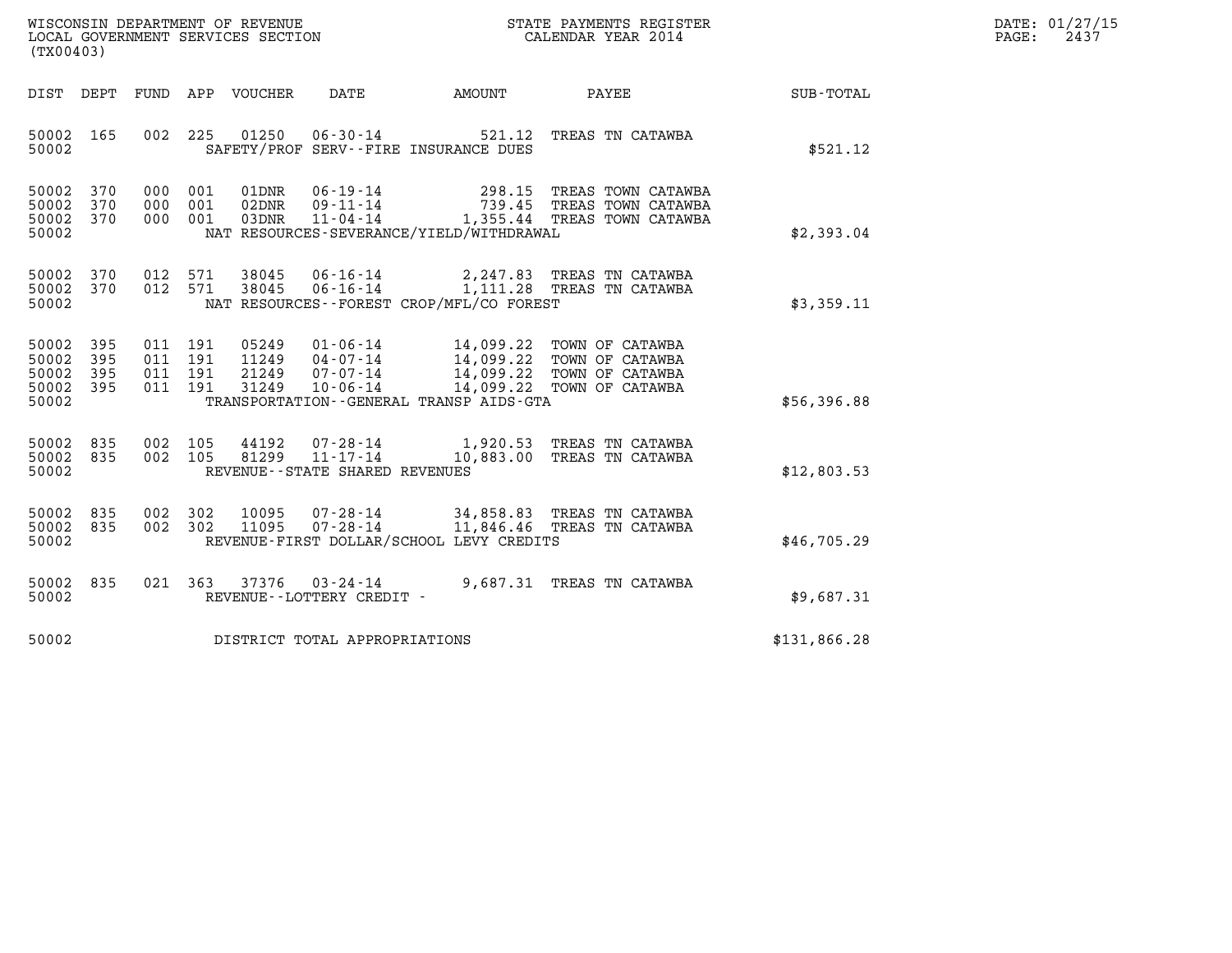| WISCONSIN DEPARTMENT OF REVENUE   | STATE PAYMENTS REGISTER | DATE: 01/27/15 |
|-----------------------------------|-------------------------|----------------|
| LOCAL GOVERNMENT SERVICES SECTION | CALENDAR YEAR 2014      | 2438<br>PAGE:  |

| (TX00403)                                         |            |                                          |                                  |                                      |                                            | WISCONSIN DEPARTMENT OF REVENUE<br>LOCAL GOVERNMENT SERVICES SECTION<br>(TYOO402) CALENDAR YEAR 2014                                                          |              | DATE: 01/27/15<br>$\mathtt{PAGE:}$<br>2438 |
|---------------------------------------------------|------------|------------------------------------------|----------------------------------|--------------------------------------|--------------------------------------------|---------------------------------------------------------------------------------------------------------------------------------------------------------------|--------------|--------------------------------------------|
|                                                   |            |                                          | DIST DEPT FUND APP VOUCHER       |                                      | DATE AMOUNT                                | <b>PAYEE</b>                                                                                                                                                  | SUB-TOTAL    |                                            |
| 50004 165<br>50004                                |            | 002 225                                  | 01251                            |                                      | SAFETY/PROF SERV--FIRE INSURANCE DUES      | 06-30-14 2,048.53 TREAS TN EISENSTEIN                                                                                                                         | \$2.048.53   |                                            |
| 50004<br>50004 370<br>50004                       | 370        |                                          |                                  |                                      | NAT RESOURCES -- FOREST CROP/MFL/CO FOREST | 012 571 38046 06-16-14 653.46 TREAS TN EISENSTEIN<br>012 571 38046 06-16-14 23.75 TREAS TN EISENSTEIN                                                         | \$677.21     |                                            |
| 50004 370<br>50004                                |            |                                          | 012 579 19666                    |                                      | NAT RESOURCES -- AIDS IN LIEU OF TAXES     | 04-16-14 2.72 TREAS TN EISENSTEIN                                                                                                                             | \$2.72       |                                            |
| 50004 370<br>50004                                |            |                                          |                                  |                                      | NAT RESOURCES -- PMT IN LIEU OF TAXES      | 012 584 00130 09-30-14 31,408.68 TREAS TN EISENSTEIN                                                                                                          | \$31,408.68  |                                            |
| 50004 370<br>50004                                |            |                                          |                                  | NAT RESOURCES - - RU RECYCLING GRANT |                                            | 074 670 41912 05-23-14 3,446.05 TREAS TN EISENSTEIN                                                                                                           | \$3,446.05   |                                            |
| 50004<br>50004<br>50004 395<br>50004 395<br>50004 | 395<br>395 | 011 191<br>011 191<br>011 191<br>011 191 | 05250<br>11250<br>21250<br>31250 |                                      | TRANSPORTATION--GENERAL TRANSP AIDS-GTA    | 01-06-14 41,493.20 TOWN OF EISENSTEIN<br>04-07-14 41,493.20 TOWN OF EISENSTEIN<br>07-07-14 41,493.20 TOWN OF EISENSTEIN<br>10-06-14 493.20 TOWN OF EISENSTEIN | \$165,972.80 |                                            |
| 50004 511<br>50004                                |            | 020 180                                  | 00024                            |                                      | GOVT ACCOUNTABILITY BD--ELECTION AID       | 09-02-14 3,132.36 TREAS TN EISENSTEIN                                                                                                                         | \$3,132.36   |                                            |
| 50004 835<br>50004 835<br>50004                   |            | 002 105<br>002 105                       | 44193<br>81300                   | REVENUE - - STATE SHARED REVENUES    |                                            | 07-28-14 2,794.57 TREAS TN EISENSTEIN<br>11-17-14 15,841.06 TREAS TN EISENSTEIN                                                                               | \$18,635.63  |                                            |
| 50004 835<br>50004                                |            |                                          | 002 501 00003                    |                                      | DOA-PAYMENT FOR MUNICIPAL SERVICES AID     | 02-03-14 499.02 TREAS TN EISENSTEIN                                                                                                                           | \$499.02     |                                            |
|                                                   |            |                                          |                                  | 50004 DISTRICT TOTAL APPROPRIATIONS  |                                            |                                                                                                                                                               | \$225,823.00 |                                            |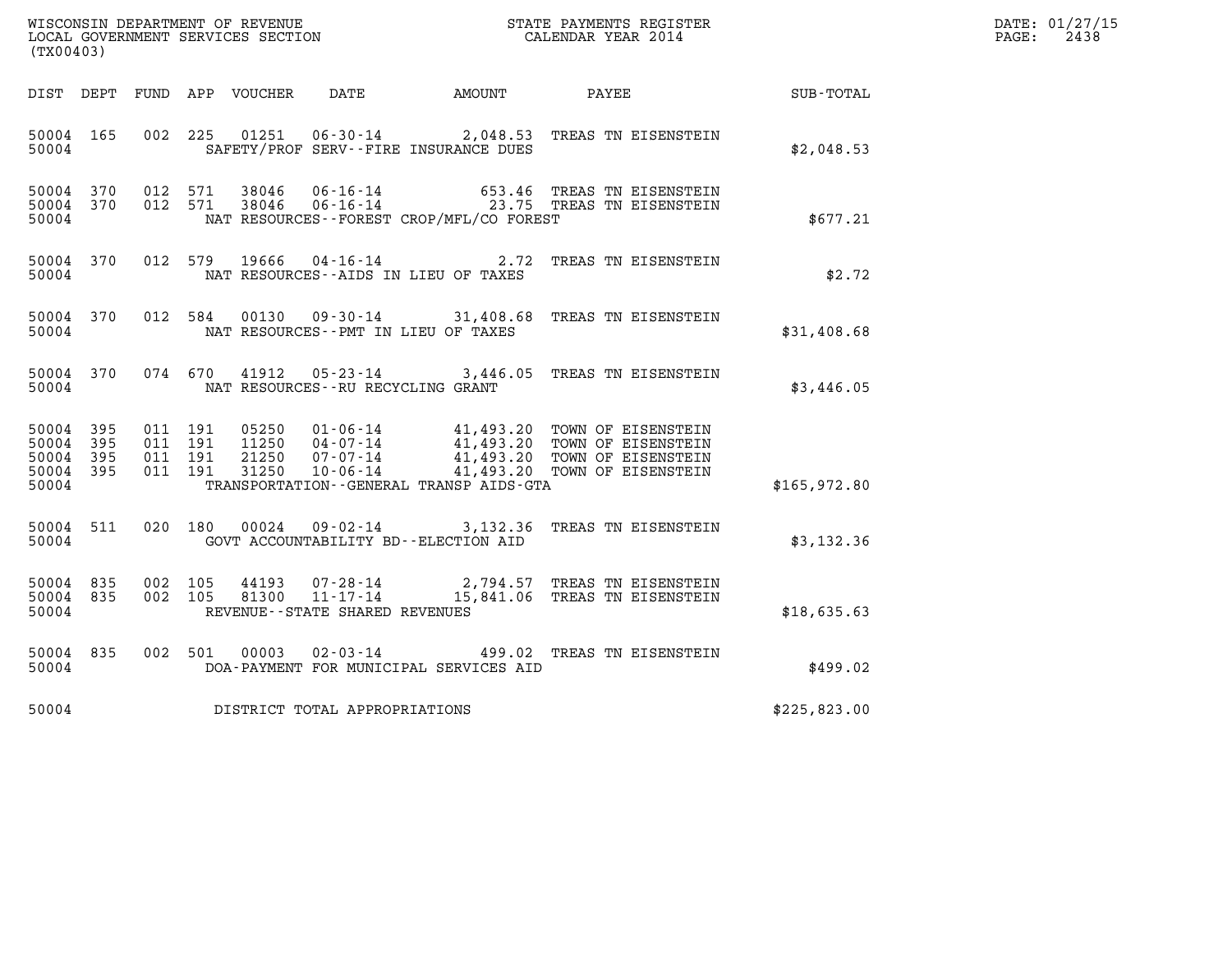| (TX00403)                                     |                     |                                          |         |                            |                                                        |                                                                                                           |                                                     |              | DATE: 01/27/15<br>$\mathtt{PAGE:}$<br>2439 |
|-----------------------------------------------|---------------------|------------------------------------------|---------|----------------------------|--------------------------------------------------------|-----------------------------------------------------------------------------------------------------------|-----------------------------------------------------|--------------|--------------------------------------------|
|                                               |                     |                                          |         | DIST DEPT FUND APP VOUCHER | DATE                                                   | AMOUNT PAYEE                                                                                              |                                                     | SUB-TOTAL    |                                            |
| 50006 165<br>50006                            |                     | 002 225                                  |         |                            |                                                        | 01252  06-30-14  4,797.87  TREAS TN ELK<br>SAFETY/PROF SERV--FIRE INSURANCE DUES                          |                                                     | \$4,797.87   |                                            |
| 50006 370<br>50006                            |                     |                                          | 000 001 |                            |                                                        | 03DNR  11-04-14  2,509.40 TREAS TOWN ELK<br>NAT RESOURCES-SEVERANCE/YIELD/WITHDRAWAL                      |                                                     | \$2,509.40   |                                            |
| 50006 370<br>50006 370<br>50006               |                     | 012 571<br>012 571                       |         | 38047<br>38047             | $06 - 16 - 14$                                         | 06-16-14  855.42 TREAS TN ELK<br>NAT RESOURCES - - FOREST CROP/MFL/CO FOREST                              | $1,348.48$ TREAS TN ELK                             | \$2,203.90   |                                            |
| 50006 370<br>50006<br>50006 370<br>50006      | 370                 | 012 579<br>012 579<br>012 579            |         | 19667<br>19667<br>19667    |                                                        | 04-16-14 300.27<br>04-16-14 73.89<br>04-16-14 18.15<br>NAT RESOURCES--AIDS IN LIEU OF TAXES               | TREAS TN ELK<br>TREAS TN ELK<br>TREAS TN ELK        | \$392.31     |                                            |
| 50006 370<br>50006                            |                     |                                          | 074 670 |                            | NAT RESOURCES - - RU RECYCLING GRANT                   | 41913  05-23-14  4,193.19  TREAS TN ELK                                                                   |                                                     | \$4,193.19   |                                            |
| 50006 395<br>50006<br>50006<br>50006<br>50006 | 395<br>- 395<br>395 | 011 191<br>011 191<br>011 191<br>011 191 |         | 11251<br>21251<br>31251    | 04-07-14<br>07-07-14<br>$10 - 06 - 14$                 | 05251 01-06-14 26,197.87 TOWN OF ELK<br>26,197.87<br>26,197.87<br>TRANSPORTATION--GENERAL TRANSP AIDS-GTA | TOWN OF ELK<br>TOWN OF ELK<br>26,197.89 TOWN OF ELK | \$104,791.50 |                                            |
| 50006 835<br>50006 835<br>50006               |                     | 002 105<br>002 105                       |         | 44194<br>81301             | 07-28-14<br>11-17-14<br>REVENUE--STATE SHARED REVENUES |                                                                                                           | 2,087.41 TREAS TN ELK<br>11,828.66 TREAS TN ELK     | \$13,916.07  |                                            |
| 50006 835<br>50006                            |                     | 002 109                                  |         |                            | REVENUE--EXEMPT COMPUTER AID                           | 03147  07-28-14  7.00 TREAS TN ELK                                                                        |                                                     | \$7.00       |                                            |
| 50006                                         |                     |                                          |         |                            | DISTRICT TOTAL APPROPRIATIONS                          |                                                                                                           |                                                     | \$132,811.24 |                                            |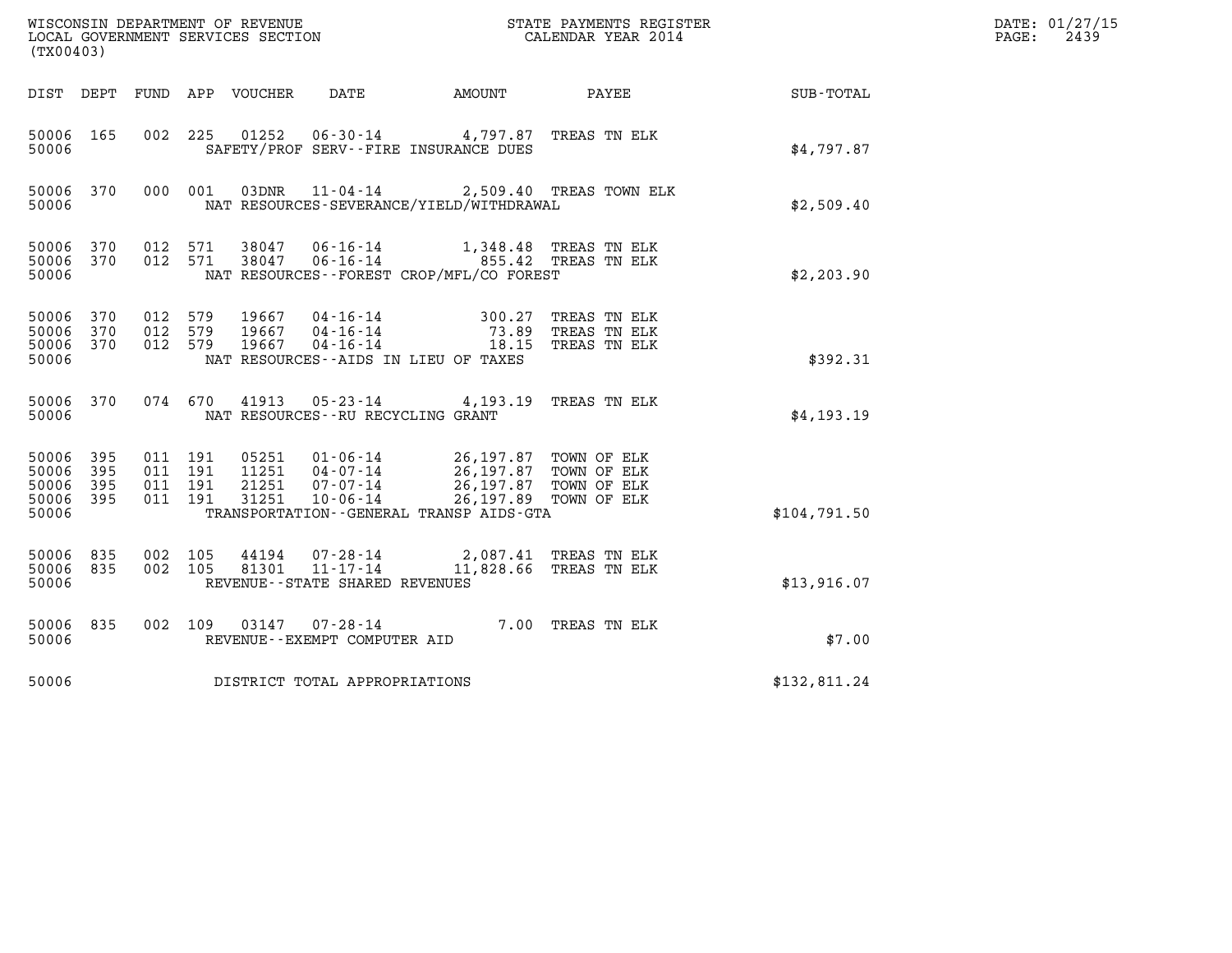| (TX00403)                                         |            |                               |         |                                 |                                                      |  |                                                                                                                                                                                                          |              | DATE: 01/27/15<br>2440<br>$\mathtt{PAGE:}$ |
|---------------------------------------------------|------------|-------------------------------|---------|---------------------------------|------------------------------------------------------|--|----------------------------------------------------------------------------------------------------------------------------------------------------------------------------------------------------------|--------------|--------------------------------------------|
|                                                   |            |                               |         | DIST DEPT FUND APP VOUCHER DATE |                                                      |  |                                                                                                                                                                                                          |              |                                            |
| 50008 165<br>50008                                |            |                               |         |                                 | SAFETY/PROF SERV--FIRE INSURANCE DUES                |  | 002 225 01253 06-30-14 808.63 TREAS TN EMERY                                                                                                                                                             | \$808.63     |                                            |
| 50008                                             | 50008 370  | 50008 370 000 001             |         |                                 | NAT RESOURCES-SEVERANCE/YIELD/WITHDRAWAL             |  | 000 001 01DNR 06-19-14 3,911.51 TREAS TOWN EMERY<br>000 001 03DNR 11-04-14 1,535.00 TREAS TOWN EMERY                                                                                                     | \$5,446.51   |                                            |
| 50008 370<br>50008                                |            | 012 571<br>50008 370 012 571  |         |                                 | NAT RESOURCES - - FOREST CROP/MFL/CO FOREST          |  |                                                                                                                                                                                                          | \$2,475.39   |                                            |
| 50008                                             |            |                               |         |                                 | NAT RESOURCES -- PMT IN LIEU OF TAXES                |  | 50008 370 012 584 00131 09-30-14 37,375.98 TREAS TN EMERY                                                                                                                                                | \$37,375.98  |                                            |
| 50008                                             |            |                               |         |                                 | NAT RESOURCES -- RU RECYCLING GRANT                  |  | 50008 370 074 670 41914 05-23-14 1,368.98 TREAS TN EMERY                                                                                                                                                 | \$1,368.98   |                                            |
| 50008 395<br>50008<br>50008<br>50008 395<br>50008 | 395<br>395 | 011 191<br>011 191<br>011 191 | 011 191 |                                 | TRANSPORTATION--GENERAL TRANSP AIDS-GTA              |  | 05252    01-06-14    42,948.63    TOWN OF EMERY<br>11252    04-07-14    42,948.63    TOWN OF EMERY<br>21252    07-07-14    42,948.63    TOWN OF EMERY<br>31252    10-06-14    42,948.66    TOWN OF EMERY | \$171,794.55 |                                            |
| 50008                                             | 50008 465  |                               |         |                                 | MILITARY AFFAIRS - - EMERGENCY MANAGEMENT            |  | 072 365 00180 12-23-14 6,848.89 TREAS TN EMERY                                                                                                                                                           | \$6,848.89   |                                            |
| 50008 511<br>50008                                |            |                               |         |                                 | GOVT ACCOUNTABILITY BD--ELECTION AID                 |  | 020 180 00154 12-16-14 2,394.52 TREAS TN EMERY                                                                                                                                                           | \$2,394.52   |                                            |
| 50008 835<br>50008 835<br>50008                   |            | 002 105<br>002 105            |         | 81302                           | 11-17-14<br>REVENUE - - STATE SHARED REVENUES        |  | 44195  07-28-14  2,309.06  TREAS TN EMERY<br>13,090.74 TREAS TN EMERY                                                                                                                                    | \$15,399.80  |                                            |
| 50008 835<br>50008                                |            |                               |         |                                 | REVENUE--EXEMPT COMPUTER AID                         |  | 002 109 03148 07-28-14 1.00 TREAS TN EMERY                                                                                                                                                               | \$1.00       |                                            |
| 50008 835<br>50008 835<br>50008                   |            | 002 302<br>002 302            |         | 10096<br>11096                  | 07-28-14<br>REVENUE-FIRST DOLLAR/SCHOOL LEVY CREDITS |  | 49,297.31 TREAS TN EMERY<br>07-28-14 15,282.09 TREAS TN EMERY                                                                                                                                            | \$64,579.40  |                                            |
| 50008 835<br>50008                                |            |                               |         |                                 | REVENUE--LOTTERY CREDIT -                            |  | 021 363 37377 03-24-14 10,945.76 TREAS TN EMERY                                                                                                                                                          | \$10,945.76  |                                            |
| 50008                                             |            |                               |         |                                 | DISTRICT TOTAL APPROPRIATIONS                        |  |                                                                                                                                                                                                          | \$319,439.41 |                                            |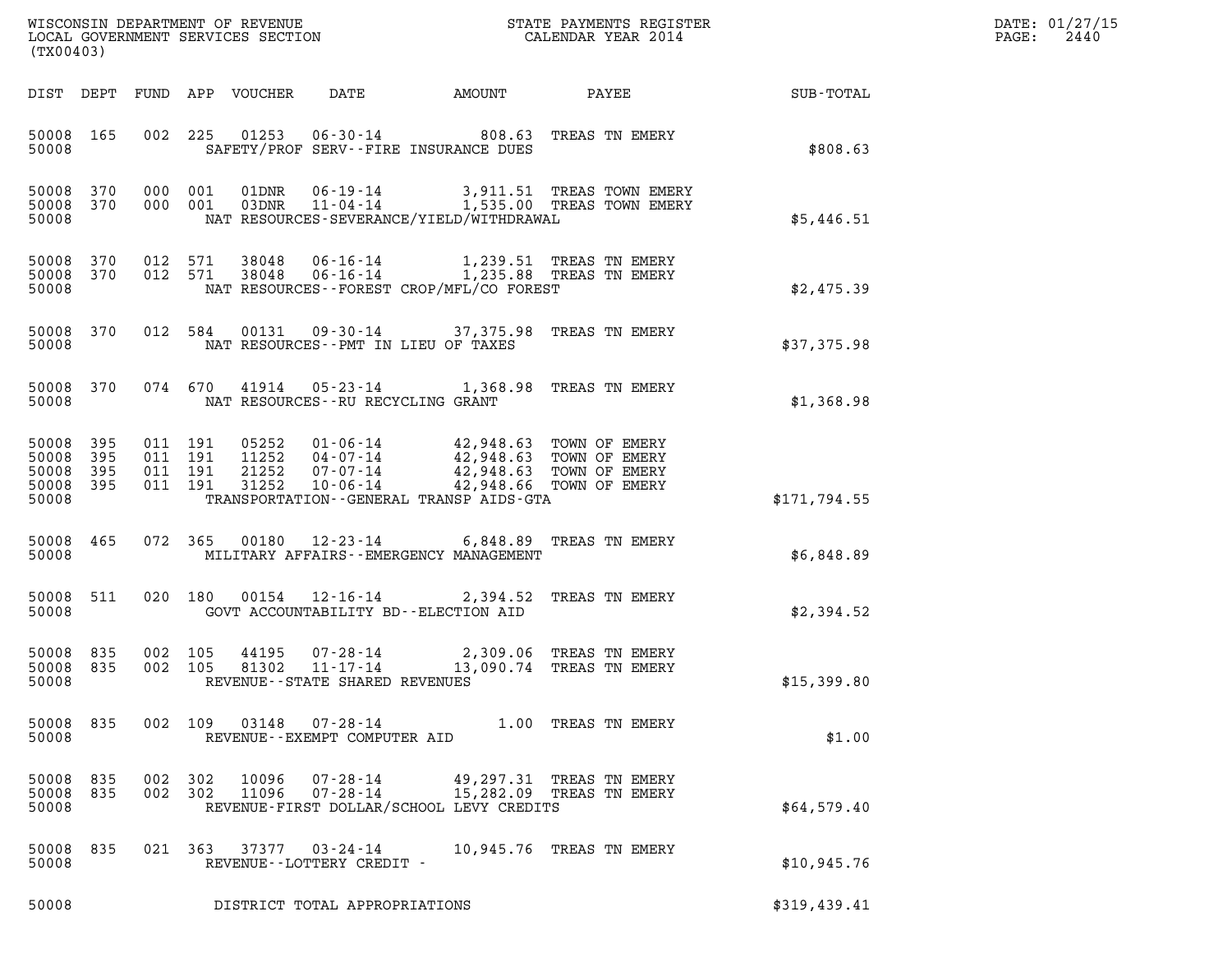| WISCONSIN DEPARTMENT OF REVENUE   | STATE PAYMENTS REGISTER | DATE: 01/27/15 |
|-----------------------------------|-------------------------|----------------|
| LOCAL GOVERNMENT SERVICES SECTION | CALENDAR YEAR 2014      | 2441<br>PAGE:  |

| (TX00403)                                         |            |     |                |                |                                                                       |                                          | WISCONSIN DEPARTMENT OF REVENUE<br>LOCAL GOVERNMENT SERVICES SECTION THE STATE PAYMENTS REGISTER<br>(TWOO403)                                                                                                |                                                             | DATE: 01/27/15<br>$\mathtt{PAGE:}$<br>2441 |
|---------------------------------------------------|------------|-----|----------------|----------------|-----------------------------------------------------------------------|------------------------------------------|--------------------------------------------------------------------------------------------------------------------------------------------------------------------------------------------------------------|-------------------------------------------------------------|--------------------------------------------|
|                                                   |            |     |                |                |                                                                       |                                          |                                                                                                                                                                                                              | DIST DEPT FUND APP VOUCHER DATE AMOUNT PAYEE PATE SUB-TOTAL |                                            |
| 50010 165<br>50010                                |            |     |                |                |                                                                       | SAFETY/PROF SERV--FIRE INSURANCE DUES    | 002 225 01254 06-30-14 4,779.90 TREAS TN FIFIELD                                                                                                                                                             | \$4,779.90                                                  |                                            |
| 50010 370<br>50010 370<br>50010 370<br>50010      |            |     |                |                |                                                                       | NAT RESOURCES-SEVERANCE/YIELD/WITHDRAWAL | 000 001 01DNR 06-19-14 329.30 TREAS TOWN FIFIELD<br>000 001 02DNR 09-11-14 188.72 TREAS TOWN FIFIELD<br>000 001 03DNR 11-04-14 393.77 TREAS TOWN FIFIELD                                                     | \$911.79                                                    |                                            |
| 50010 370<br>50010 370<br>50010                   |            |     |                |                |                                                                       | NAT RESOURCES--FOREST CROP/MFL/CO FOREST | 012 571 38049 06-16-14 1,057.12 TREAS TN FIFIELD<br>012 571 38049 06-16-14 694.82 TREAS TN FIFIELD                                                                                                           | \$1,751.94                                                  |                                            |
| 50010 370<br>50010 370<br>50010 370<br>50010      |            |     |                |                |                                                                       | NAT RESOURCES--AIDS IN LIEU OF TAXES     |                                                                                                                                                                                                              | \$70.21                                                     |                                            |
| 50010 370<br>50010                                |            |     |                |                |                                                                       | NAT RESOURCES -- PMT IN LIEU OF TAXES    | 012 584 00132 09-30-14 70,865.96 TREAS TN FIFIELD                                                                                                                                                            | \$70,865.96                                                 |                                            |
| 50010 370<br>50010                                |            |     |                |                | NAT RESOURCES -- RU RECYCLING GRANT                                   |                                          | 074 670 41915 05-23-14 2,368.27 TREAS TN FIFIELD                                                                                                                                                             | \$2,368.27                                                  |                                            |
| 50010 395<br>50010<br>50010<br>50010 395<br>50010 | 395<br>395 |     |                |                |                                                                       | TRANSPORTATION--GENERAL TRANSP AIDS-GTA  | 011 191 05253 01-06-14 63,128.94 TOWN OF FIFIELD<br>011 191 11253 04-07-14 63,128.94 TOWN OF FIFIELD<br>011 191 31253 07-07-14 63,128.94 TOWN OF FIFIELD<br>011 191 31253 10-06-14 63,128.94 TOWN OF FIFIELD | \$252,515.76                                                |                                            |
| 50010 465<br>50010                                |            |     |                |                |                                                                       | MILITARY AFFAIRS--EMERGENCY MANAGEMENT   | 072 365 00179 12-23-14 8,899.91 TREAS TN FIFIELD                                                                                                                                                             | \$8,899.91                                                  |                                            |
| 50010<br>50010<br>50010                           | 835<br>835 | 002 | 002 105<br>105 | 44196<br>81303 | $07 - 28 - 14$<br>$11 - 17 - 14$<br>REVENUE - - STATE SHARED REVENUES |                                          | 3,427.10 TREAS TN FIFIELD<br>19,420.24 TREAS TN FIFIELD                                                                                                                                                      | \$22,847.34                                                 |                                            |
| 50010<br>50010                                    | 835        |     | 002 109 03149  |                | $07 - 28 - 14$<br>REVENUE--EXEMPT COMPUTER AID                        |                                          | 40.00 TREAS TN FIFIELD                                                                                                                                                                                       | \$40.00                                                     |                                            |
| 50010                                             |            |     |                |                | DISTRICT TOTAL APPROPRIATIONS                                         |                                          |                                                                                                                                                                                                              | \$365,051.08                                                |                                            |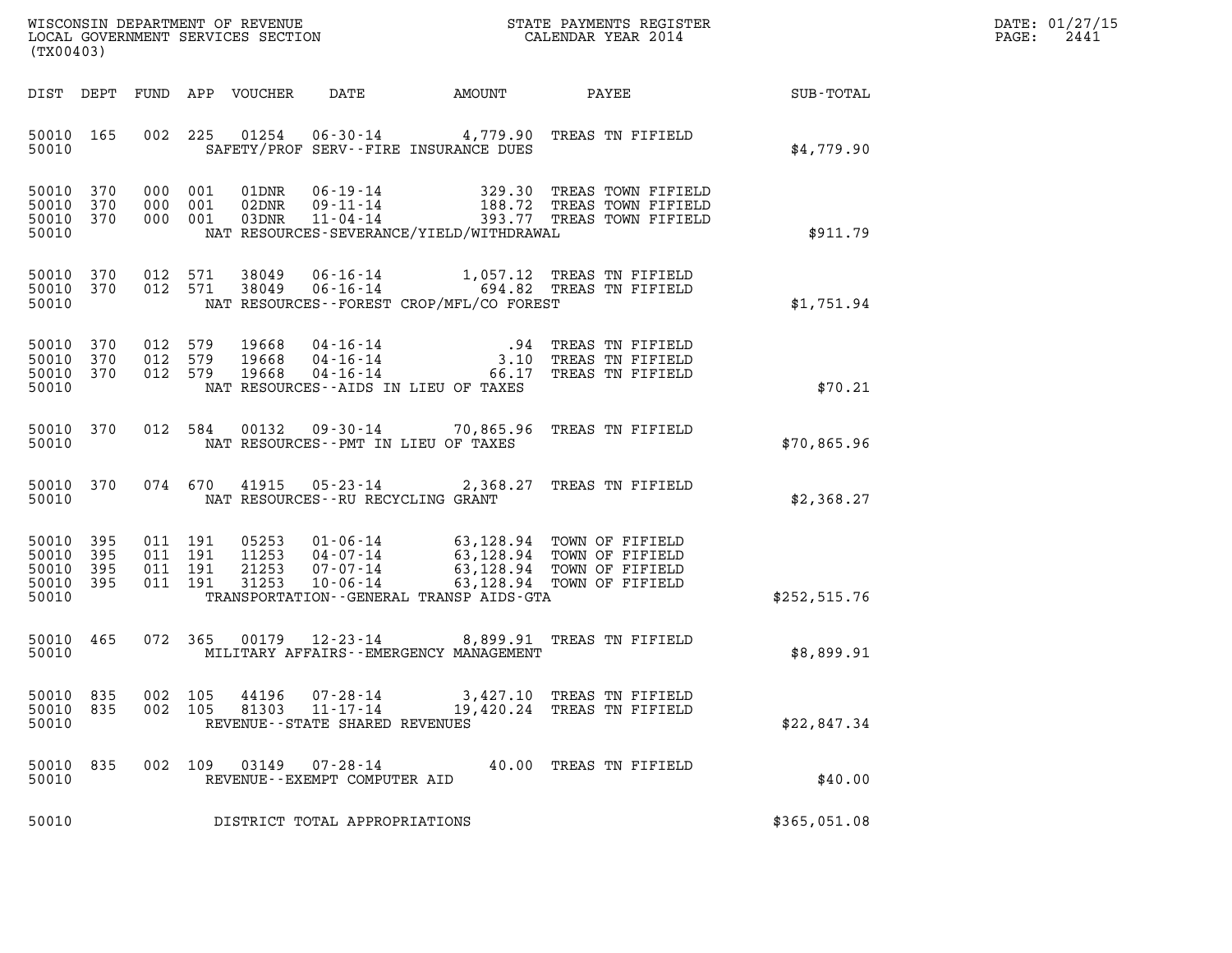| (TX00403)                                                  |                          |         |                                          | WISCONSIN DEPARTMENT OF REVENUE<br>LOCAL GOVERNMENT SERVICES SECTION |                                                                      |                                              | STATE PAYMENTS REGISTER<br>CALENDAR YEAR 2014                                                                                                                                                                                       |               | DATE: 01/27/15<br>2442<br>$\mathtt{PAGE:}$ |
|------------------------------------------------------------|--------------------------|---------|------------------------------------------|----------------------------------------------------------------------|----------------------------------------------------------------------|----------------------------------------------|-------------------------------------------------------------------------------------------------------------------------------------------------------------------------------------------------------------------------------------|---------------|--------------------------------------------|
|                                                            | DIST DEPT                |         |                                          | FUND APP VOUCHER                                                     | DATE                                                                 | AMOUNT                                       | <b>PAYEE</b> FOR THE STATE OF THE STATE OF THE STATE OF THE STATE OF THE STATE OF THE STATE OF THE STATE OF THE STATE OF THE STATE OF THE STATE OF THE STATE OF THE STATE OF THE STATE OF THE STATE OF THE STATE OF THE STATE OF TH | SUB-TOTAL     |                                            |
| 50012 165<br>50012                                         |                          |         | 002 225                                  | 01255                                                                |                                                                      | SAFETY/PROF SERV--FIRE INSURANCE DUES        | 06-30-14 1,725.08 TREAS TN FLAMBEAU                                                                                                                                                                                                 | \$1,725.08    |                                            |
| 50012 370<br>50012<br>50012 370<br>50012                   | 370                      | 000     | 000 001<br>001<br>000 001                | 01DNR<br>02DNR<br>03DNR                                              | 11-04-14                                                             | NAT RESOURCES-SEVERANCE/YIELD/WITHDRAWAL     | 06-19-14 1,189.21 TREAS TOWN FLAMBEAU<br>09-11-14 264.32 TREAS TOWN FLAMBEAU<br>1,934.56 TREAS TOWN FLAMBEAU                                                                                                                        | \$3,388.09    |                                            |
| 50012 370<br>50012<br>50012                                | 370<br>370               | 002     | 002 503<br>503<br>002 503                | 16643<br>16643<br>16643                                              | $01 - 30 - 14$<br>$01 - 30 - 14$                                     | 128.09                                       | 01-30-14 1,011.20 TREAS TN FLAMBEAU<br>TREAS TN FLAMBEAU<br>3,067.49 TREAS TN FLAMBEAU<br>TOWN SHARE 463.78                                                                                                                         |               |                                            |
| 50012                                                      |                          |         |                                          |                                                                      |                                                                      | NAT RESOURCES--AIDS IN LIEU OF TAXES         |                                                                                                                                                                                                                                     | \$4,206.78    |                                            |
| 50012<br>50012 370<br>50012                                | 370                      | 012     | 571<br>012 571                           | 38050<br>38050                                                       |                                                                      | NAT RESOURCES--FOREST CROP/MFL/CO FOREST     | 06-16-14 3,205.64 TREAS TN FLAMBEAU<br>06-16-14 1,358.42 TREAS TN FLAMBEAU                                                                                                                                                          | \$4,564.06    |                                            |
| 50012 370<br>50012<br>50012<br>50012<br>50012 370<br>50012 | 370<br>370<br>370        | 012 579 | 012 579<br>012 579<br>012 579<br>012 579 | 19669<br>19669<br>19669<br>19669<br>19669                            | 04-16-14                                                             | NAT RESOURCES--AIDS IN LIEU OF TAXES         | 04-16-14<br>04-16-14<br>04-16-14<br>04-16-14<br>04-16-14<br>04-16-14<br>04-16-14<br>04-16-14<br>04-16-14<br>04-16-14<br>04-16-14<br>04-16-14<br>04-16-14<br>04-16-11<br>701.08 TREAS TN FLAMBEAU                                    | \$8,907.40    |                                            |
| 50012 370<br>50012                                         |                          |         |                                          | 074 670 41916                                                        | NAT RESOURCES--RU RECYCLING GRANT                                    |                                              | 05-23-14 2,400.39 TREAS TN FLAMBEAU                                                                                                                                                                                                 | \$2,400.39    |                                            |
| 50012<br>50012<br>50012<br>50012<br>50012                  | 395<br>395<br>395<br>395 |         | 011 191<br>011 191<br>011 191<br>011 191 | 05254<br>11254<br>21254<br>31254                                     | $01 - 06 - 14$<br>$04 - 07 - 14$<br>$07 - 07 - 14$<br>$10 - 06 - 14$ | TRANSPORTATION - - GENERAL TRANSP AIDS - GTA | 31,892.60 TOWN OF FLAMBEAU<br>31,892.60 TOWN OF FLAMBEAU<br>31,892.60 TOWN OF FLAMBEAU<br>31,892.62 TOWN OF FLAMBEAU                                                                                                                | \$127,570.42  |                                            |
| 50012                                                      | 50012 511                |         |                                          |                                                                      |                                                                      | GOVT ACCOUNTABILITY BD--ELECTION AID         | 020 180 00168 12-16-14 2,981.90 TREAS TN FLAMBEAU                                                                                                                                                                                   | \$2,981.90    |                                            |
| 50012 835<br>50012 835<br>50012                            |                          |         | 002 105<br>002 105                       | 44197<br>81304                                                       | 07-28-14<br>$11 - 17 - 14$<br>REVENUE--STATE SHARED REVENUES         |                                              | 2,154.46 TREAS TN FLAMBEAU<br>12,208.53 TREAS TN FLAMBEAU                                                                                                                                                                           | \$14,362.99   |                                            |
| 50012 835<br>50012                                         |                          |         |                                          |                                                                      | 002 109 03150 07-28-14<br>REVENUE--EXEMPT COMPUTER AID               |                                              | 2.00 TREAS TN FLAMBEAU                                                                                                                                                                                                              | \$2.00        |                                            |
| 50012                                                      |                          |         |                                          |                                                                      | DISTRICT TOTAL APPROPRIATIONS                                        |                                              |                                                                                                                                                                                                                                     | \$170, 109.11 |                                            |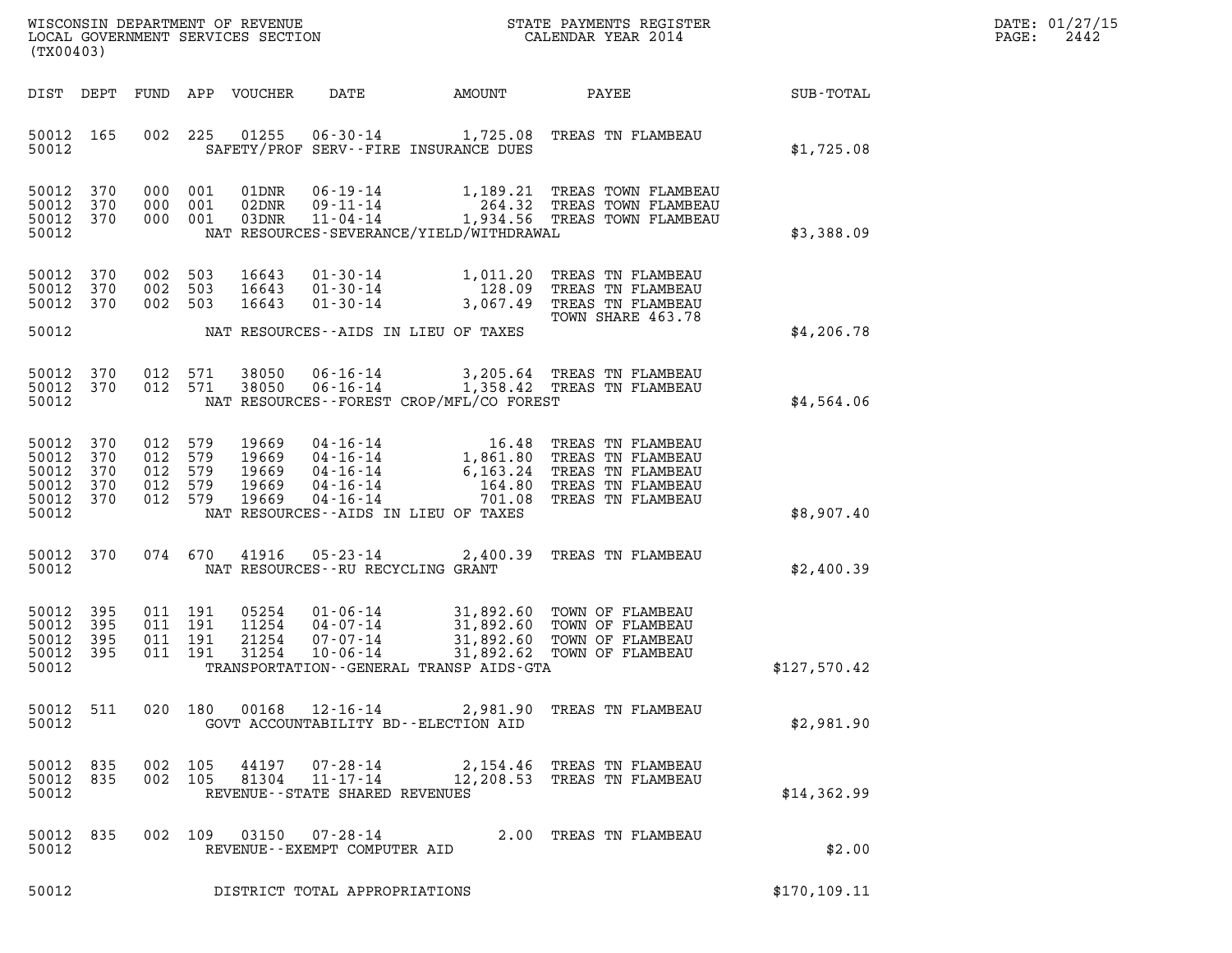| WISCONSIN DEPARTMENT OF REVENUE   | STATE PAYMENTS REGISTER | DATE: 01/27/15 |
|-----------------------------------|-------------------------|----------------|
| LOCAL GOVERNMENT SERVICES SECTION | CALENDAR YEAR 2014      | 2443<br>PAGE:  |

| (TX00403)                                                                                         |                                                                                                                                                                                                                                                                                                                       |                  |
|---------------------------------------------------------------------------------------------------|-----------------------------------------------------------------------------------------------------------------------------------------------------------------------------------------------------------------------------------------------------------------------------------------------------------------------|------------------|
| DIST<br>DEPT<br>FUND                                                                              | APP<br>VOUCHER<br><b>DATE</b><br>AMOUNT<br>PAYEE                                                                                                                                                                                                                                                                      | <b>SUB-TOTAL</b> |
| 002<br>50014<br>165<br>50014                                                                      | 225<br>01256<br>06-30-14 377.36 TREAS TN GEORGETOWN<br>SAFETY/PROF SERV--FIRE INSURANCE DUES                                                                                                                                                                                                                          | \$377.36         |
| 370<br>012<br>50014<br>370<br>012<br>50014<br>50014                                               | 38051<br>$06 - 16 - 14$ 460.16<br>571<br>TREAS TN GEORGETOWN<br>06-16-14 6,456.93 TREAS TN GEORGETOWN<br>571<br>38051<br>NAT RESOURCES - - FOREST CROP/MFL/CO FOREST                                                                                                                                                  | \$6,917.09       |
| 395<br>011<br>50014<br>50014<br>395<br>011<br>395<br>011<br>50014<br>395<br>50014<br>011<br>50014 | 191<br>05255<br>01-06-14<br>16,905.08<br>TOWN OF GEORGETOWN<br>191<br>11255<br>$04 - 07 - 14$<br>16,905.08<br>TOWN OF GEORGETOWN<br>191<br>21255<br>$07 - 07 - 14$<br>16,905.08<br>TOWN OF GEORGETOWN<br>31255<br>191<br>$10 - 06 - 14$<br>16,905.09<br>TOWN OF GEORGETOWN<br>TRANSPORTATION--GENERAL TRANSP AIDS-GTA | \$67,620.33      |
| 395<br>011<br>50014<br>50014                                                                      | 278<br>32897 12-03-14 24,152.94<br>TREAS TN GEORGETOWN<br>TRANSPORTATION - - LRIP/TRIP/MSIP GRANTS                                                                                                                                                                                                                    | \$24,152.94      |
| 50014<br>835<br>002<br>50014<br>835<br>002<br>50014                                               | 105<br>44198<br>07-28-14 4,139.14 TREAS TN GEORGETOWN<br>11-17-14 23,455.15 TREAS TN GEORGETOWN<br>105<br>81305<br>REVENUE - - STATE SHARED REVENUES                                                                                                                                                                  | \$27,594.29      |
| 50014<br>835<br>002<br>835<br>50014<br>002<br>50014                                               | 302<br>10097<br>07-28-14 23,091.60 TREAS TN GEORGETOWN<br>302<br>07-28-14 7,427.41 TREAS TN GEORGETOWN<br>11097<br>REVENUE-FIRST DOLLAR/SCHOOL LEVY CREDITS                                                                                                                                                           | \$30,519.01      |
| 835<br>021<br>50014<br>50014                                                                      | 363<br>37378<br>5,778.86 TREAS TN GEORGETOWN<br>$03 - 24 - 14$<br>REVENUE--LOTTERY CREDIT -                                                                                                                                                                                                                           | \$5,778.86       |
| 50014                                                                                             | DISTRICT TOTAL APPROPRIATIONS                                                                                                                                                                                                                                                                                         | \$162,959.88     |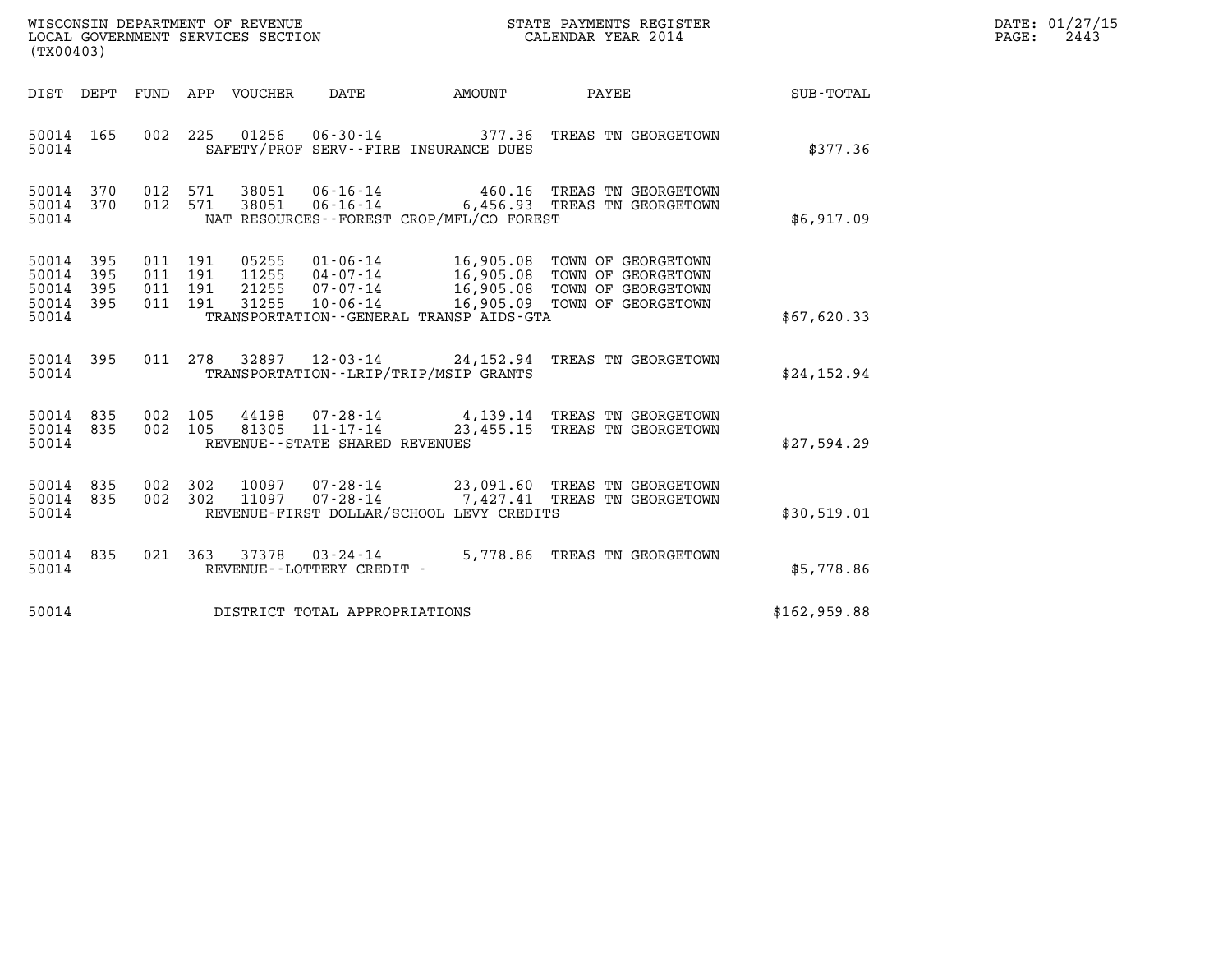| (TX00403)                                 |                          |                                  |            | WISCONSIN DEPARTMENT OF REVENUE<br>LOCAL GOVERNMENT SERVICES SECTION |                                                                 |                                                      | STATE PAYMENTS REGISTER<br>CALENDAR YEAR 2014                                                                                      |             | DATE: 01/27/15<br>PAGE:<br>2444 |
|-------------------------------------------|--------------------------|----------------------------------|------------|----------------------------------------------------------------------|-----------------------------------------------------------------|------------------------------------------------------|------------------------------------------------------------------------------------------------------------------------------------|-------------|---------------------------------|
| DIST DEPT                                 |                          | FUND                             |            | APP VOUCHER                                                          | DATE                                                            | AMOUNT                                               | PAYEE                                                                                                                              | SUB-TOTAL   |                                 |
| 50016<br>50016                            | 165                      | 002 225                          |            | 01257                                                                | $06 - 30 - 14$                                                  | SAFETY/PROF SERV--FIRE INSURANCE DUES                | 503.15 TREAS TN HACKETT                                                                                                            | \$503.15    |                                 |
| 50016 370<br>50016                        |                          |                                  | 000 001    |                                                                      |                                                                 | NAT RESOURCES-SEVERANCE/YIELD/WITHDRAWAL             |                                                                                                                                    | \$1,543.52  |                                 |
| 50016<br>50016 370<br>50016               | 370                      | 012 571<br>012 571               |            | 38052<br>38052                                                       |                                                                 | NAT RESOURCES--FOREST CROP/MFL/CO FOREST             | 06-16-14 2,148.12 TREAS TN HACKETT<br>06-16-14 2,626.52 TREAS TN HACKETT                                                           | \$4,774.64  |                                 |
| 50016<br>50016<br>50016 370<br>50016      | 370<br>370               | 012<br>012<br>012 579            | 579<br>579 | 19670<br>19670<br>19670                                              | 04-16-14<br>$04 - 16 - 14$<br>$04 - 16 - 14$                    | .80<br>.26<br>NAT RESOURCES -- AIDS IN LIEU OF TAXES | TREAS TN HACKETT<br>TREAS TN HACKETT<br>8.00 TREAS TN HACKETT                                                                      | \$9.06      |                                 |
| 50016<br>50016<br>50016<br>50016<br>50016 | 395<br>395<br>395<br>395 | 011 191<br>011<br>011<br>011 191 | 191<br>191 | 05256<br>11256<br>21256<br>31256                                     | $07 - 07 - 14$<br>$10 - 06 - 14$                                | TRANSPORTATION--GENERAL TRANSP AIDS-GTA              | 01-06-14 16,965.71 TOWN OF HACKETT<br>04-07-14 16,965.71 TOWN OF HACKETT<br>16,965.71 TOWN OF HACKETT<br>16,965.74 TOWN OF HACKETT | \$67,862.87 |                                 |
| 50016<br>50016<br>50016                   | 835<br>835               | 002<br>002                       | 105<br>105 | 44199<br>81306                                                       | 07-28-14<br>$11 - 17 - 14$<br>REVENUE - - STATE SHARED REVENUES |                                                      | 1,345.75 TREAS TN HACKETT<br>7,625.91 TREAS TN HACKETT                                                                             | \$8,971.66  |                                 |
| 50016                                     |                          |                                  |            |                                                                      | DISTRICT TOTAL APPROPRIATIONS                                   |                                                      |                                                                                                                                    | \$83,664.90 |                                 |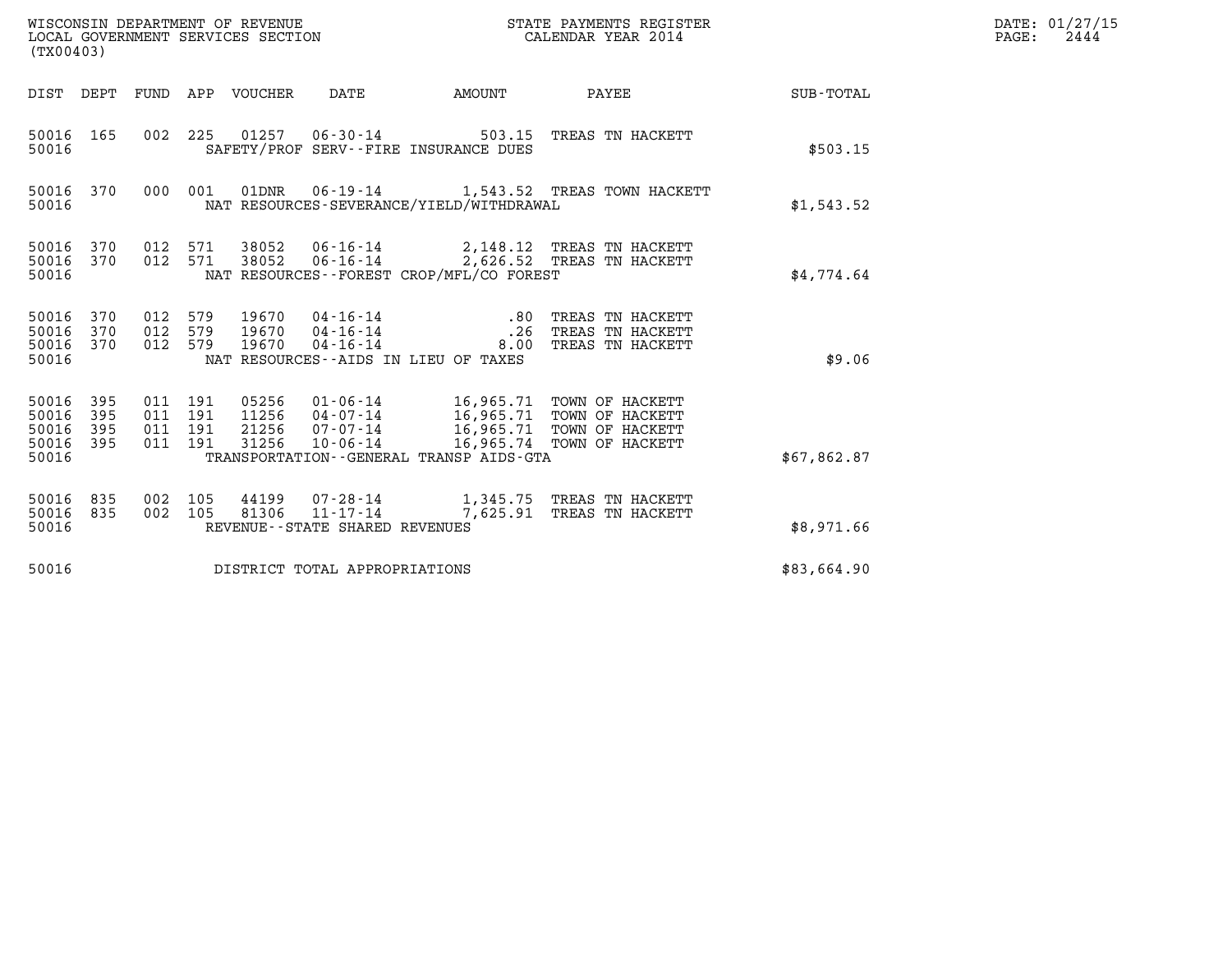| (TX00403)                                     |                     |                                          |                |                                                           |                                              |                                                                                                                                                                        |                      | DATE: 01/27/15<br>$\mathtt{PAGE:}$<br>2445 |
|-----------------------------------------------|---------------------|------------------------------------------|----------------|-----------------------------------------------------------|----------------------------------------------|------------------------------------------------------------------------------------------------------------------------------------------------------------------------|----------------------|--------------------------------------------|
|                                               |                     |                                          |                |                                                           | DIST DEPT FUND APP VOUCHER DATE AMOUNT PAYEE |                                                                                                                                                                        | $\texttt{SUB-TOTAL}$ |                                            |
| 50018 165<br>50018                            |                     | 002 225                                  | 01258          |                                                           | SAFETY/PROF SERV--FIRE INSURANCE DUES        | 06-30-14 700.81 TREAS TN HARMONY                                                                                                                                       | \$700.81             |                                            |
| 50018 370<br>50018                            |                     | 000 001                                  | 01DNR          |                                                           | NAT RESOURCES-SEVERANCE/YIELD/WITHDRAWAL     | 06-19-14 265.80 TREAS TOWN HARMONY                                                                                                                                     | \$265.80             |                                            |
| 50018 370<br>50018<br>50018                   | 370                 | 012 571<br>012 571                       | 38053<br>38053 | 06-16-14                                                  | NAT RESOURCES--FOREST CROP/MFL/CO FOREST     | 316.55 TREAS TN HARMONY<br>06-16-14 1,758.87 TREAS TN HARMONY                                                                                                          | \$2,075.42           |                                            |
| 50018 370<br>50018 370<br>50018               |                     | 012 579<br>012 579                       | 19671<br>19671 |                                                           | NAT RESOURCES -- AIDS IN LIEU OF TAXES       | 04-16-14 6.44 TREAS TN HARMONY<br>04-16-14 812.42 TREAS TN HARMONY                                                                                                     | \$818.86             |                                            |
| 50018 370<br>50018                            |                     | 074 670                                  |                | 41917 05-23-14<br>NAT RESOURCES - - RU RECYCLING GRANT    |                                              | 883.36 TREAS TN HARMONY                                                                                                                                                | \$883.36             |                                            |
| 50018 395<br>50018<br>50018<br>50018<br>50018 | 395<br>395<br>- 395 | 011 191<br>011 191<br>011 191<br>011 191 | 31257          | 10-06-14                                                  | TRANSPORTATION--GENERAL TRANSP AIDS-GTA      | 05257  01-06-14  11,685.84  TOWN OF HARMONY<br>11257  04-07-14  11,685.84  TOWN OF HARMONY<br>21257  07-07-14  11,685.84  TOWN OF HARMONY<br>11,685.84 TOWN OF HARMONY | \$46,743.36          |                                            |
| 50018<br>50018<br>50018                       | 835<br>835          | 002 105<br>002 105                       | 44200<br>81307 | 07-28-14<br>11-17-14<br>REVENUE - - STATE SHARED REVENUES |                                              | 2,173.18 TREAS TN HARMONY<br>12,293.36 TREAS TN HARMONY                                                                                                                | \$14,466.54          |                                            |
| 50018 835<br>50018 835<br>50018               |                     | 002 302<br>002 302                       | 10098<br>11098 |                                                           | REVENUE-FIRST DOLLAR/SCHOOL LEVY CREDITS     | 07-28-14 35,803.18 TREAS TN HARMONY<br>07-28-14 99,746.81 TREAS TN HARMONY                                                                                             | \$45,549.99          |                                            |
| 50018 835<br>50018                            |                     |                                          |                | REVENUE--LOTTERY CREDIT -                                 |                                              | 021  363  37379  03-24-14  8,681.12  TREAS TN HARMONY                                                                                                                  | \$8,681.12           |                                            |
| 50018                                         |                     |                                          |                | DISTRICT TOTAL APPROPRIATIONS                             |                                              |                                                                                                                                                                        | \$120, 185.26        |                                            |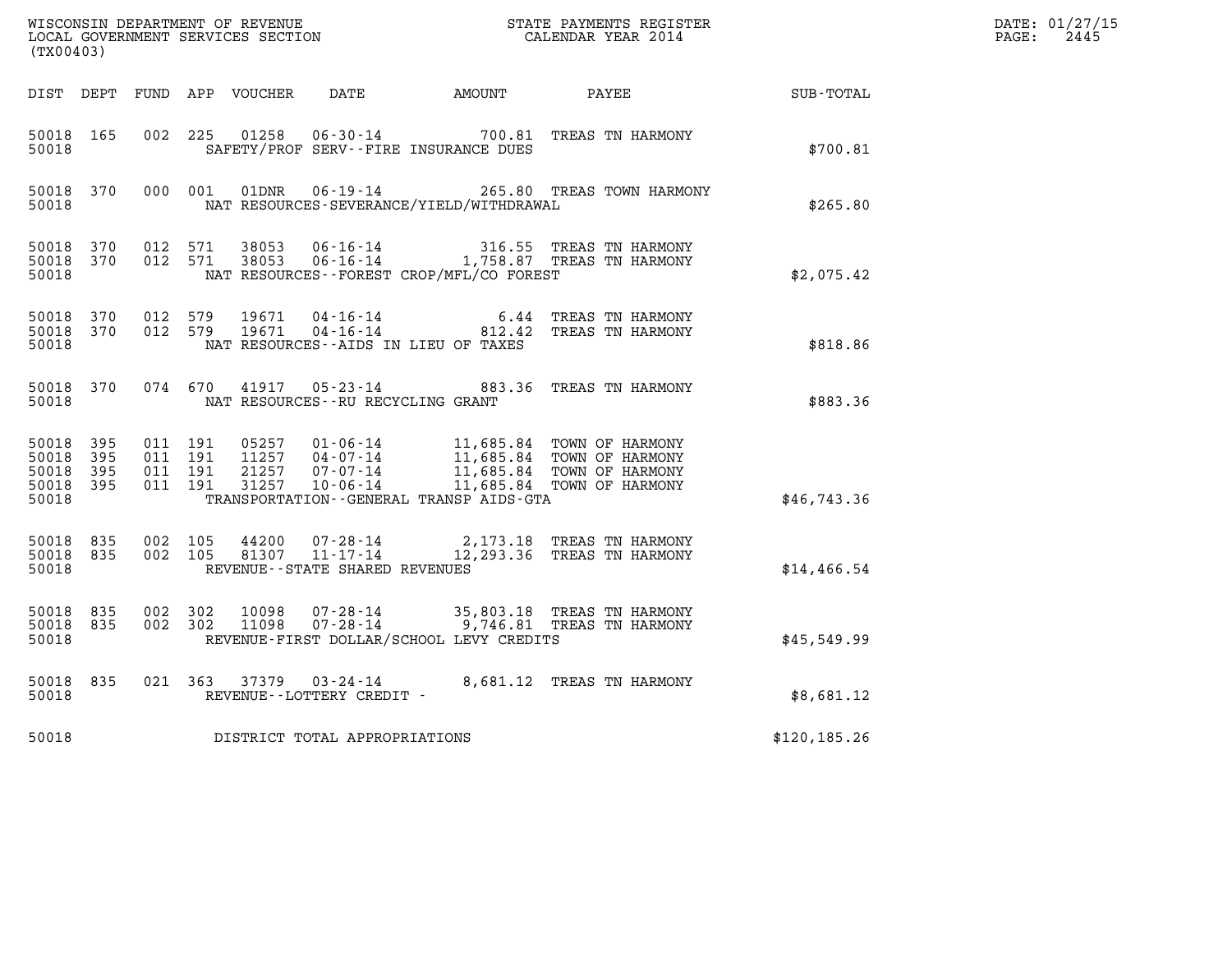| (TX00403)                                 |                          |                                  |            | WISCONSIN DEPARTMENT OF REVENUE<br>LOCAL GOVERNMENT SERVICES SECTION |                                                                                                           | STATE PAYMENTS REGISTER<br>CALENDAR YEAR 2014 |                                                                                                      |             | DATE: 01/27/15<br>PAGE:<br>2446 |
|-------------------------------------------|--------------------------|----------------------------------|------------|----------------------------------------------------------------------|-----------------------------------------------------------------------------------------------------------|-----------------------------------------------|------------------------------------------------------------------------------------------------------|-------------|---------------------------------|
| DIST DEPT                                 |                          |                                  |            | FUND APP VOUCHER                                                     | DATE                                                                                                      | AMOUNT                                        | PAYEE                                                                                                | SUB-TOTAL   |                                 |
| 50020 165<br>50020                        |                          | 002                              | 225        |                                                                      | 01259  06-30-14  1,006.30  TREAS TN HILL<br>SAFETY/PROF SERV--FIRE INSURANCE DUES                         |                                               |                                                                                                      | \$1,006.30  |                                 |
| 50020<br>50020<br>50020                   | 370<br>370               | 000<br>000                       | 001<br>001 | 01DNR<br>02DNR                                                       | $06 - 19 - 14$<br>$09 - 11 - 14$<br>NAT RESOURCES-SEVERANCE/YIELD/WITHDRAWAL                              |                                               | 2,275.84 TREAS TOWN HILL<br>174.64 TREAS TOWN HILL                                                   | \$2,450.48  |                                 |
| 50020<br>50020<br>50020                   | 370<br>370               | 012<br>012 571                   | 571        | 38054                                                                | 38054  06-16-14  1,530.37  TREAS TN HILL<br>$06 - 16 - 14$<br>NAT RESOURCES - - FOREST CROP/MFL/CO FOREST |                                               | 65.87 TREAS TN HILL                                                                                  | \$1,596.24  |                                 |
| 50020<br>50020<br>50020<br>50020<br>50020 | 395<br>395<br>395<br>395 | 011 191<br>011<br>011<br>011 191 | 191<br>191 | 05258<br>11258<br>21258<br>31258                                     | $01 - 06 - 14$<br>04-07-14<br>07-07-14<br>$10 - 06 - 14$<br>TRANSPORTATION--GENERAL TRANSP AIDS-GTA       |                                               | 16,692.54 TOWN OF HILL<br>16,692.54 TOWN OF HILL<br>16,692.54 TOWN OF HILL<br>16,692.56 TOWN OF HILL | \$66,770.18 |                                 |
| 50020<br>50020<br>50020                   | 835<br>835               | 002<br>002                       | 105<br>105 | 44201<br>81308                                                       | 07-28-14 2,925.22 TREAS TN HILL<br>11-17-14<br>REVENUE--STATE SHARED REVENUES                             | 16,608.11                                     | TREAS TN HILL                                                                                        | \$19,533.33 |                                 |
| 50020                                     |                          |                                  |            |                                                                      | DISTRICT TOTAL APPROPRIATIONS                                                                             |                                               |                                                                                                      | \$91,356.53 |                                 |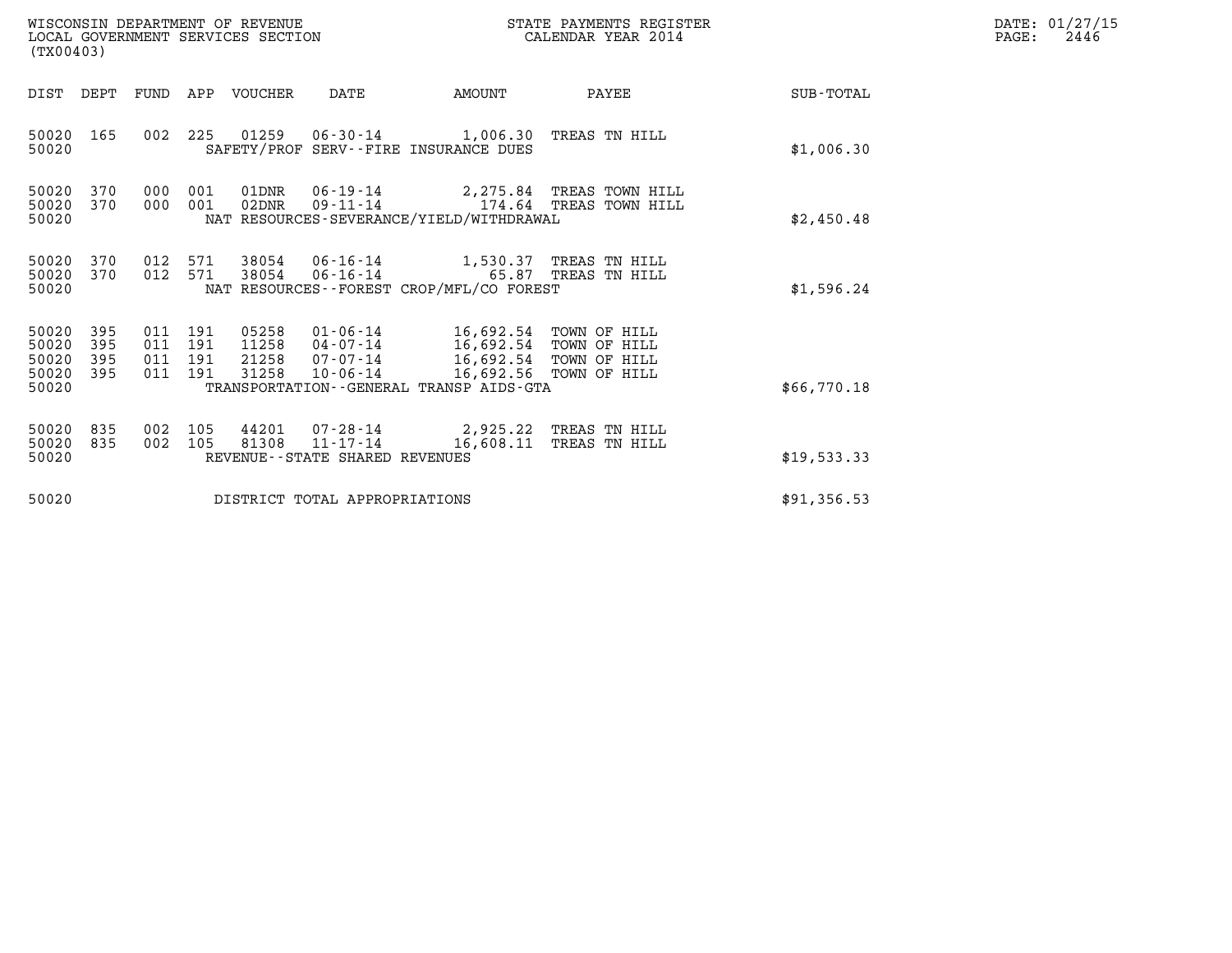| (TX00403)                                 |                          |                              |                   | WISCONSIN DEPARTMENT OF REVENUE<br>LOCAL GOVERNMENT SERVICES SECTION |                                                              |                                                                                                                                           | STATE PAYMENTS REGISTER<br>CALENDAR YEAR 2014                            |              | DATE: 01/27/15<br>$\mathtt{PAGE}$ :<br>2447 |
|-------------------------------------------|--------------------------|------------------------------|-------------------|----------------------------------------------------------------------|--------------------------------------------------------------|-------------------------------------------------------------------------------------------------------------------------------------------|--------------------------------------------------------------------------|--------------|---------------------------------------------|
| DIST DEPT                                 |                          |                              |                   | FUND APP VOUCHER                                                     | DATE                                                         | AMOUNT                                                                                                                                    | PAYEE                                                                    | SUB-TOTAL    |                                             |
| 50022<br>50022                            | 165                      |                              |                   |                                                                      | 002 225 01260 06-30-14                                       | SAFETY/PROF SERV--FIRE INSURANCE DUES                                                                                                     | 772.69 TREAS TN KENNAN                                                   | \$772.69     |                                             |
| 50022<br>50022<br>50022                   | 370<br>370               | 000<br>000                   | 001<br>001        | 01DNR<br>03DNR                                                       |                                                              | NAT RESOURCES-SEVERANCE/YIELD/WITHDRAWAL                                                                                                  | 06-19-14 1,109.09 TREAS TOWN KENNAN<br>11-04-14 617.60 TREAS TOWN KENNAN | \$1,926.69   |                                             |
| 50022<br>50022<br>50022                   | 370<br>370               | 012<br>012 571               | 571               | 38055<br>38055                                                       | $06 - 16 - 14$                                               | NAT RESOURCES - - FOREST CROP/MFL/CO FOREST                                                                                               | 06-16-14 733.99 TREAS TN KENNAN<br>6,665.39 TREAS TN KENNAN              | \$7,399.38   |                                             |
| 50022<br>50022<br>50022<br>50022<br>50022 | 395<br>395<br>395<br>395 | 011<br>011<br>011<br>011 191 | 191<br>191<br>191 | 05259<br>11259<br>21259<br>31259                                     | 04-07-14<br>07-07-14<br>10-06-14                             | 01-06-14 32,136.06 TOWN OF KENNAN<br>32,136.06 TOWN OF KENNAN<br>32,136.06 TOWN OF KENNAN<br>TRANSPORTATION - - GENERAL TRANSP AIDS - GTA | 32,136.06 TOWN OF KENNAN                                                 | \$128,544.24 |                                             |
| 50022<br>50022<br>50022                   | 835<br>835               | 002<br>002                   | 105<br>105        | 44202<br>81309                                                       | 07-28-14<br>$11 - 17 - 14$<br>REVENUE--STATE SHARED REVENUES |                                                                                                                                           | 4,866.70 TREAS TN KENNAN<br>27,584.69 TREAS TN KENNAN                    | \$32,451.39  |                                             |

50022 DISTRICT TOTAL APPROPRIATIONS \$171,094.39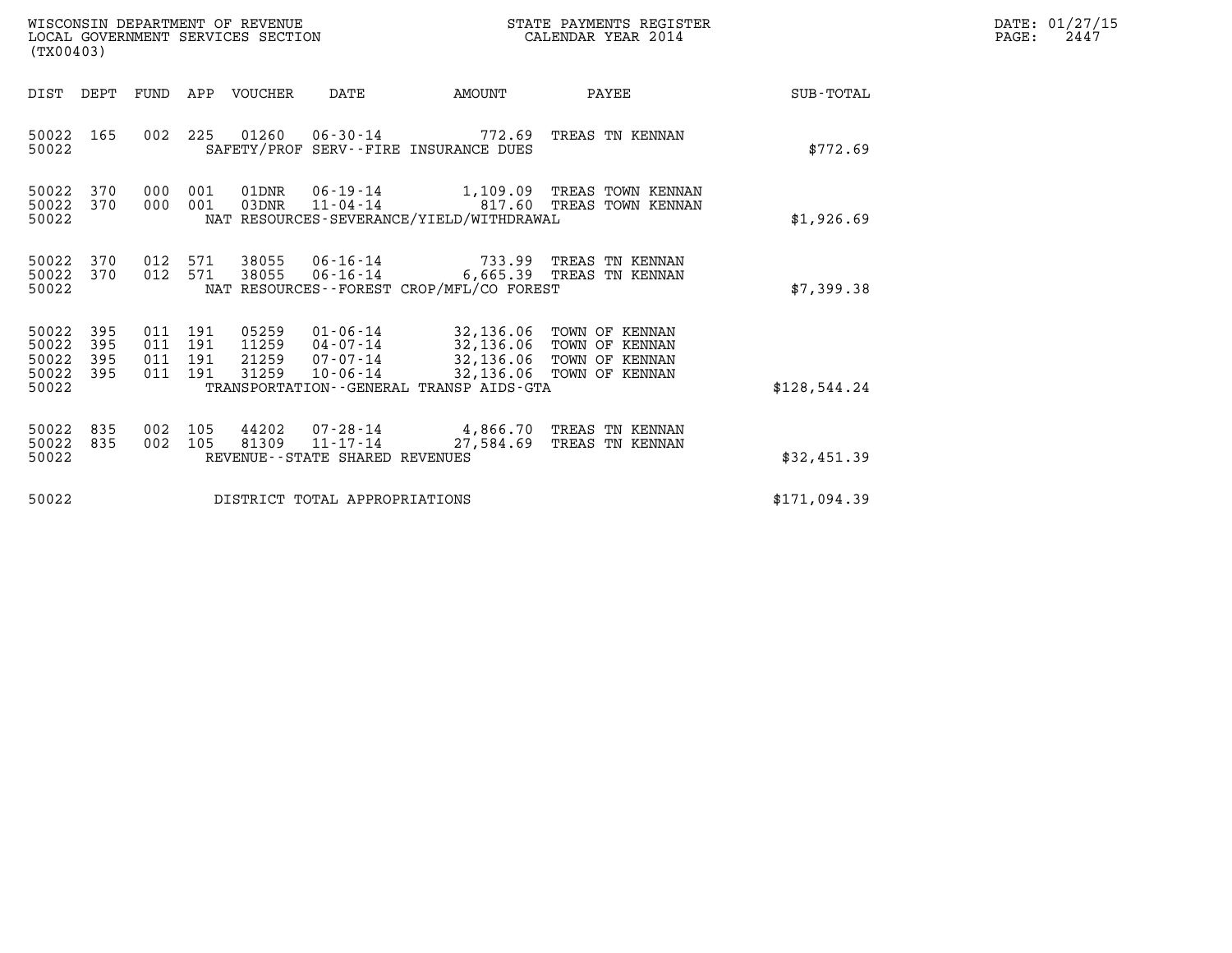| (TX00403)                                |                  |                                          |         | WISCONSIN DEPARTMENT OF REVENUE<br>LOCAL GOVERNMENT SERVICES SECTION |                                   |                                                                                                                                                                                                                     | STATE PAYMENTS REGISTER<br>CALENDAR YEAR 2014 |                 | DATE: 01/27/15<br>$\mathtt{PAGE:}$<br>2448 |
|------------------------------------------|------------------|------------------------------------------|---------|----------------------------------------------------------------------|-----------------------------------|---------------------------------------------------------------------------------------------------------------------------------------------------------------------------------------------------------------------|-----------------------------------------------|-----------------|--------------------------------------------|
|                                          |                  |                                          |         | DIST DEPT FUND APP VOUCHER DATE                                      |                                   | AMOUNT                                                                                                                                                                                                              |                                               | PAYEE SUB-TOTAL |                                            |
| 50024                                    | 50024 165        |                                          |         |                                                                      |                                   | 002 225 01261 06-30-14 772.69 TREAS TN KNOX<br>SAFETY/PROF SERV--FIRE INSURANCE DUES                                                                                                                                |                                               | \$772.69        |                                            |
| 50024                                    | 50024 370        |                                          | 000 001 |                                                                      |                                   | NAT RESOURCES-SEVERANCE/YIELD/WITHDRAWAL                                                                                                                                                                            | 01DNR  06-19-14   1,280.21 TREAS TOWN KNOX    | \$1,280.21      |                                            |
| 50024                                    | 50024 370        |                                          |         |                                                                      |                                   | 012 571 38056 06-16-14 1,275.31 TREAS TN KNOX<br>NAT RESOURCES--FOREST CROP/MFL/CO FOREST                                                                                                                           |                                               | \$1, 275.31     |                                            |
| 50024                                    | 50024 370        |                                          |         |                                                                      | NAT RESOURCES--RU RECYCLING GRANT | 074 670 41918 05-23-14 2,568.93 TREAS TN KNOX                                                                                                                                                                       |                                               | \$2,568.93      |                                            |
| 50024 395<br>50024<br>50024 395<br>50024 | 395<br>50024 395 | 011 191<br>011 191<br>011 191<br>011 191 |         |                                                                      |                                   | 05260  01-06-14  21,566.90  TOWN OF KNOX<br>11260 04-07-14 21,566.90 TOWN OF KNOX<br>21260 07-07-14 21,566.90 TOWN OF KNOX<br>31260 10-06-14 21,566.93 TOWN OF KNOX<br>TRANSPORTATION - - GENERAL TRANSP AIDS - GTA |                                               | \$86, 267.63    |                                            |
| 50024 835<br>50024                       | 50024 835        | 002 105<br>002 105                       |         |                                                                      | REVENUE--STATE SHARED REVENUES    | 44203  07-28-14  3,725.12  TREAS TN KNOX<br>81310  11-17-14  21,109.02  TREAS TN KNOX                                                                                                                               |                                               | \$24,834.14     |                                            |
| 50024                                    |                  |                                          |         |                                                                      | DISTRICT TOTAL APPROPRIATIONS     |                                                                                                                                                                                                                     |                                               | \$116,998.91    |                                            |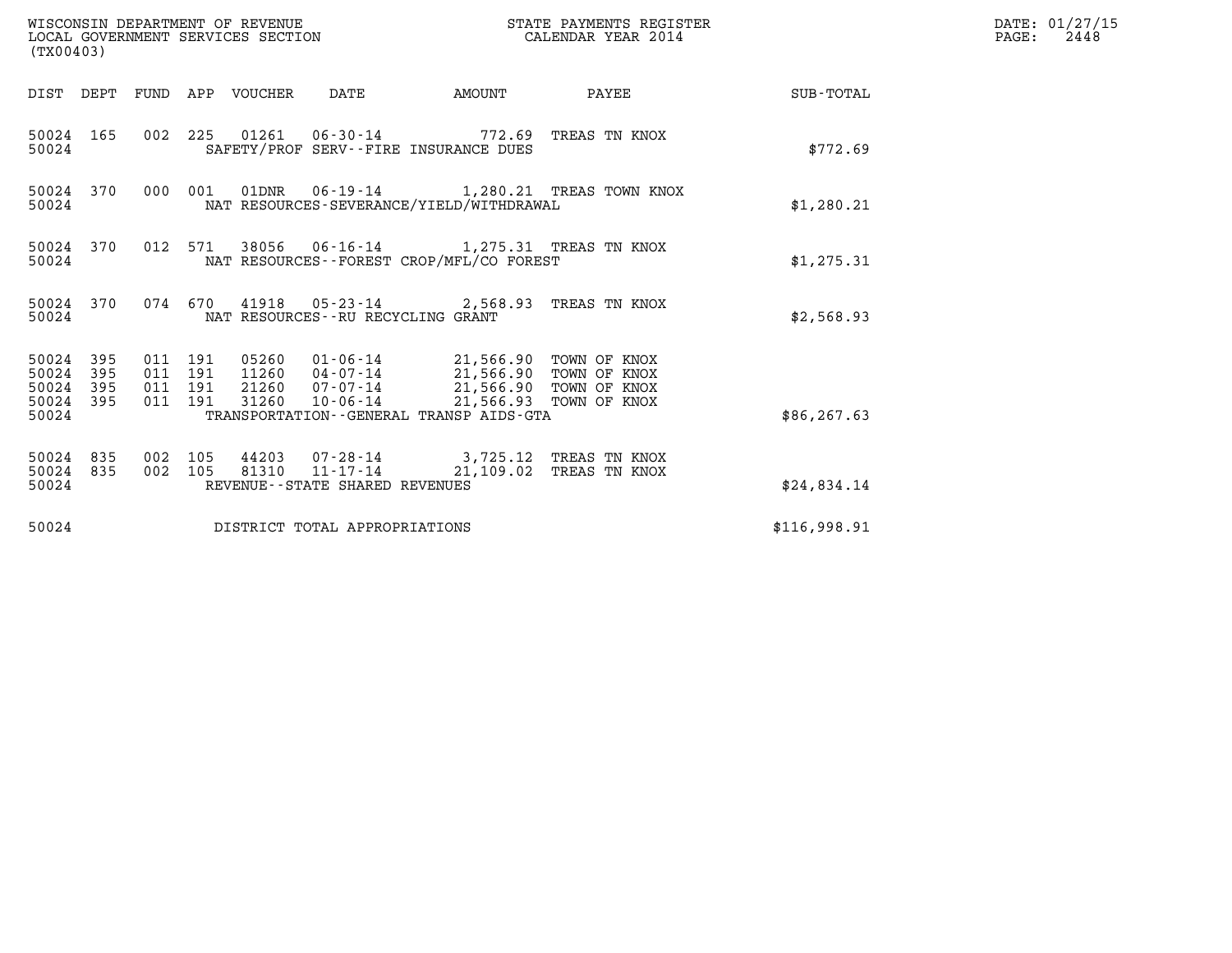| DATE: | 01/27/15 |
|-------|----------|
| PAGE: | 2449     |

| %WISCONSIN DEPARTMENT OF REVENUE $$\tt STATE$ PAYMENTS REGISTER LOCAL GOVERNMENT SERVICES SECTION $$\tt CALEINDAR$ YEAR 2014<br>(TX00403) |                   |         |                                          |                         |                                                                 |                                                                                                                                                                                                                       |                                                                                                       |               | DATE: 01/27/15<br>2449<br>$\mathtt{PAGE}$ : |
|-------------------------------------------------------------------------------------------------------------------------------------------|-------------------|---------|------------------------------------------|-------------------------|-----------------------------------------------------------------|-----------------------------------------------------------------------------------------------------------------------------------------------------------------------------------------------------------------------|-------------------------------------------------------------------------------------------------------|---------------|---------------------------------------------|
|                                                                                                                                           | DIST DEPT         |         |                                          | FUND APP VOUCHER        | DATE                                                            |                                                                                                                                                                                                                       |                                                                                                       |               |                                             |
| 50026 165<br>50026                                                                                                                        |                   |         | 002 225                                  |                         |                                                                 | 01262  06-30-14  4,438.48  TREAS TN LAKE<br>SAFETY/PROF SERV--FIRE INSURANCE DUES                                                                                                                                     |                                                                                                       | \$4,438.48    |                                             |
| 50026<br>50026<br>50026 370<br>50026                                                                                                      | 370<br>370        | 000     | 000 001<br>001<br>000 001                | 01DNR<br>02DNR<br>03DNR |                                                                 | NAT RESOURCES-SEVERANCE/YIELD/WITHDRAWAL                                                                                                                                                                              | 06-19-14 273.65 TREAS TOWN LAKE<br>09-11-14 410.58 TREAS TOWN LAKE<br>11-04-14 669.67 TREAS TOWN LAKE | \$1,353.90    |                                             |
|                                                                                                                                           | 50026 370         |         |                                          |                         |                                                                 | 002 503 17071 02-14-14 758.10 TREAS TN LAKE                                                                                                                                                                           | TOWN SHARE 62.51                                                                                      |               |                                             |
| 50026                                                                                                                                     |                   |         |                                          |                         |                                                                 | NAT RESOURCES--AIDS IN LIEU OF TAXES                                                                                                                                                                                  |                                                                                                       | \$758.10      |                                             |
| 50026<br>50026 370<br>50026                                                                                                               | 370               |         | 012 571<br>012 571                       |                         |                                                                 | 38057  06-16-14  985.71  TREAS TN LAKE<br>38057  06-16-14  3,465.17  TREAS TN LAKE<br>NAT RESOURCES--FOREST CROP/MFL/CO FOREST                                                                                        |                                                                                                       | \$4,450.88    |                                             |
| 50026 370<br>50026<br>50026 370<br>50026                                                                                                  | 370               | 012 579 | 012 579<br>012 579                       |                         |                                                                 | 19672   04-16-14   5,793.04 TREAS TN LAKE<br>19672   04-16-14   9.16 TREAS TN LAKE<br>19672   04-16-14   182.71 TREAS TN LAKE<br>NAT RESOURCES--AIDS IN LIEU OF TAXES                                                 |                                                                                                       | \$5,984.91    |                                             |
| 50026                                                                                                                                     | 50026 370         |         | 074 670                                  |                         | NAT RESOURCES - - RU RECYCLING GRANT                            | 41919  05-23-14  1,395.29  TREAS TN LAKE                                                                                                                                                                              |                                                                                                       | \$1,395.29    |                                             |
| 50026<br>50026<br>50026<br>50026 395<br>50026                                                                                             | 395<br>395<br>395 |         | 011 191<br>011 191<br>011 191<br>011 191 |                         |                                                                 | 05261  01-06-14  45,584.30  TOWN OF LAKE<br>11261  04-07-14  45,584.30  TOWN OF LAKE<br>21261  07-07-14  45,584.30 TOWN OF LAKE<br>31261  10-06-14  45,584.31 TOWN OF LAKE<br>TRANSPORTATION--GENERAL TRANSP AIDS-GTA |                                                                                                       | \$182, 337.21 |                                             |
| 50026 511<br>50026                                                                                                                        |                   |         | 020 180                                  |                         |                                                                 | 00307  05-12-14  3,150.00  TREAS TN LAKE<br>GOVT ACCOUNTABILITY BD--ELECTION AID                                                                                                                                      |                                                                                                       | \$3,150.00    |                                             |
| 50026<br>50026 835<br>50026                                                                                                               | 835               |         | 002 105<br>002 105                       | 44204<br>81311          | 07-28-14<br>$11 - 17 - 14$<br>REVENUE - - STATE SHARED REVENUES |                                                                                                                                                                                                                       | 14,772.27 TREAS TN LAKE<br>81,907.97 TREAS TN LAKE                                                    | \$96,680.24   |                                             |
| 50026<br>50026                                                                                                                            | 835               | 002     | 109                                      | 03151                   | 07-28-14<br>REVENUE--EXEMPT COMPUTER AID                        |                                                                                                                                                                                                                       | 9.00 TREAS TN LAKE                                                                                    | \$9.00        |                                             |
| 50026<br>50026<br>50026                                                                                                                   | 835<br>835        |         | 002 302<br>002 302                       | 10099<br>11099          | $07 - 28 - 14$<br>$07 - 28 - 14$                                | REVENUE-FIRST DOLLAR/SCHOOL LEVY CREDITS                                                                                                                                                                              | 205,335.81 TREAS TN LAKE<br>54,525.04 TREAS TN LAKE                                                   | \$259,860.85  |                                             |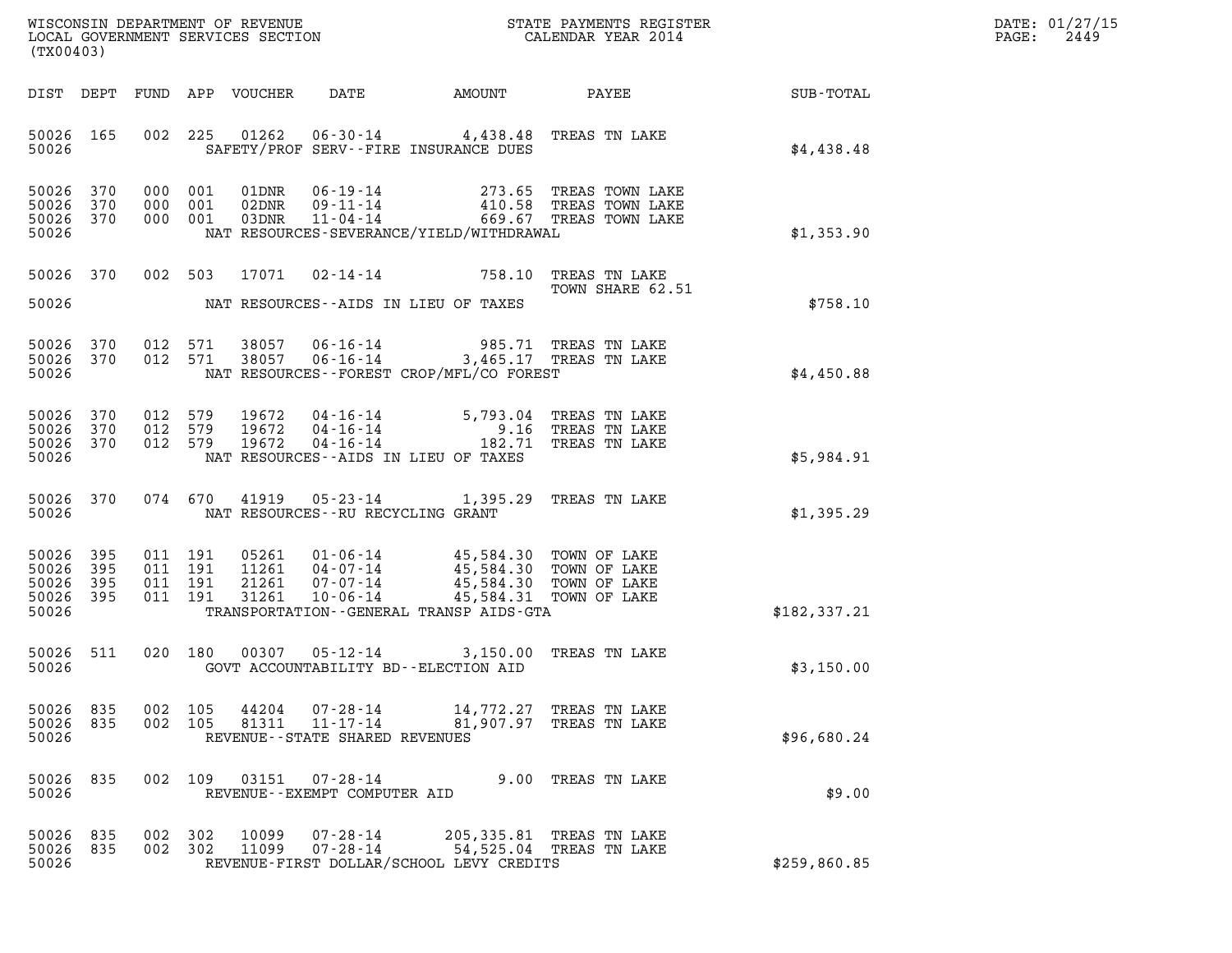| WISCONSIN DEPARTMENT OF REVENUE<br>LOCAL GOVERNMENT SERVICES SECTION<br>(TX00403) |      |      |     |         |                                                |           | STATE PAYMENTS REGISTER<br>CALENDAR YEAR 2014 |              | DATE: 01/27/15<br>PAGE: | 2450 |
|-----------------------------------------------------------------------------------|------|------|-----|---------|------------------------------------------------|-----------|-----------------------------------------------|--------------|-------------------------|------|
| DIST                                                                              | DEPT | FUND | APP | VOUCHER | DATE                                           | AMOUNT    | PAYEE                                         | SUB-TOTAL    |                         |      |
| 50026<br>50026                                                                    | 835  | 021  | 363 | 37380   | $03 - 24 - 14$<br>REVENUE - - LOTTERY CREDIT - | 40,976.92 | TREAS TN LAKE                                 | \$40,976.92  |                         |      |
| 50026                                                                             |      |      |     |         | DISTRICT TOTAL APPROPRIATIONS                  |           |                                               | \$601,395.78 |                         |      |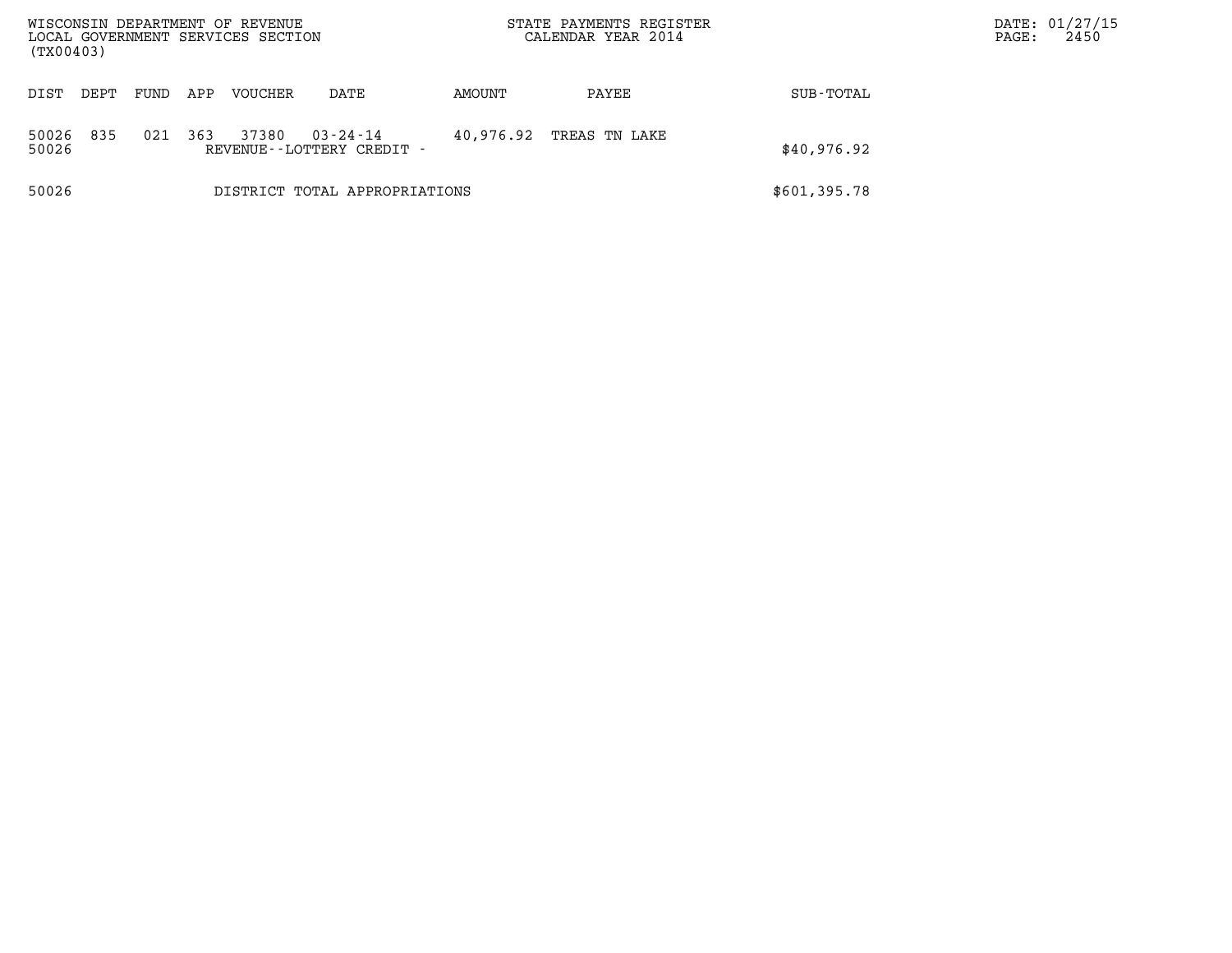| WISCONSIN DEPARTMENT OF REVENUE<br>LOCAL GOVERNMENT SERVICES SECTION<br>(TX00403) |                          |                                          |         |                                 |                                                                       |                                                                                                                                                                       | STATE PAYMENTS REGISTER<br>CALENDAR YEAR 2014                                   |              | DATE: 01/27/15<br>$\mathtt{PAGE:}$<br>2451 |
|-----------------------------------------------------------------------------------|--------------------------|------------------------------------------|---------|---------------------------------|-----------------------------------------------------------------------|-----------------------------------------------------------------------------------------------------------------------------------------------------------------------|---------------------------------------------------------------------------------|--------------|--------------------------------------------|
|                                                                                   |                          |                                          |         | DIST DEPT FUND APP VOUCHER DATE |                                                                       | <b>AMOUNT</b>                                                                                                                                                         | <b>PAYEE</b>                                                                    | SUB-TOTAL    |                                            |
| 50028 165<br>50028                                                                |                          |                                          |         |                                 |                                                                       | 002 225 01263 06-30-14 1,509.44 TREAS TN OGEMA<br>SAFETY/PROF SERV--FIRE INSURANCE DUES                                                                               |                                                                                 | \$1,509.44   |                                            |
| 50028<br>50028<br>50028                                                           | 370<br>370               | 000 001<br>000 001                       |         | 02DNR                           |                                                                       | NAT RESOURCES-SEVERANCE/YIELD/WITHDRAWAL                                                                                                                              | 01DNR  06-19-14  750.28  TREAS TOWN OMEGA<br>09-11-14 1,177.82 TREAS TOWN OGEMA | \$1,928.10   |                                            |
| 50028 370<br>50028 370<br>50028                                                   |                          | 012 571<br>012 571                       |         | 38058<br>38058                  |                                                                       | 06-16-14 828.48 TREAS TN OGEMA<br>06-16-14 2,383.89 TREAS TN OGEMA<br>NAT RESOURCES--FOREST CROP/MFL/CO FOREST                                                        |                                                                                 | \$3, 212.37  |                                            |
| 50028 370<br>50028                                                                |                          |                                          | 074 670 |                                 | NAT RESOURCES - - RU RECYCLING GRANT                                  | 41920  05-23-14  2,320.34  TREAS TN OGEMA                                                                                                                             |                                                                                 | \$2,320.34   |                                            |
| 50028<br>50028<br>50028<br>50028<br>50028                                         | 395<br>395<br>395<br>395 | 011 191<br>011 191<br>011 191<br>011 191 |         | 31262                           | $10 - 06 - 14$                                                        | 05262 01-06-14 30,998.17 TOWN OF OGEMA<br>11262 04-07-14 30,998.17 TOWN OF OGEMA<br>21262 07-07-14 30,998.17 TOWN OF OGEMA<br>TRANSPORTATION--GENERAL TRANSP AIDS-GTA | 30,998.18 TOWN OF OGEMA                                                         | \$123,992.69 |                                            |
| 50028<br>50028 835<br>50028                                                       | 835                      | 002 105<br>002 105                       |         | 44205<br>81312                  | $07 - 28 - 14$<br>$11 - 17 - 14$<br>REVENUE - - STATE SHARED REVENUES |                                                                                                                                                                       | 13,447.89 TREAS TN OGEMA<br>76,334.24 TREAS TN OGEMA                            | \$89,782.13  |                                            |
| 50028 835<br>50028                                                                |                          | 002 109                                  |         |                                 | REVENUE--EXEMPT COMPUTER AID                                          | 03152  07-28-14  11.00 TREAS TN OGEMA                                                                                                                                 |                                                                                 | \$11.00      |                                            |
| 50028                                                                             |                          |                                          |         |                                 | DISTRICT TOTAL APPROPRIATIONS                                         |                                                                                                                                                                       |                                                                                 | \$222,756.07 |                                            |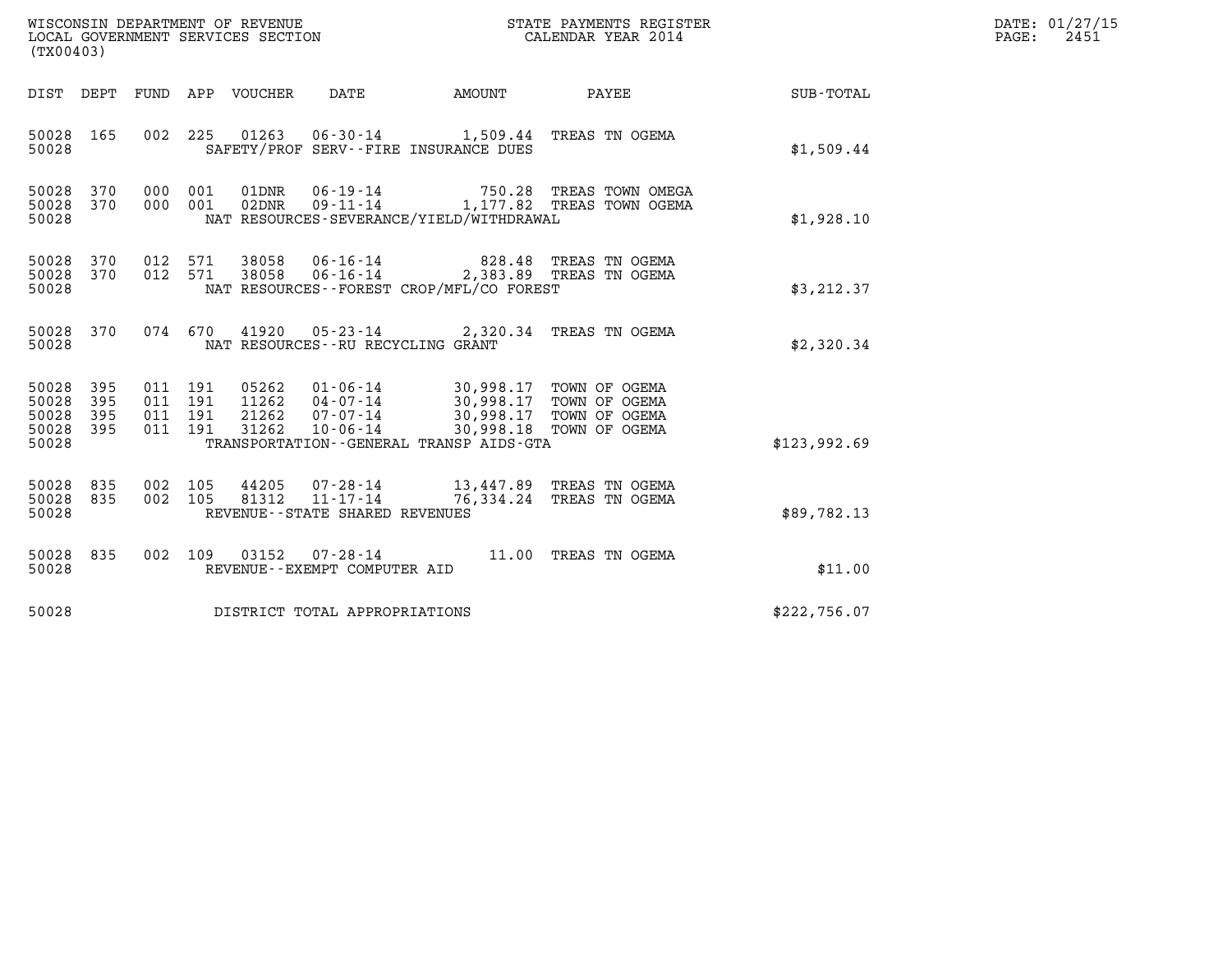| WISCONSIN DEPARTMENT OF REVENUE   | STATE PAYMENTS REGISTER | DATE: 01/27/15 |
|-----------------------------------|-------------------------|----------------|
| LOCAL GOVERNMENT SERVICES SECTION | CALENDAR YEAR 2014      | 2452<br>PAGE:  |

| (TX00403)                                             |     |  |                                          |                |                                |                                              |                                                                                                                                                                                              |               | DATE: 01/27/15<br>PAGE:<br>2452 |
|-------------------------------------------------------|-----|--|------------------------------------------|----------------|--------------------------------|----------------------------------------------|----------------------------------------------------------------------------------------------------------------------------------------------------------------------------------------------|---------------|---------------------------------|
|                                                       |     |  |                                          |                |                                | DIST DEPT FUND APP VOUCHER DATE AMOUNT PAYEE |                                                                                                                                                                                              | SUB-TOTAL     |                                 |
| 50030 165<br>50030                                    |     |  |                                          |                |                                | SAFETY/PROF SERV--FIRE INSURANCE DUES        | 002 225 01264 06-30-14 1,042.23 TREAS TN PRENTICE                                                                                                                                            | \$1,042.23    |                                 |
| 50030 370<br>50030 370<br>50030                       |     |  | 000 001<br>000 001                       | 01DNR<br>03DNR |                                | NAT RESOURCES-SEVERANCE/YIELD/WITHDRAWAL     | 06-19-14 62.25 TREAS TOWN PRENTICE<br>11-04-14 293.60 TREAS TOWN PRENTICE                                                                                                                    | \$375.85      |                                 |
| 50030 370<br>50030                                    |     |  | 002 503                                  | 17072          |                                | NAT RESOURCES--AIDS IN LIEU OF TAXES         | 02-14-14 1,712.41 TREAS TN PRENTICE<br>TOWN SHARE 179.10                                                                                                                                     | \$1,712.41    |                                 |
| 50030 370<br>50030 370<br>50030                       |     |  | 012 571<br>012 571                       |                |                                | NAT RESOURCES--FOREST CROP/MFL/CO FOREST     |                                                                                                                                                                                              | \$3,510.35    |                                 |
| 50030 395<br>50030<br>50030 395<br>50030 395<br>50030 | 395 |  | 011 191<br>011 191<br>011 191<br>011 191 |                |                                | TRANSPORTATION--GENERAL TRANSP AIDS-GTA      | 05263  01-06-14  26,294.46  TOWN OF PRENTICE<br>11263  04-07-14  26,294.46  TOWN OF PRENTICE<br>21263  07-07-14  26,294.46  TOWN OF PRENTICE<br>31263  10-06-14  26,294.49  TOWN OF PRENTICE | \$105, 177.87 |                                 |
| 50030 395<br>50030                                    |     |  |                                          | 011 278 01304  |                                | TRANSPORTATION - - LRIP/TRIP/MSIP GRANTS     | 01-16-14 20,035.93 TREAS TN PRENTICE                                                                                                                                                         | \$20,035.93   |                                 |
| 50030 511<br>50030                                    |     |  |                                          |                |                                | GOVT ACCOUNTABILITY BD--ELECTION AID         | 020 180 00132 11-21-14 2,558.61 TREAS TN PRENTICE                                                                                                                                            | \$2,558.61    |                                 |
| 50030 835<br>50030 835<br>50030                       |     |  | 002 105<br>002 105                       |                | REVENUE--STATE SHARED REVENUES |                                              | 44206  07-28-14  3,930.67  TREAS TN PRENTICE<br>81313  11-17-14  21,583.95  TREAS TN PRENTICE                                                                                                | \$25,514.62   |                                 |
| 50030<br>50030                                        | 835 |  | 002 109                                  | 03153          | REVENUE--EXEMPT COMPUTER AID   |                                              | 07-28-14 156.00 TREAS TN PRENTICE                                                                                                                                                            | \$156.00      |                                 |
| 50030                                                 |     |  |                                          |                | DISTRICT TOTAL APPROPRIATIONS  |                                              |                                                                                                                                                                                              | \$160,083.87  |                                 |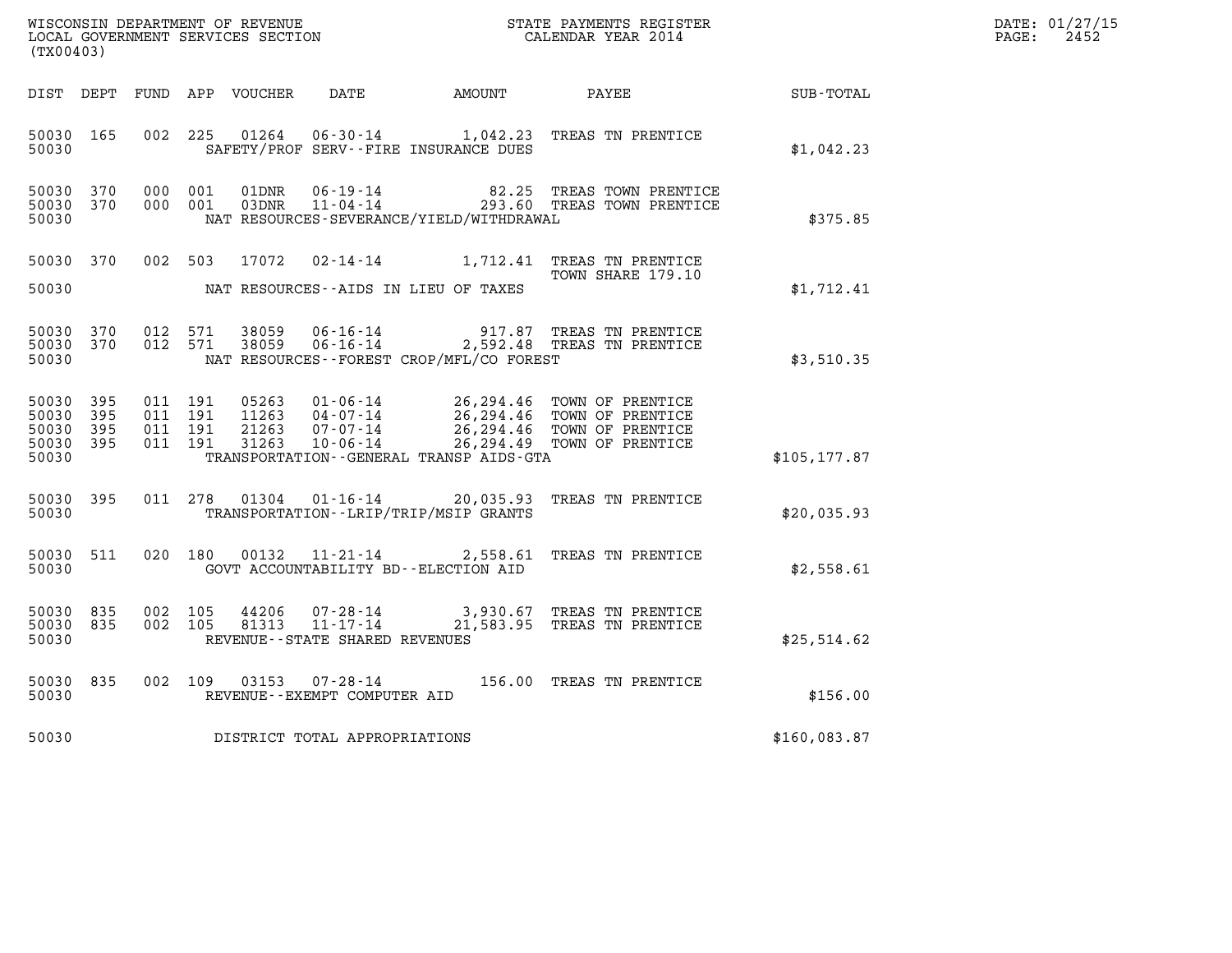| WISCONSIN DEPARTMENT OF REVENUE<br>LOCAL GOVERNMENT SERVICES SECTION | STATE PAYMENTS REGISTER<br>CALENDAR YEAR 2014 | DATE: 01/27/15<br>2453<br>PAGE: |
|----------------------------------------------------------------------|-----------------------------------------------|---------------------------------|

| WISCONSIN DEPARTMENT OF REVENUE<br>LOCAL GOVERNMENT SERVICES SECTION<br>(TX00403) |                   |                    |                    |                            |                                                  |                                                                                                                                                                                                       | STATE PAYMENTS REGISTER<br>CALENDAR YEAR 2014                              |             | DATE: 01/27/15<br>PAGE:<br>2453 |
|-----------------------------------------------------------------------------------|-------------------|--------------------|--------------------|----------------------------|--------------------------------------------------|-------------------------------------------------------------------------------------------------------------------------------------------------------------------------------------------------------|----------------------------------------------------------------------------|-------------|---------------------------------|
|                                                                                   |                   |                    |                    | DIST DEPT FUND APP VOUCHER | DATE                                             | <b>EXAMPLE THE PROPERTY OF AMOUNT</b>                                                                                                                                                                 | PAYEE                                                                      | SUB-TOTAL   |                                 |
| 50032 165<br>50032                                                                |                   | 002                |                    |                            |                                                  | SAFETY/PROF SERV--FIRE INSURANCE DUES                                                                                                                                                                 | 225 01265 06-30-14 1,060.20 TREAS TN SPIRIT                                | \$1,060.20  |                                 |
| 50032<br>50032<br>50032                                                           | 370<br>370        | 000                | 001<br>000 001     | 01DNR<br>02DNR             |                                                  | NAT RESOURCES-SEVERANCE/YIELD/WITHDRAWAL                                                                                                                                                              | 06-19-14 2,748.48 TREAS TOWN SPIRIT<br>09-11-14 2,365.26 TREAS TOWN SPIRIT | \$5,113.74  |                                 |
| 50032<br>50032                                                                    | 370               |                    |                    |                            |                                                  | NAT RESOURCES--FOREST CROP/MFL/CO FOREST                                                                                                                                                              | 012 571 38060 06-16-14 1,599.36 TREAS TN SPIRIT                            | \$1,599.36  |                                 |
| 50032 370<br>50032                                                                |                   |                    |                    |                            | NAT RESOURCES -- RU RECYCLING GRANT              |                                                                                                                                                                                                       | 074 670 41921 05-23-14 1,265.08 TREAS TN SPIRIT                            | \$1,265.08  |                                 |
| 50032<br>50032<br>50032<br>50032 395<br>50032                                     | 395<br>395<br>395 | 011 191<br>011 191 | 011 191<br>011 191 | 05264                      |                                                  | $01 - 06 - 14$ 16, 110.37<br>11264 04-07-14 16,110.37 TOWN OF SPIRIT<br>21264 07-07-14 16,110.37 TOWN OF SPIRIT<br>31264 10-06-14 16,110.37 TOWN OF SPIRIT<br>TRANSPORTATION--GENERAL TRANSP AIDS-GTA | TOWN OF SPIRIT                                                             | \$64,441.48 |                                 |
| 50032<br>50032<br>50032                                                           | 835<br>835        |                    | 002 105<br>002 105 | 44207<br>81314             | $11 - 17 - 14$<br>REVENUE--STATE SHARED REVENUES | 11,467.61                                                                                                                                                                                             | 07-28-14 2,023.70 TREAS TN SPIRIT<br>TREAS TN SPIRIT                       | \$13,491.31 |                                 |
| 50032                                                                             |                   |                    |                    |                            | DISTRICT TOTAL APPROPRIATIONS                    |                                                                                                                                                                                                       |                                                                            | \$86,971.17 |                                 |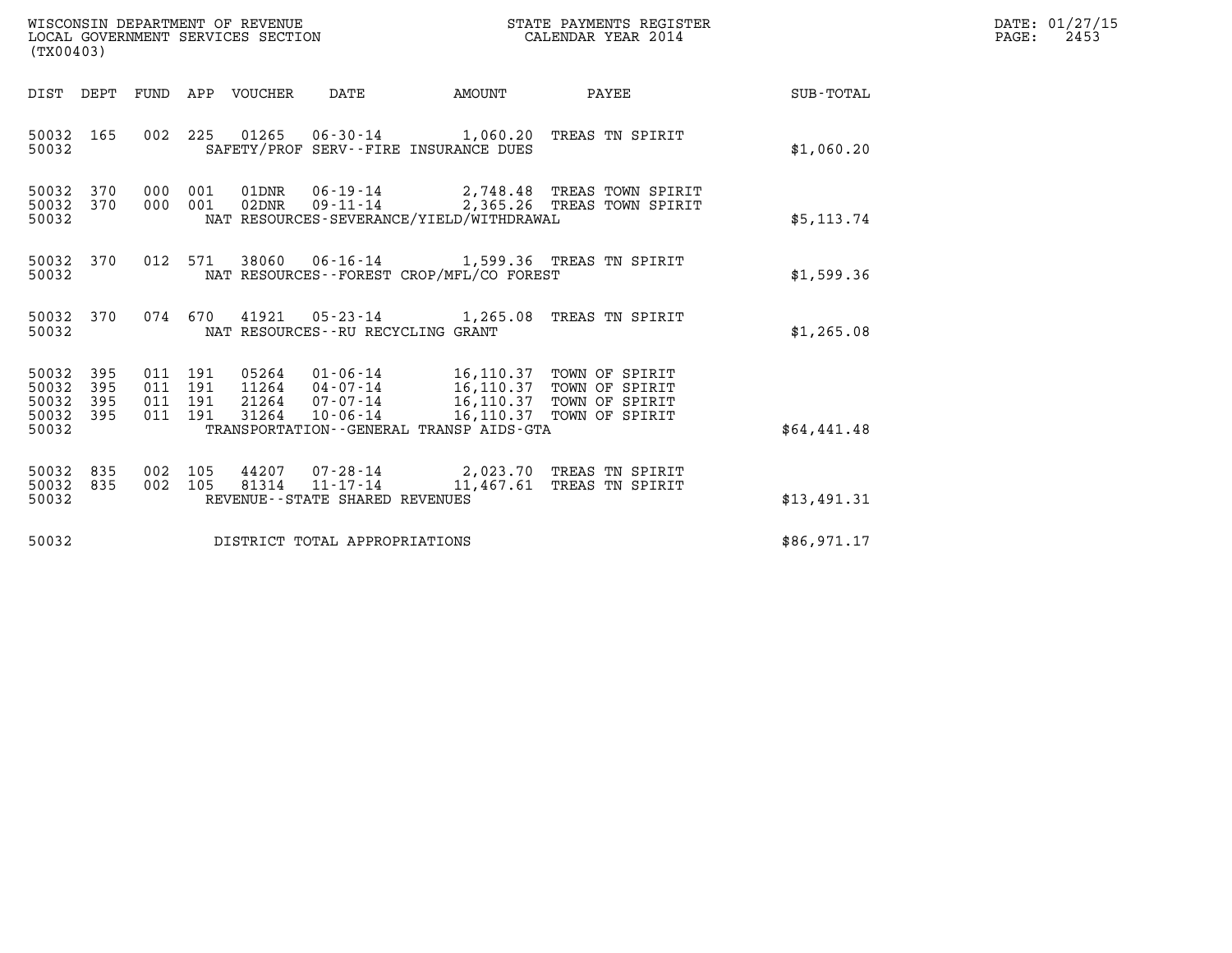| WISCONSIN DEPARTMENT OF REVENUE<br>LOCAL GOVERNMENT SERVICES SECTION | STATE PAYMENTS REGISTER<br>CALENDAR YEAR 2014 | DATE: 01/27/15<br>2454<br>PAGE: |
|----------------------------------------------------------------------|-----------------------------------------------|---------------------------------|

| WISCONSIN DEPARTMENT OF REVENUE<br>STATE PAYMENTS REGISTER<br>LOCAL GOVERNMENT SERVICES SECTION<br>CALENDAR YEAR 2014<br>(TX00403) |                          |                          |                                                              |                                                                       |                                                                                             |                                                                                  |               |
|------------------------------------------------------------------------------------------------------------------------------------|--------------------------|--------------------------|--------------------------------------------------------------|-----------------------------------------------------------------------|---------------------------------------------------------------------------------------------|----------------------------------------------------------------------------------|---------------|
| DIST                                                                                                                               | DEPT                     | FUND                     | <b>VOUCHER</b><br>APP                                        | <b>DATE</b>                                                           | <b>AMOUNT</b>                                                                               | PAYEE                                                                            | SUB-TOTAL     |
| 50034<br>50034                                                                                                                     | 165                      | 002                      | 225<br>01266                                                 | $06 - 30 - 14$                                                        | 5,858.08<br>SAFETY/PROF SERV--FIRE INSURANCE DUES                                           | TREAS TN WORCESTER                                                               | \$5,858.08    |
| 50034<br>50034<br>50034<br>50034                                                                                                   | 370<br>370<br>370        | 000<br>000<br>000        | 001<br>01DNR<br>001<br>02DNR<br>03DNR<br>001                 | $06 - 19 - 14$<br>$09 - 11 - 14$<br>$11 - 04 - 14$                    | 1,167.05<br>615.25<br>927.95<br>NAT RESOURCES-SEVERANCE/YIELD/WITHDRAWAL                    | TREAS TOWN WORCESTER<br>TREAS TOWN WORCESTER<br>TREAS TOWN WORCESTER             | \$2,710.25    |
| 50034<br>50034<br>50034                                                                                                            | 370<br>370               | 012<br>012               | 38061<br>571<br>571<br>38061                                 | $06 - 16 - 14$<br>$06 - 16 - 14$                                      | 2,095.14<br>1,556.99<br>NAT RESOURCES--FOREST CROP/MFL/CO FOREST                            | TREAS TN WORCESTER<br>TREAS TN WORCESTER                                         | \$3,652.13    |
| 50034<br>50034                                                                                                                     | 370                      | 012                      | 584<br>00133                                                 | $09 - 30 - 14$<br>NAT RESOURCES - PMT IN LIEU OF TAXES                | 22,069.06                                                                                   | TREAS TN WORCESTER                                                               | \$22,069.06   |
| 50034<br>50034                                                                                                                     | 370                      | 074                      | 670<br>41922                                                 | $05 - 23 - 14$<br>NAT RESOURCES - - RU RECYCLING GRANT                | 5,963.05                                                                                    | TREAS TN WORCESTER                                                               | \$5,963.05    |
| 50034<br>50034<br>50034<br>50034<br>50034                                                                                          | 395<br>395<br>395<br>395 | 011<br>011<br>011<br>011 | 05265<br>191<br>191<br>11265<br>191<br>21265<br>191<br>31265 | $01 - 06 - 14$<br>$04 - 07 - 14$<br>$07 - 07 - 14$<br>$10 - 06 - 14$  | 61,292.44<br>61,292.44<br>61,292.44<br>61,292.45<br>TRANSPORTATION--GENERAL TRANSP AIDS-GTA | TOWN OF WORCESTER<br>TOWN OF WORCESTER<br>TOWN OF WORCESTER<br>TOWN OF WORCESTER | \$245, 169.77 |
| 50034<br>50034                                                                                                                     | 465                      | 072                      | 00154<br>365                                                 | $12 - 10 - 14$                                                        | 4,851.93<br>MILITARY AFFAIRS - - EMERGENCY MANAGEMENT                                       | TREAS TN WORCESTER                                                               | \$4.851.93    |
| 50034<br>50034                                                                                                                     | 511                      | 020                      | 180<br>00130                                                 | $11 - 21 - 14$                                                        | 128.50<br>GOVT ACCOUNTABILITY BD--ELECTION AID                                              | TREAS TN WORCESTER                                                               | \$128.50      |
| 50034<br>50034<br>50034                                                                                                            | 835<br>835               | 002<br>002               | 105<br>44208<br>105<br>81315                                 | $07 - 28 - 14$<br>$11 - 17 - 14$<br>REVENUE - - STATE SHARED REVENUES | 5,717.06<br>32,422.39                                                                       | TREAS TN WORCESTER<br>TREAS TN WORCESTER                                         | \$38,139.45   |
| 50034<br>50034                                                                                                                     | 835                      | 002                      | 109<br>03154                                                 | $07 - 28 - 14$<br>REVENUE--EXEMPT COMPUTER AID                        | 51.00                                                                                       | TREAS TN WORCESTER                                                               | \$51.00       |
| 50034                                                                                                                              |                          |                          |                                                              | DISTRICT TOTAL APPROPRIATIONS                                         |                                                                                             |                                                                                  | \$328,593.22  |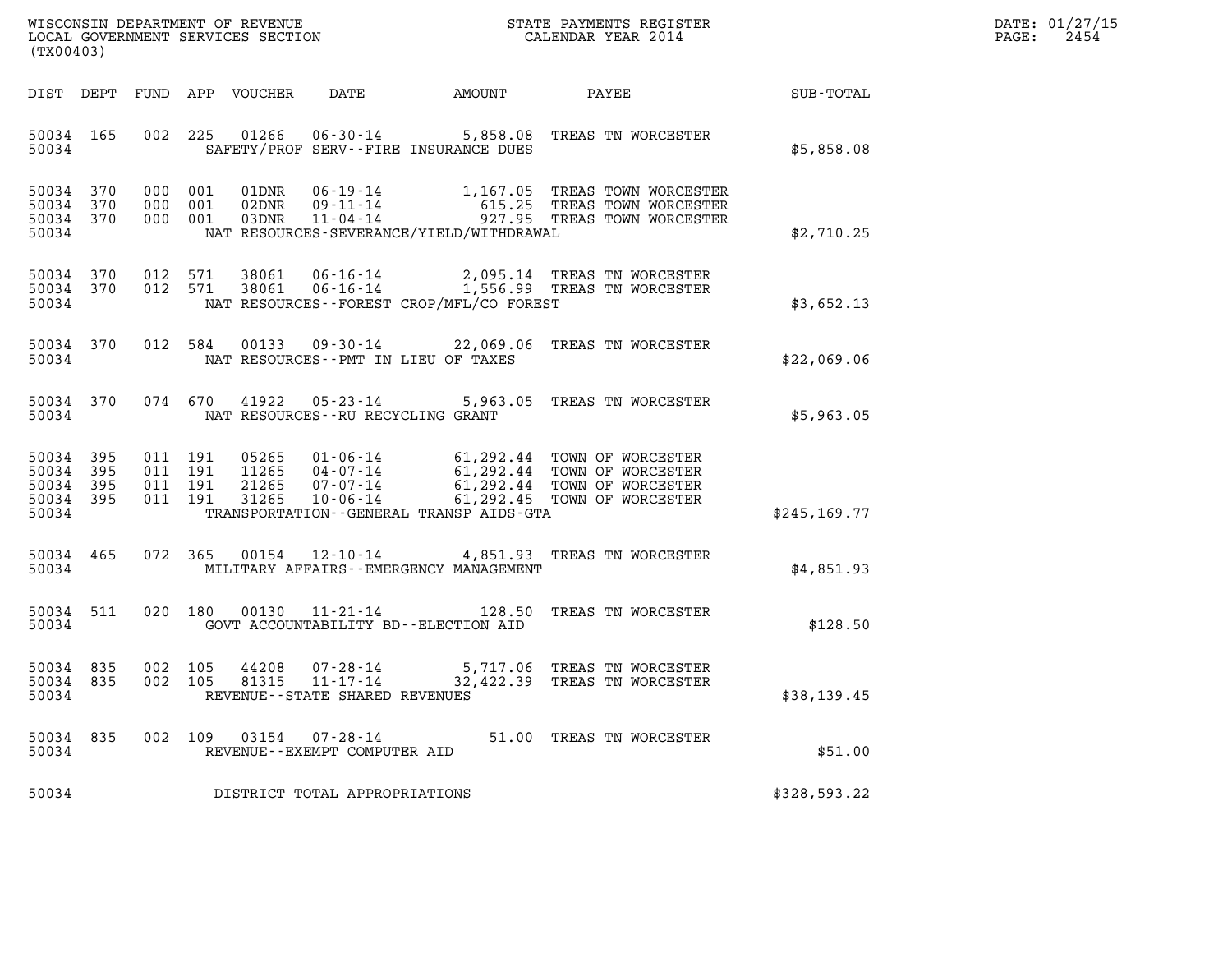| (TX00403)                                         |            |                                          |         |       |                                      |                                          |                                                                                                                                                                                         |                                                    | DATE: 01/27/15<br>$\mathtt{PAGE:}$<br>2455 |
|---------------------------------------------------|------------|------------------------------------------|---------|-------|--------------------------------------|------------------------------------------|-----------------------------------------------------------------------------------------------------------------------------------------------------------------------------------------|----------------------------------------------------|--------------------------------------------|
|                                                   |            |                                          |         |       |                                      |                                          |                                                                                                                                                                                         | DIST DEPT FUND APP VOUCHER DATE AMOUNT PAYEE TOTAL |                                            |
| 50111                                             | 50111 165  |                                          |         |       |                                      | SAFETY/PROF SERV--FIRE INSURANCE DUES    | 002 225 01267 06-30-14 215.63 TREAS VIL CATAWBA                                                                                                                                         | \$215.63                                           |                                            |
| 50111                                             | 50111 370  |                                          |         |       |                                      | NAT RESOURCES--FOREST CROP/MFL/CO FOREST | 012 571 38062 06-16-14 25.30 TREAS VIL CATAWBA                                                                                                                                          | \$25.30                                            |                                            |
| 50111                                             | 50111 370  |                                          |         |       | NAT RESOURCES - - RU RECYCLING GRANT |                                          | 074 670 41923 05-23-14 1,228.80 TREAS VIL CATAWBA                                                                                                                                       | \$1,228.80                                         |                                            |
| 50111 395<br>50111<br>50111<br>50111 395<br>50111 | 395<br>395 | 011 191<br>011 191<br>011 191<br>011 191 |         | 31266 |                                      | TRANSPORTATION--GENERAL TRANSP AIDS-GTA  | 05266  01-06-14  4,440.40  VILLAGE OF CATAWBA<br>11266  04-07-14  4,440.40  VILLAGE OF CATAWBA<br>21266  07-07-14  4,440.40  VILLAGE OF CATAWBA<br>10-06-14 4,440.43 VILLAGE OF CATAWBA | \$17,761.63                                        |                                            |
| 50111 835<br>50111                                | 50111 835  | 002 105                                  | 002 105 |       | REVENUE - - STATE SHARED REVENUES    |                                          | 44209  07-28-14  5,641.83  TREAS VIL CATAWBA<br>81316  11-17-14  31,970.38  TREAS VIL CATAWBA                                                                                           | \$37,612.21                                        |                                            |
| 50111                                             | 50111 835  |                                          |         |       | REVENUE--EXEMPT COMPUTER AID         |                                          | 002 109 03155 07-28-14 1.00 TREAS VIL CATAWBA                                                                                                                                           | \$1.00                                             |                                            |
| 50111                                             |            |                                          |         |       | DISTRICT TOTAL APPROPRIATIONS        |                                          |                                                                                                                                                                                         | \$56,844.57                                        |                                            |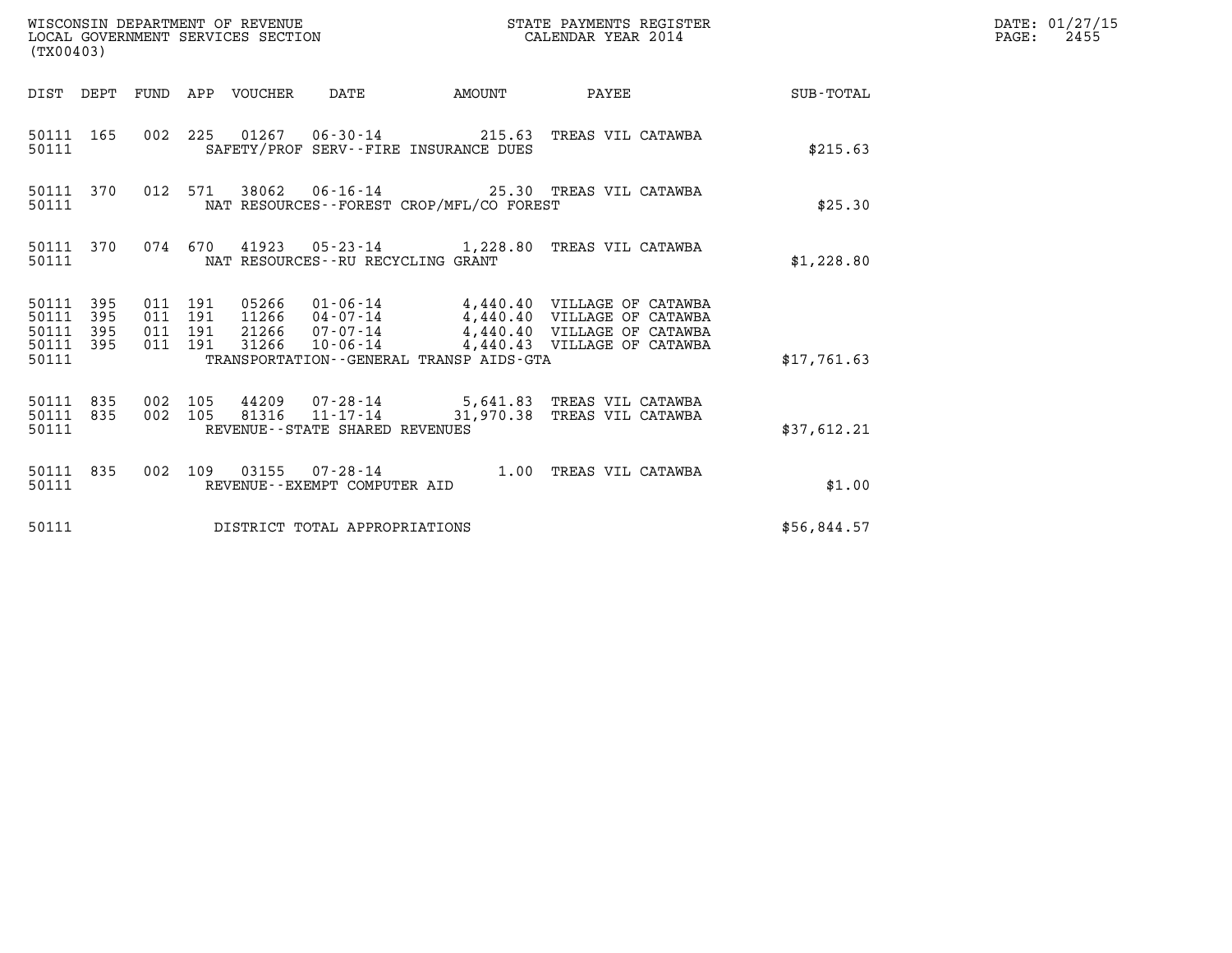| DATE:            | 01/27/15 |
|------------------|----------|
| $\texttt{PAGE:}$ | 2456     |

| WISCONSIN DEPARTMENT OF REVENUE<br>LOCAL GOVERNMENT SERVICES SECTION<br>(TX00403) |                          |                          |                          |                                  |                                                          | STATE PAYMENTS REGISTER<br>CALENDAR YEAR 2014            |                                                                                                                      |              | DATE: 01/27/15<br>$\mathtt{PAGE}$ :<br>2456 |
|-----------------------------------------------------------------------------------|--------------------------|--------------------------|--------------------------|----------------------------------|----------------------------------------------------------|----------------------------------------------------------|----------------------------------------------------------------------------------------------------------------------|--------------|---------------------------------------------|
| DIST                                                                              | DEPT                     | FUND                     | APP                      | VOUCHER                          | DATE                                                     | AMOUNT                                                   | PAYEE                                                                                                                | SUB-TOTAL    |                                             |
| 50141<br>50141                                                                    | 165                      | 002                      | 225                      | 01268                            |                                                          | 06-30-14 233.60<br>SAFETY/PROF SERV--FIRE INSURANCE DUES | TREAS VIL KENNAN                                                                                                     | \$233.60     |                                             |
| 50141<br>50141<br>50141<br>50141<br>50141                                         | 395<br>395<br>395<br>395 | 011<br>011<br>011<br>011 | 191<br>191<br>191<br>191 | 05267<br>11267<br>21267<br>31267 | $01 - 06 - 14$<br>04-07-14<br>07-07-14<br>$10 - 06 - 14$ | TRANSPORTATION - - GENERAL TRANSP AIDS - GTA             | 2,162.51 VILLAGE OF KENNAN<br>2,162.51 VILLAGE OF KENNAN<br>2,162.51 VILLAGE OF KENNAN<br>2,162.53 VILLAGE OF KENNAN | \$8,650.06   |                                             |
| 50141<br>50141<br>50141                                                           | 835<br>835               | 002<br>002               | 105<br>105               | 44210<br>81317                   | 07-28-14<br>11-17-14<br>REVENUE--STATE SHARED REVENUES   | 33,345.92                                                | 5,884.58 TREAS VIL KENNAN<br>TREAS VIL KENNAN                                                                        | \$39,230.50  |                                             |
| 50141<br>50141                                                                    | 835                      | 002                      | 109                      | 03156                            | $07 - 28 - 14$<br>REVENUE--EXEMPT COMPUTER AID           | 1.00                                                     | TREAS VIL KENNAN                                                                                                     | \$1.00       |                                             |
| 50141                                                                             |                          |                          |                          |                                  | DISTRICT TOTAL APPROPRIATIONS                            |                                                          |                                                                                                                      | \$48, 115.16 |                                             |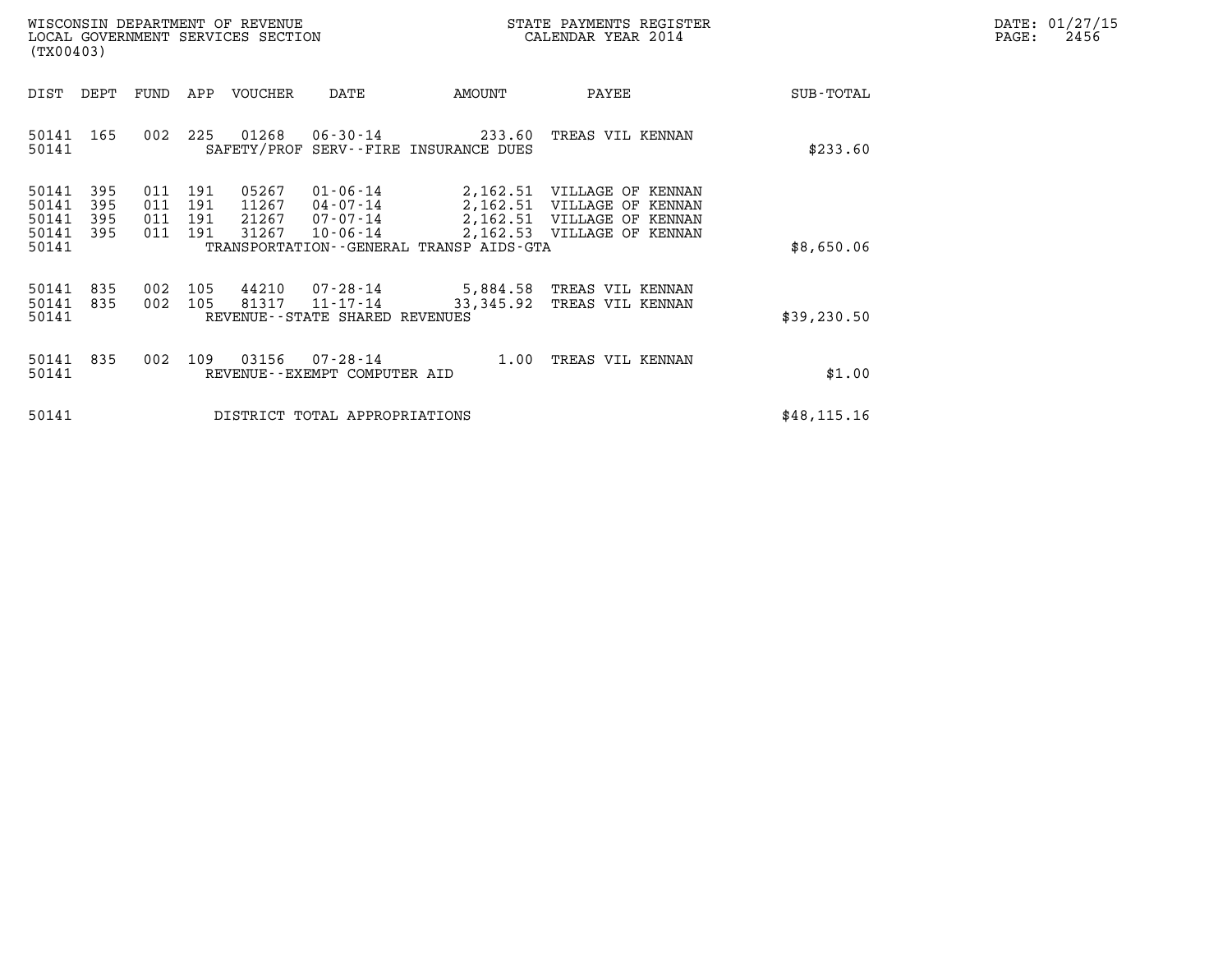| WISCONSIN DEPARTMENT OF REVENUE<br>LOCAL GOVERNMENT SERVICES SECTION GALENDAR YEAR 2014<br>(TX00403) |  |  |                                      |                                             |                                                                                                                                                                                                                                                                     |                              |                                                                            | DATE: 01/27/15<br>2457<br>$\mathtt{PAGE:}$ |
|------------------------------------------------------------------------------------------------------|--|--|--------------------------------------|---------------------------------------------|---------------------------------------------------------------------------------------------------------------------------------------------------------------------------------------------------------------------------------------------------------------------|------------------------------|----------------------------------------------------------------------------|--------------------------------------------|
|                                                                                                      |  |  |                                      |                                             |                                                                                                                                                                                                                                                                     |                              | DIST DEPT FUND APP VOUCHER DATE AMOUNT PAYEE TO SUB-TOTAL                  |                                            |
| 50171 165<br>50171                                                                                   |  |  |                                      |                                             | 002 225 01269 06-30-14 1,329.75 TREAS VIL PRENTICE<br>SAFETY/PROF SERV--FIRE INSURANCE DUES                                                                                                                                                                         |                              | \$1,329.75                                                                 |                                            |
| 50171                                                                                                |  |  |                                      |                                             | 50171 370 012 571 38063 06-16-14 13.20 TREAS VIL PRENTICE<br>NAT RESOURCES--FOREST CROP/MFL/CO FOREST                                                                                                                                                               |                              | \$13.20                                                                    |                                            |
| 50171                                                                                                |  |  |                                      | NAT RESOURCES--AIDS IN LIEU OF TAXES        | 50171 370 012 579 19673 04-16-14 1.11 TREAS VIL PRENTICE                                                                                                                                                                                                            |                              | \$1.11                                                                     |                                            |
| 50171                                                                                                |  |  |                                      | NAT RESOURCES--RU RECYCLING GRANT           | 50171 370 074 670 41924 05-23-14 1,295.46 TREAS VIL PRENTICE                                                                                                                                                                                                        |                              | \$1,295.46                                                                 |                                            |
| 50171 395<br>50171 395<br>50171 395<br>50171 395<br>50171                                            |  |  |                                      |                                             | 011 191 05268 01-06-14 7,227.30 VILLAGE OF PRENTICE<br>011 191 11268 04-07-14 7,227.30 VILLAGE OF PRENTICE<br>011 191 31268 07-07-14 7,227.30 VILLAGE OF PRENTICE<br>011 191 31268 10-06-14 7,227.32 VILLAGE OF PRENTICE<br>TRANSPORTATION--GENERAL TRANSP AIDS-GTA |                              | \$28,909.22                                                                |                                            |
| 50171 435<br>50171                                                                                   |  |  |                                      |                                             | 005 162 01HSD 09-08-14 4,147.34 TREAS VILL PRENTICE<br>HS--AMBULANCE FUNDING ASSISTANCE GRANTS                                                                                                                                                                      |                              | \$4,147.34                                                                 |                                            |
| 50171 435                                                                                            |  |  |                                      |                                             |                                                                                                                                                                                                                                                                     |                              | 005 163 01LGS 11-17-14 2,000.00 PRENTICE VOL FIRE DEPT AMBUL<br>\$2,000.00 |                                            |
| 50171 835<br>50171 835<br>50171                                                                      |  |  |                                      | REVENUE--STATE SHARED REVENUES              | 002 105 44211 07-28-14 29,341.42 TREAS VIL PRENTICE<br>002 105 81318 11-17-14 164,268.02 TREAS VIL PRENTICE                                                                                                                                                         |                              | \$193,609.44                                                               |                                            |
| 50171 835<br>50171                                                                                   |  |  |                                      | REVENUE--EXEMPT COMPUTER AID                | 002 109 03157 07-28-14 1,303.00 TREAS VIL PRENTICE                                                                                                                                                                                                                  |                              | \$1,303.00                                                                 |                                            |
| 50171 835<br>50171 835<br>50171                                                                      |  |  | 002 302<br>10100<br>002 302<br>11100 | 07-28-14                                    | 07-28-14 19,776.90 TREAS VIL PRENTICE<br>REVENUE-FIRST DOLLAR/SCHOOL LEVY CREDITS                                                                                                                                                                                   | 46,430.29 TREAS VIL PRENTICE | \$66, 207.19                                                               |                                            |
| 50171 835<br>50171                                                                                   |  |  | 002 501<br>00003                     | 02-03-14                                    | DOA-PAYMENT FOR MUNICIPAL SERVICES AID                                                                                                                                                                                                                              | 160.17 TREAS VIL PRENTICE    | \$160.17                                                                   |                                            |
| 50171 835<br>50171                                                                                   |  |  | 021 363                              | 37381 03-24-14<br>REVENUE--LOTTERY CREDIT - |                                                                                                                                                                                                                                                                     | 20,097.63 TREAS VIL PRENTICE | \$20,097.63                                                                |                                            |
| 50171                                                                                                |  |  |                                      | DISTRICT TOTAL APPROPRIATIONS               |                                                                                                                                                                                                                                                                     |                              | \$319,073.51                                                               |                                            |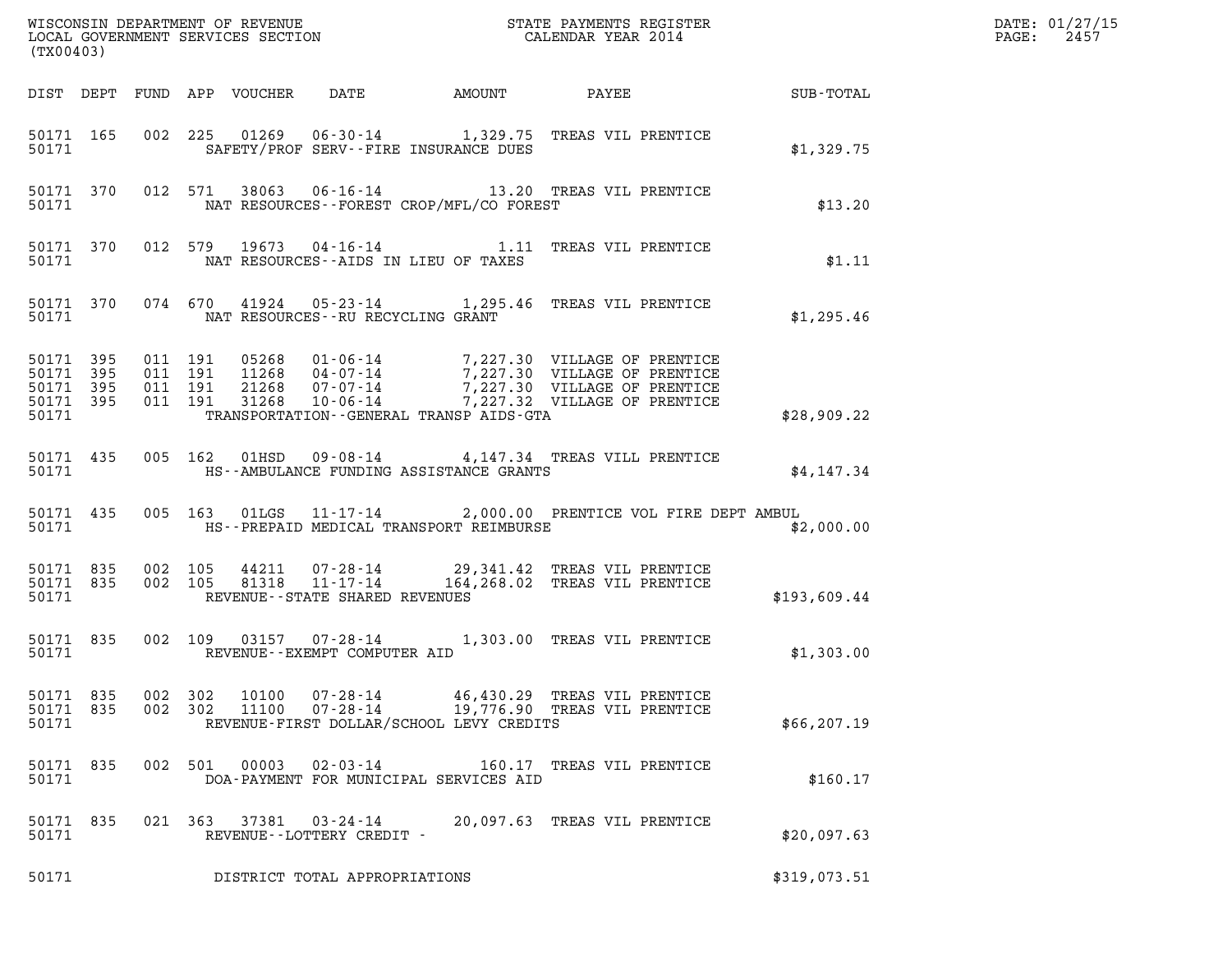| (TX00403)                                                 |                               |                               |                               |                            |                                                                       |                                          |                                                                                                                                                                                                      | DATE: 01/27/15<br>2458<br>$\mathtt{PAGE:}$ |  |
|-----------------------------------------------------------|-------------------------------|-------------------------------|-------------------------------|----------------------------|-----------------------------------------------------------------------|------------------------------------------|------------------------------------------------------------------------------------------------------------------------------------------------------------------------------------------------------|--------------------------------------------|--|
|                                                           |                               |                               |                               | DIST DEPT FUND APP VOUCHER | DATE                                                                  | AMOUNT                                   | PAYEE SUB-TOTAL                                                                                                                                                                                      |                                            |  |
| 50271 165<br>50271                                        |                               |                               |                               |                            |                                                                       | SAFETY/PROF SERV--FIRE INSURANCE DUES    | 002 225 01270 06-30-14 4,905.69 TREAS CITY PARK FALLS                                                                                                                                                | \$4,905.69                                 |  |
| 50271                                                     |                               |                               |                               |                            |                                                                       | NAT RESOURCES--FOREST CROP/MFL/CO FOREST | 50271 370 012 571 38064 06-16-14 4.40 TREAS CITY PARK FALLS                                                                                                                                          | \$4.40                                     |  |
| 50271 370<br>50271                                        |                               |                               |                               |                            |                                                                       | NAT RESOURCES--AIDS IN LIEU OF TAXES     | 012 579 19674 04-16-14 444.12 TREAS CITY PARK FALLS                                                                                                                                                  | \$444.12                                   |  |
| 50271                                                     |                               |                               |                               |                            |                                                                       | NAT RESOURCES--RU RECYCLING GRANT        | 50271 370 074 670 41925 05-23-14 8,932.72 TREAS CITY PARK FALLS                                                                                                                                      | \$8,932.72                                 |  |
| 50271 395<br>50271<br>50271 395<br>50271 395<br>50271     | 395                           | 011 162<br>011 162<br>011 162 | 011 162                       |                            |                                                                       | TRANSPORTATION--CONNECTING HIGHWAY AIDS  | 06079  01-06-14  11,376.73  CITY OF PARK FALLS<br>12079  04-07-14  11,376.73  CITY OF PARK FALLS<br>22079  07-07-14  11,376.73  CITY OF PARK FALLS<br>32079  10-06-14  11,376.73  CITY OF PARK FALLS | \$45,506.92                                |  |
| 50271 395<br>50271 395<br>50271 395<br>50271 395<br>50271 |                               | 011 191                       | 011 191<br>011 191<br>011 191 | 31269                      |                                                                       | TRANSPORTATION--GENERAL TRANSP AIDS-GTA  | 05269 01-06-14 39,236.78 CITY OF PARK FALLS<br>11269 04-07-14 39,236.78 CITY OF PARK FALLS<br>21269 07-07-14 39,236.78 CITY OF PARK FALLS<br>10-06-14 39,236.78 CITY OF PARK FALLS                   | \$156, 947.12                              |  |
| 50271                                                     |                               |                               |                               |                            |                                                                       | JUSTICE--LAW ENFORCEMENT TRAINING        | 50271 455 002 231 01656 02-24-14 1,600.00 TREAS CITY PARK FALLS                                                                                                                                      | \$1,600.00                                 |  |
| 50271 835<br>50271 835<br>50271                           |                               | 002 105<br>002 105            |                               | 81319                      | 44212 07-28-14<br>$11 - 17 - 14$<br>REVENUE - - STATE SHARED REVENUES |                                          | 212,411.70 TREAS CITY PARK FALLS<br>848,369.38 TREAS CITY PARK FALLS                                                                                                                                 | \$1,060,781.08                             |  |
| 50271 835<br>50271 835<br>50271                           |                               | 002 109<br>002 109            |                               | 03158<br>05265             | $07 - 28 - 14$<br>07-28-14<br>REVENUE--EXEMPT COMPUTER AID            |                                          | 10,618.00 TREAS CITY PARK FALLS<br>6,457.00 TREAS CITY PARK FALLS                                                                                                                                    | \$17,075.00                                |  |
| 50271 835<br>50271                                        |                               |                               |                               |                            | 002 501 00003 02-03-14                                                | DOA-PAYMENT FOR MUNICIPAL SERVICES AID   | 2,515.97 TREAS CITY PARK FALLS                                                                                                                                                                       | \$2,515.97                                 |  |
| 50271 835<br>50271                                        |                               |                               |                               |                            | 021 363 36287 03-24-14<br>REVENUE--LOTTERY CREDIT -                   |                                          | 1,105.53 TREAS CITY PARK FALLS                                                                                                                                                                       | \$1,105.53                                 |  |
| 50271                                                     | DISTRICT TOTAL APPROPRIATIONS |                               |                               |                            |                                                                       |                                          |                                                                                                                                                                                                      |                                            |  |